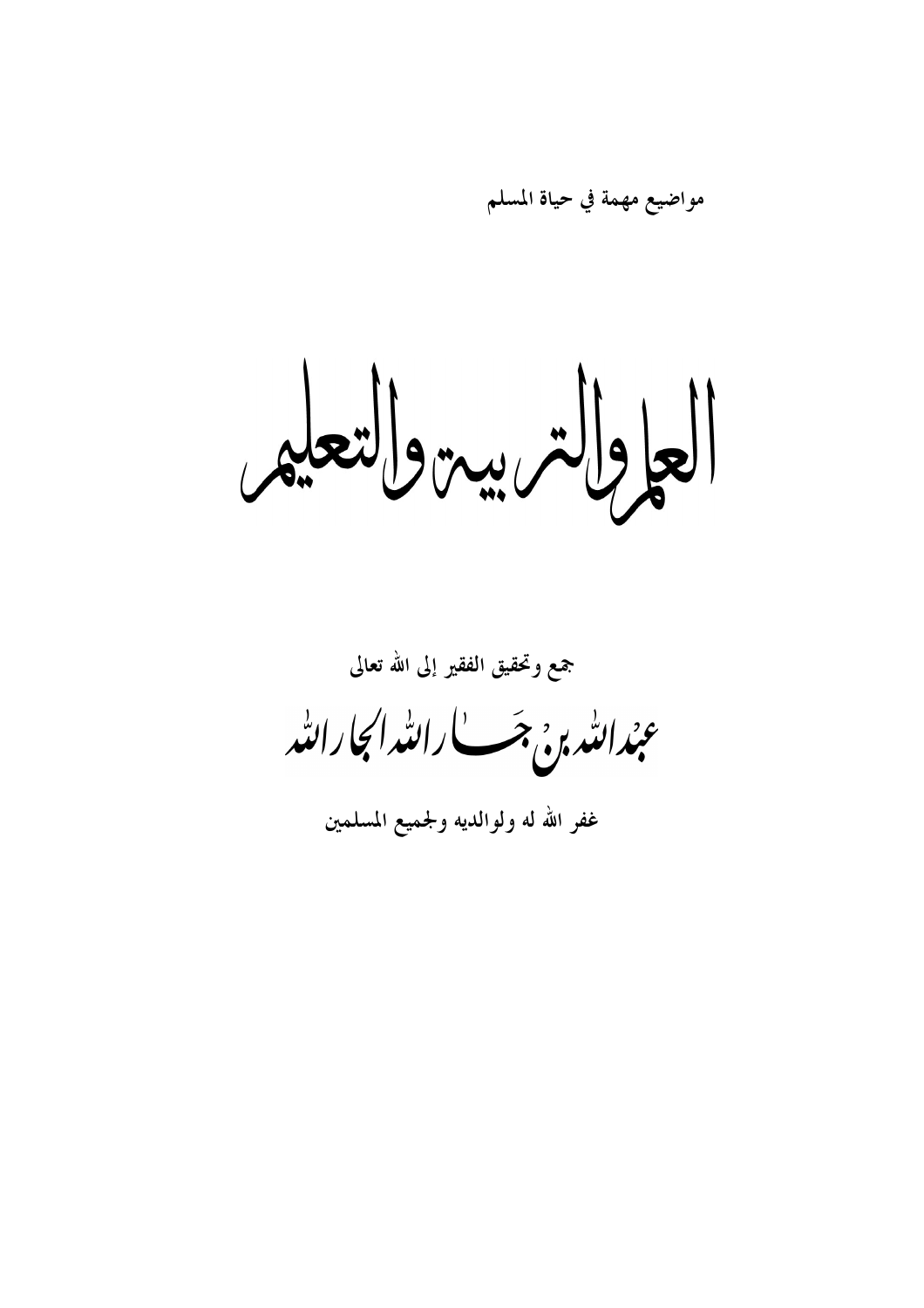الحمد لله الذي رفع أهل العلم والإيمان فوق العالمين درجات ووصفهم بألهم هم الذين يخشون الله تعالى ويخافونه، ونفي التسوية بين العلماء والجهال، وأمر الله رسوله أن يسأله الزيادة من العلم، وأشهد أن لا إله إلا الله وحده لا شريك له وأشهد أن محمدًا عبده ورسوله الذي علم العلم وعمل به وعلمه ودعا إليه ﷺ وحشرنا في زمرته وأدخلنا في شفاعته وأوردنا حوضه وسقانا منه شربة لا نظمأ بعدها أبدًا وجمعنا به ووالدينا وأولادنا وإحواننا المسلمين في جنات النعيم مع ﴿الَّذِينَ أَنْعَمَ اللَّهُ عَلَيْهِمْ منَ النَّبِيِّينَ وَالصِّدِّيقينَ وَالشُّهَدَاءِ وَالصَّالحينَ وَحَسُنَ أُولَئكَ رَفيقًا﴾ والحمد لله حمدًا كثيرًا طيبًا مباركًا فيه كما يحب ربنا ويرضى وكما ينبغي لجلاله وعظيم سلطانه.

**أما بعد**: فلأهمية العلم في حياة الإنسان وكونه نورًا يهتدي به في ظلمات الجهل وبناء على وجوب العلم والعمل به والدعوة إليه والصبر على الأذى فيه.

ولكون طالب العلم النافع سائر في سبيل الله وفي طريق الجنة بناء على ذلك ألفت هذه الرسالة الطيبة المباركة المشتملة على فضل تعلم العلم وتعليمه والعمل به وبيان فوائده وثمراته، العاجلة والآجلة في الدنيا والآخرة.

وحيث إن زكاته وثمرته هي العمل به وتعليمه فقد كتبت فيه موضعين مهمين في هذه الرسالة وبينت فيها طريق التعلم وأسباب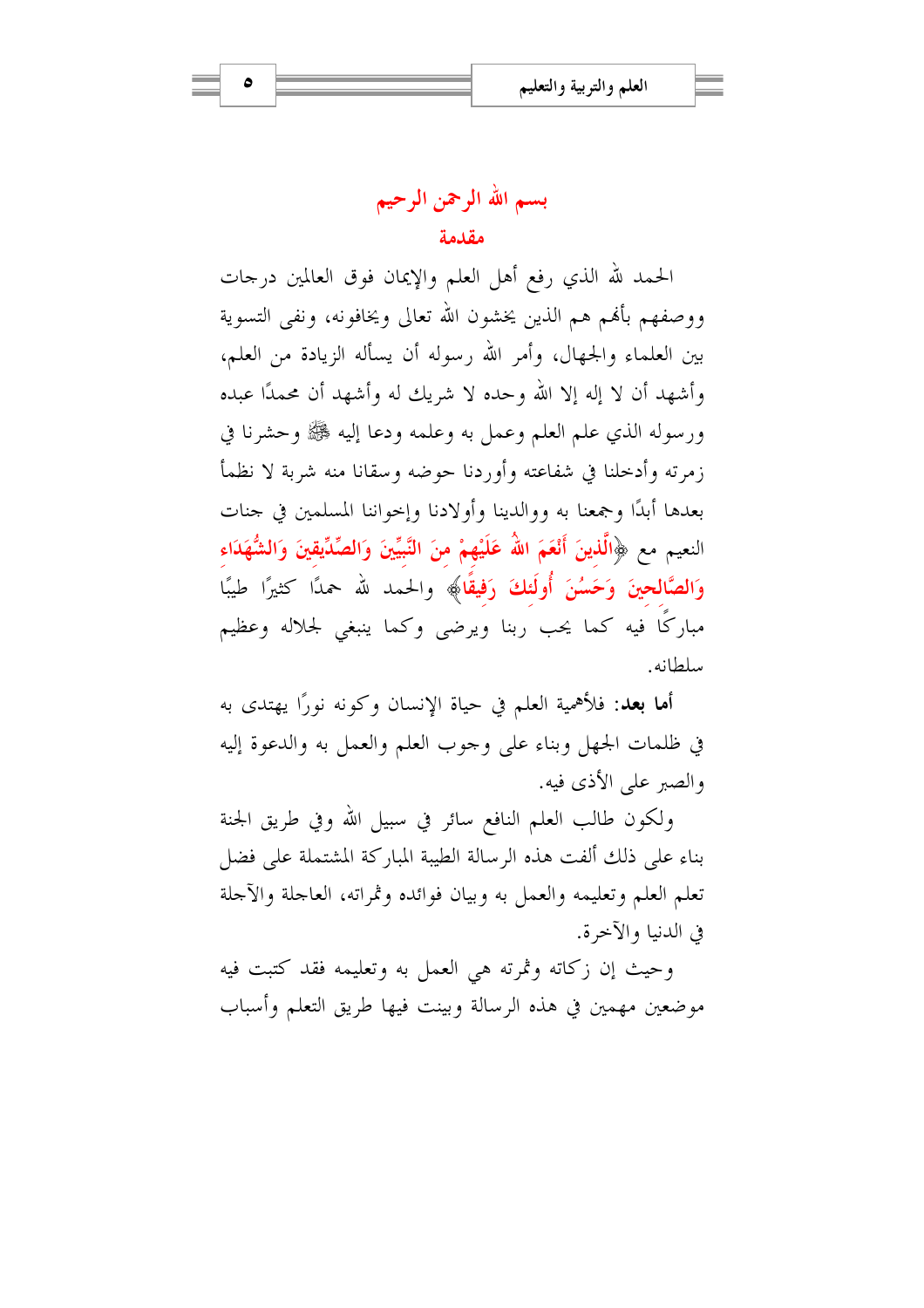فهم الدروس وتربية الأبناء كما يجب أن تكون وبيان مسئولية المدرس وكونه تحمل مسئولية كبرى وأمانة عظمى سيسأل عنها أمام الله يوم القيامة نحو طلبته وبيان واحب الآباء نحو الأبناء من التربية والقدوة الحسنة والتعليم النافع والكلام الطيب والأدب الحسين.

وبيان مسئولية الطالب تجاه مدرسية وزملائه ووالديه بالبر والإحسان والأدب والأحلاق الطيبة وقبل ذلك وبعده مسئولية المدرس والطالب وولى أمره أمام أوامر الله وأوامر رسول الله ﷺ ونواهيه بالامتثال والطاعة والاستسلام والانقياد وأن يقول كل مسلم كما قال إمام الحنفاء ووالد الأنبياء ﴿إِذْ قَالَ لَهُ رَبُّهُ أَسْلَمْ قَالَ أَ**سْلَمْتُ لرَبِّ الْعَالَمينَ**﴾ وأن يقول أمام أوامر الله وأوامر رسوله عليه الصلاة والسلام ﴿سَمِعْنَا وَأَطَعْنَا﴾ كما قال المؤمنون قبلنا.

كما اشتملت هذه الرسالة على الحث على احتيار الجليس الصالح المطيع لله ورسوله والقائم بحقوق الله وحقوق عباده حيث إن المرء معتبر بقرينه وسوف يكون على دين خليله فلينظر من يخالل.

كما اشتملت على الحث على بر الوالدين والإحسان إليهما والقيام بحقوقهما بكل أنواع البر القولية والعملية والمالية، وعدم إذاهما بالقول والفعل حيث إلهما السبب بعد الله في وجود الإنسان وحيث ربياه صغيرًا وعطفا عليه وأحسنا إليه بالأكل والشرب واللباس والعلاج والحنو والشفقة والرحمة، لذا أمر الله بشكرهما وقرن شكرهما بشكره وأوجب طاعتهما في غير معصية كما أمر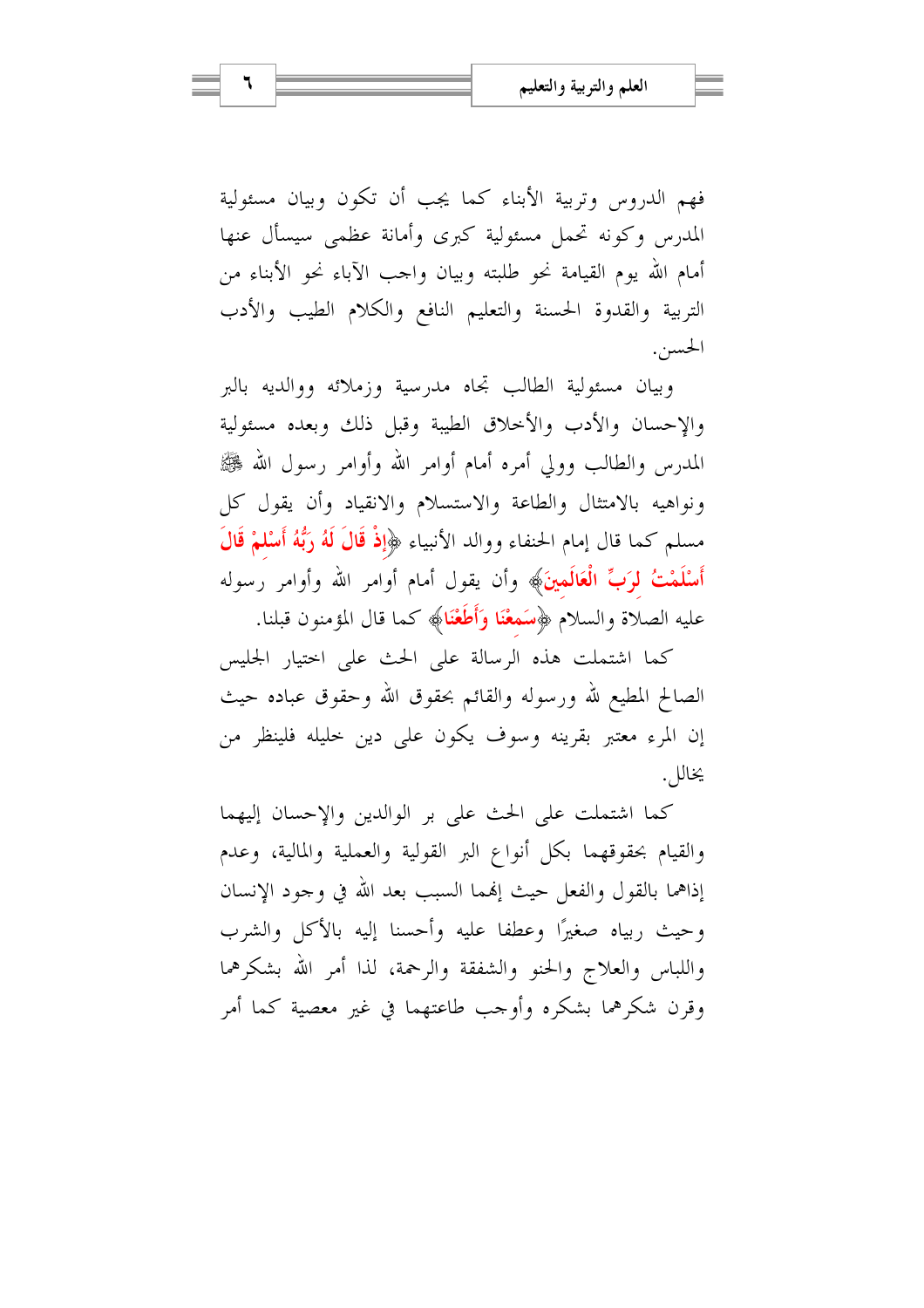بالدعا لهما في الحياة وبعد الممات ﴿وَقُلْ رَبِّي ارْحَمْهُمَا كَمَا رَبَّيَانِي صَغيرًا﴾ [الإسراء: ٢٤].

كما اشتملت هذه الرسالة الطيبة المباركة على دور الشباب المسلم في الحياة في جميع المحالات، وأن يكون الإنسان قدوة حسنة لأبنائه وطلابه وأقاربه ومجتمعه وذلك بالتمسك بتعاليم الإسلام الحنيف المشتمل على كل حير وبر وإحسان واغتنام فرصة الشباب والصحة والحياة والفراغ فيما يسعد الإنسان ويقربه إلى الله من الإيمان الصادق والعمل الصالح الخالص لله الموافق لسنة نبيه ﷺ والتواصي بالحق والصبر عليه وقراءة القرآن الكريم والاستماع إليه وتدبره والعمل به والإكثار من ذكر الله تعالى قائمًا وقاعدًا وعلى حنبه كما وصف الله المؤمنين بذلك ولنا في , سول الله ﷺ أسوة حسنة فقد كان يذكر الله على كل أحيانه.

كما اشتملت على وصية طالب العلم بأن يعمل به ويدعو إليه، وعلى بعض الأبيات الإرشادية الوعظية المفيدة النافعة وعلى نداء إلى شباب الإسلام بأن يتمسكوا بكتاب رهم وسنة نبيهم وأن يستعدوا لما أمامهم من الجزاء والحساب والثواب والعقاب والجنة والنار، وهي مستفادة من كلام الله تعالى وكلام رسوله ﷺ وكلام المحققين من أهل العلم أسأل الله تعالى أن ينفع ها وصلى الله وسلم على نبينا محمد وعلى آله وصحبه أجمعين والحمد لله رب العالمين.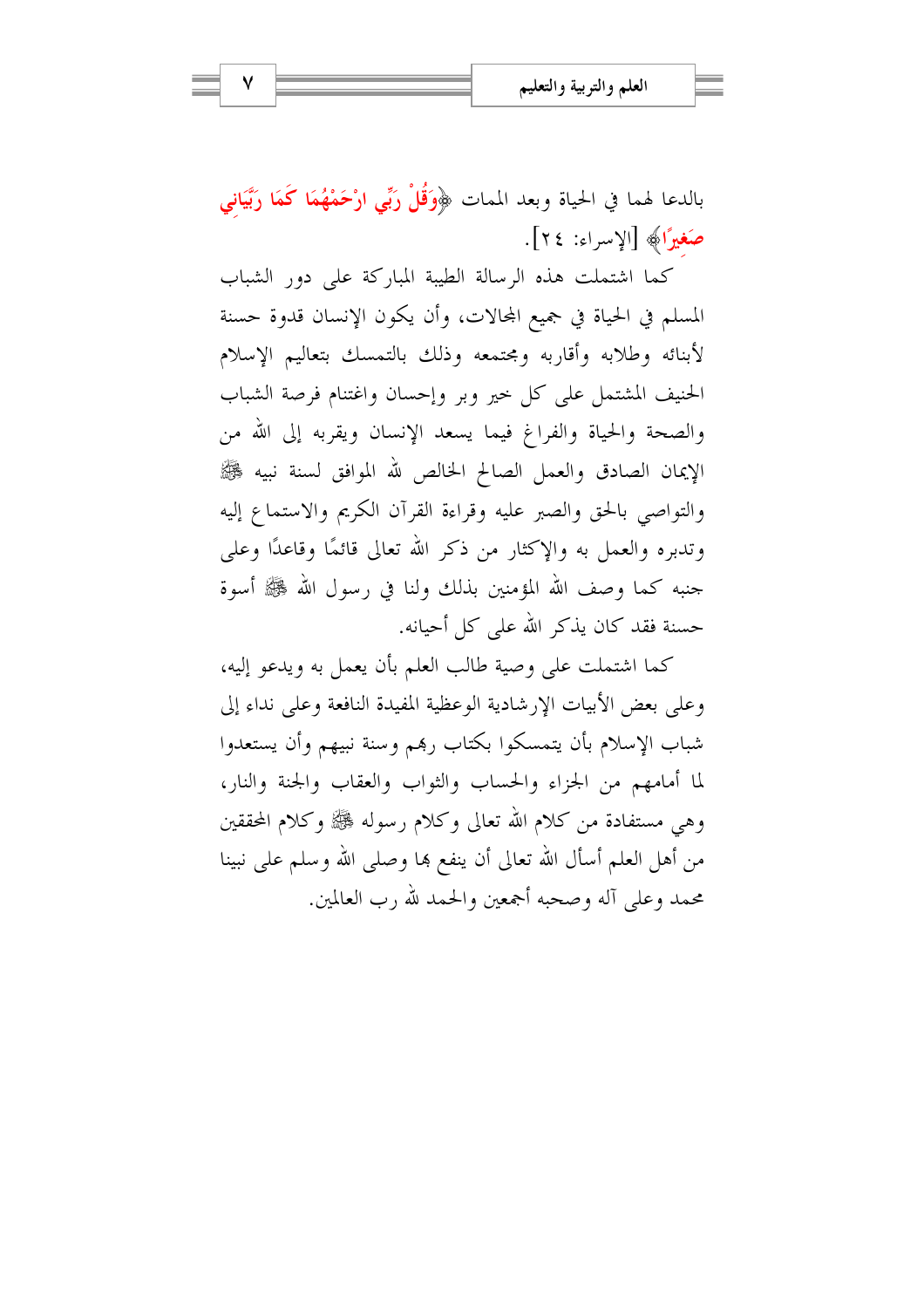## كتاب العلم

باب فضل العلم

قال الله تعالى: ﴿وَقُلْ رَبِّ زِدْنِي عِلْمًا﴾ [طه: ١١٤] وقال تعالى: ﴿قُلْ هَلْ يَسْتَوِي الَّذِينَ يَعْلَمُونَ وَالَّذِينَ لَا يَعْلَمُونَ﴾ [الزمر: ٩] وقال تعالى: ﴿يَوْفَعِ اللَّهُ الَّذِينَ آمَنُوا مِنْكُمْ وَالَّذِينَ أُوتُوا الْعِلْمَ دَرَجَاتٍ﴾ [المحادلة: ١١] وقال تعالى: ﴿إِنَّمَا يَخْشَى اللهُ منْ عَبَادُه الْعُلَمَاءُ﴾ [فاطر: ٢٨].

١– وعن معاوية رضي الله عنه قال: قال رسول الله ﷺ "من يود الله به خيرًا يفقهه في الدين" متفق عليه<sup>(</sup><sub>'</sub>).

٢– وعن ابن مسعود رضي الله عنه قال: قال رسول الله ﷺ: "لا حسد إلا في اثنتين: رجل آتاه الله مالاً فسلطه على هلكته في الحق، ورجل آتاه الله الحكمة فهو يقضى بما ويعلمها" متفق  $^{(2)}$ عليه (2)

٣– وعن أبي موسى رضي الله عنه قال: قال النبي ﷺ "مثل ما بعثني الله به من الهدى والعلم كمثل غيث<sup>(3)</sup> أصاب أرضا، فكانت منها طائفة طيبة قبلت الماء فأنبتت الكلأ، والعشب الكثير، وكان من أجادب أمسكت الماء فنفع الله بها الناس، فشربوا منها وسقوا وزرعوا، وأصاب طائفة منها أخرى إنما هي

- (1) البخاري (١/ ١٥٠)، ١٥١) (٦/ ١٥٢) ومسلم (١٠٢٧). (2) البخاري (١/ ١٥٢، ١٥٣) ومسلم (٨١٦).
- (3) الغيث: المطر، والكلا: المرعى، والعشب: الكلأ الرطب في أول الربيع، والأجادب: الأرض التي لا تنبت.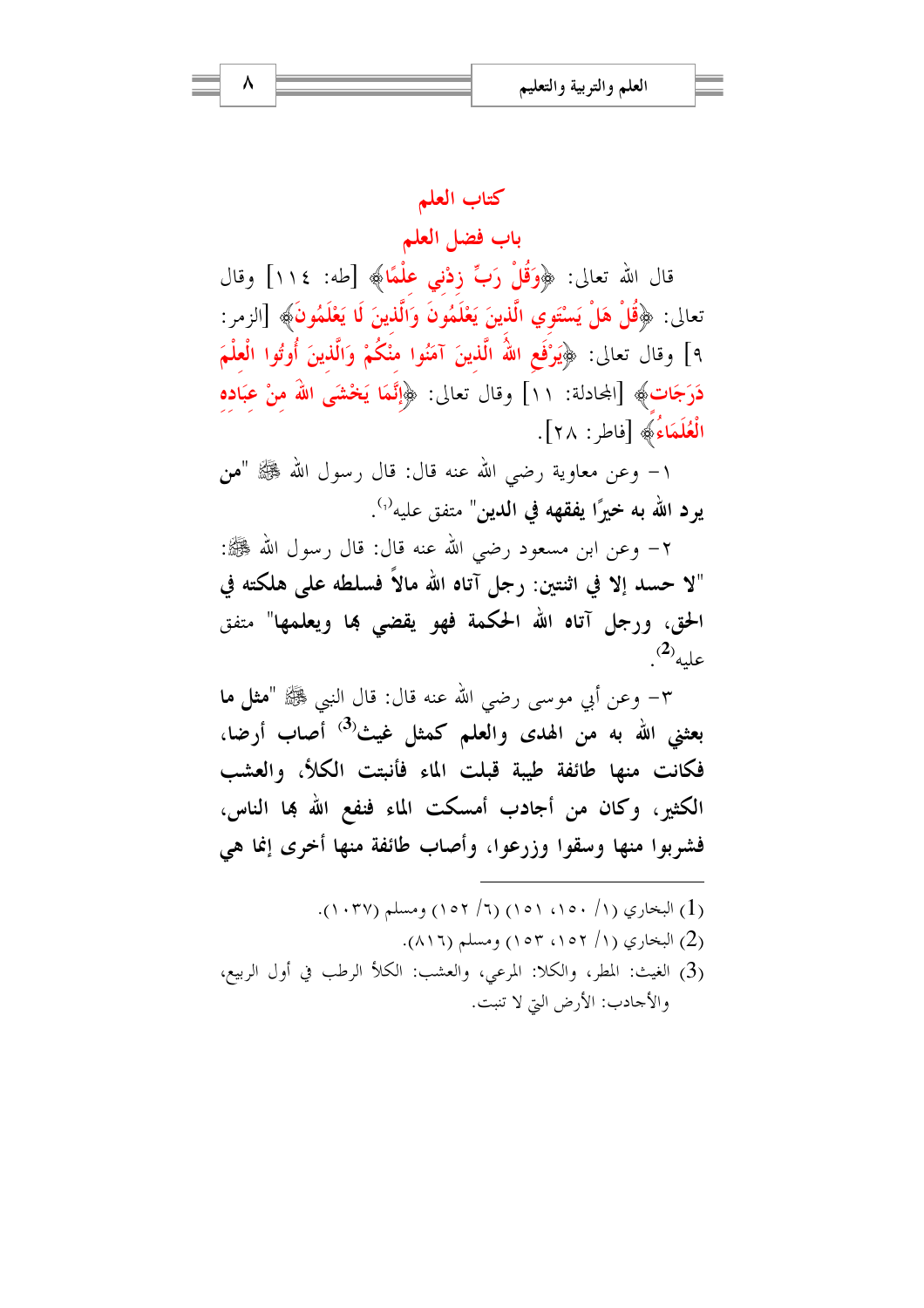قيعان، لا تمسك ماء، ولا تنبت كلأ، فذلك مثل من فقه في دين الله، ونفعه ما بعثني الله به، فعلم وعلَّم، ومثل من لم يرفع بذلك رأسًا ولم يقبل هدى الله الذي أرسلت به" متفق عليه<sup>(1)</sup>.

٤– وعن سهل بن سعد رضي الله عنه، أن النبي ﷺ قال لعلي رضي الله عنه: "فوالله لأن يهدي الله بك رجلاً واحدًا خير لك  $^{(3)}$ من حمر النعم $^{(2)}$ " متفق عليه

٥- وعن عبد الله بن عمرو بن العاص، رضي الله عنهما، أن النبي ﷺ قال: "بلغوا عني ولو آية، وحدثوا عن بني إسرائيل، ولا حرج<sup>(4)</sup> ومن كذب على متعمدًا فليتبوأ مقعده من النار" رواه البخار ي<sup>(5</sup>).

٦– وعن أبي هريرة رضي الله عنه، أن رسول ﷺ قال: "ومن سلك طريقًا يلتمس فيه علمًا، سهل الله له به طريقًا إلى الجنة" رواه مسلم®.

(1) البخاري (١/ ١٦٠، ١٦٢) ومسلم (٢٢٨٢) وأخرجه أحمد (٤/ ٣٩٩). (2) حمر: النعم: الإبل الحمر، وهي أشرف أموال العرب. (3) البخاري (٧/ ٥٨) ومسلم (٢٤٠٦). (4) هذا الإذن محمول على الأخبار المسكوت عنها عندنا، فليس عندنا ما يصدقها، ولا ما يكذها، فيجوز روايتها للاعتبار، فأما ما شهد له شرعنا بالصدق، فلا حاجة بنا إليه استغناء بما عندنا، وما شهد له شرعنا بالبطلان، فذاك مردود لا تجوز حكايته إلا على سبيل الإنكار والإبطال وانظر ما قال الحافظ ابن كثير رحمه الله في "**البداية والنهاية**" (١/ ٧٠٦) و"تفسير القرآن العظيم" (١/ ٤، ١٤١، ٢/ ٢٧٥) (٣/ ١٨١) (٢٦٦، ١٤١٦). (5) البخاري (٦/ ٣٦١). . (٢٦٩٩) مسلم (٢٦٩٩).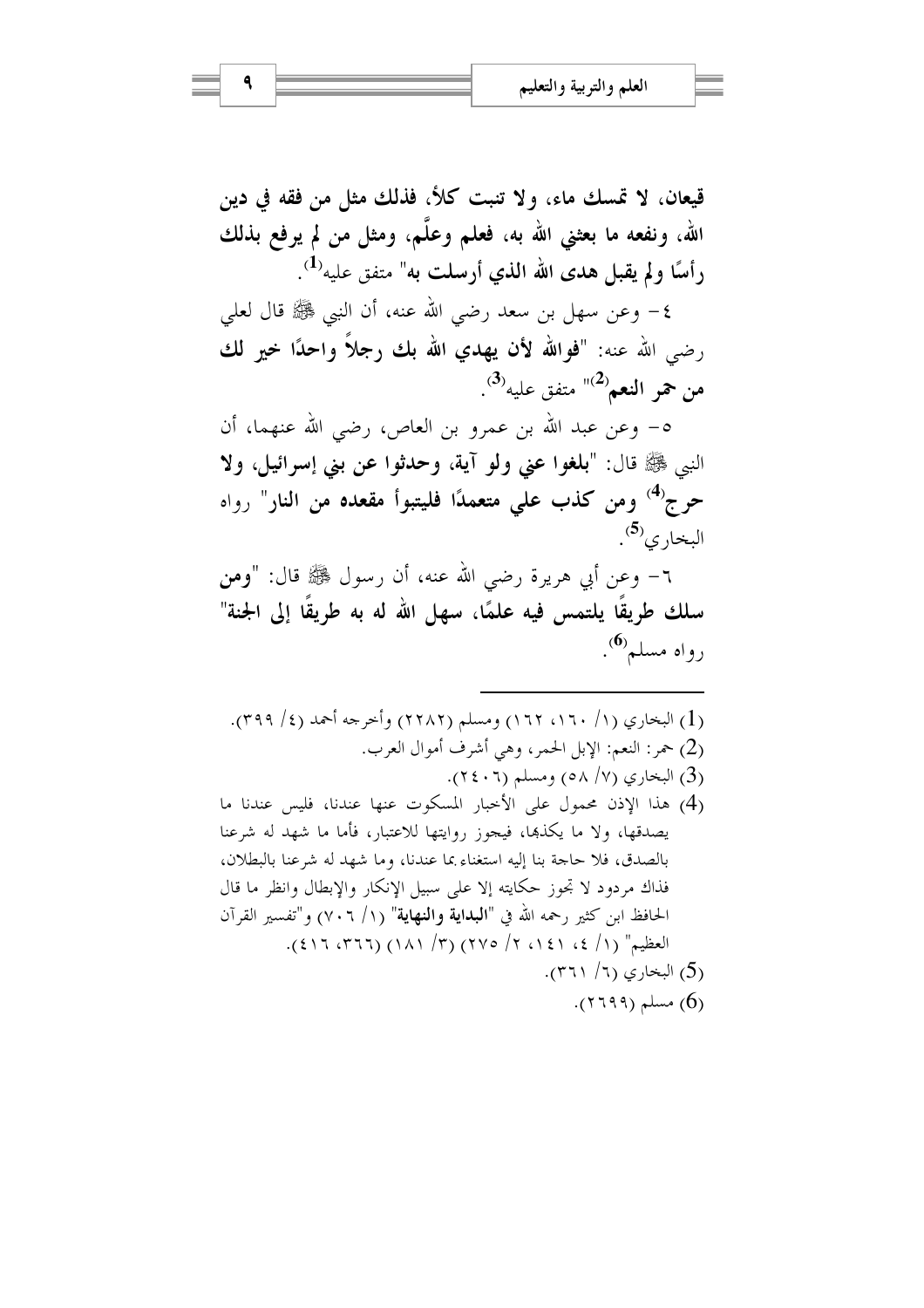٨– وعنه أيضًا رضي الله عنه، أن رسول الله ﷺ قال: "من دعا إلى هدى كان له من الأجر مثل أجور من تبعه لا ينقص ذلك من أجورهم شيئًا" رواه مسلم<sup>(1</sup>).

٨– وعنه قال: قال رسول الله ﷺ: "إذا مات ابن آدم انقطع عمله إلا من ثلاث: صدقة جارية أو علم ينتفع به، أو ولد صالح  $^{(2)}$ يدعو له"(2)

٩- وعنه قال: سمعت رسول الله ﷺ يقول: "**الدنيا معلونة<sup>(3)</sup>** معلون ما فيها، إلا ذكر الله تعالى، وما والاه، وعالَما، أو متعلمًا" , واه الترمذي<sup>(4)</sup> وقال: حديث حسن. قوله: "وما والاه" أي طاعة الله

١٠– وعن أنس رضي الله عنه قال: قال رسول الله ﷺ: "من خرج في طلب العلم كان في سبيل الله حتى يرجع" رواه الترمذي، وقال: حديث حسن<sup>(5</sup>).

- (1) مسلم (٢٦٧٤) وأبو داود (٤٦٠٩) والترمذي (٢٦٧٤) وابن ماجة  $(7 \cdot 7)$ .
	- .(١٦٣١) مسلم (١٦٣١).
- (3) المعيٰ: الدنيا مذمومة لا يحمد مما فيها إلا ذكر الله وما يحبه الله من طاعته واتباع أمره وتحنب فميه، وعالم ومتعلم، والمقصود بالعالم والمتعلم: العلماء بالله الجامعون بين العلم والعمل، فيخرج الجهلاء وعالم لم يعمل بعلمه.
- (4) الترمذي (٢٣٢٣) وأخرجه ابن ماجة (٤١١٢) وسنده حسن، وله شاهد من حديث ابن مسعود عند الطبراني في "ا**لأوسط**" يتقوى به.
- (5) الترمذي (٢٦٤٩) وفي سنده ضعف، لكن له شاهد بمعناه عند ابن ماجة (٢٢٧) من حديث أبي هريرة بلفظ من جاء مسجدي هذا لم يأته إلا لخير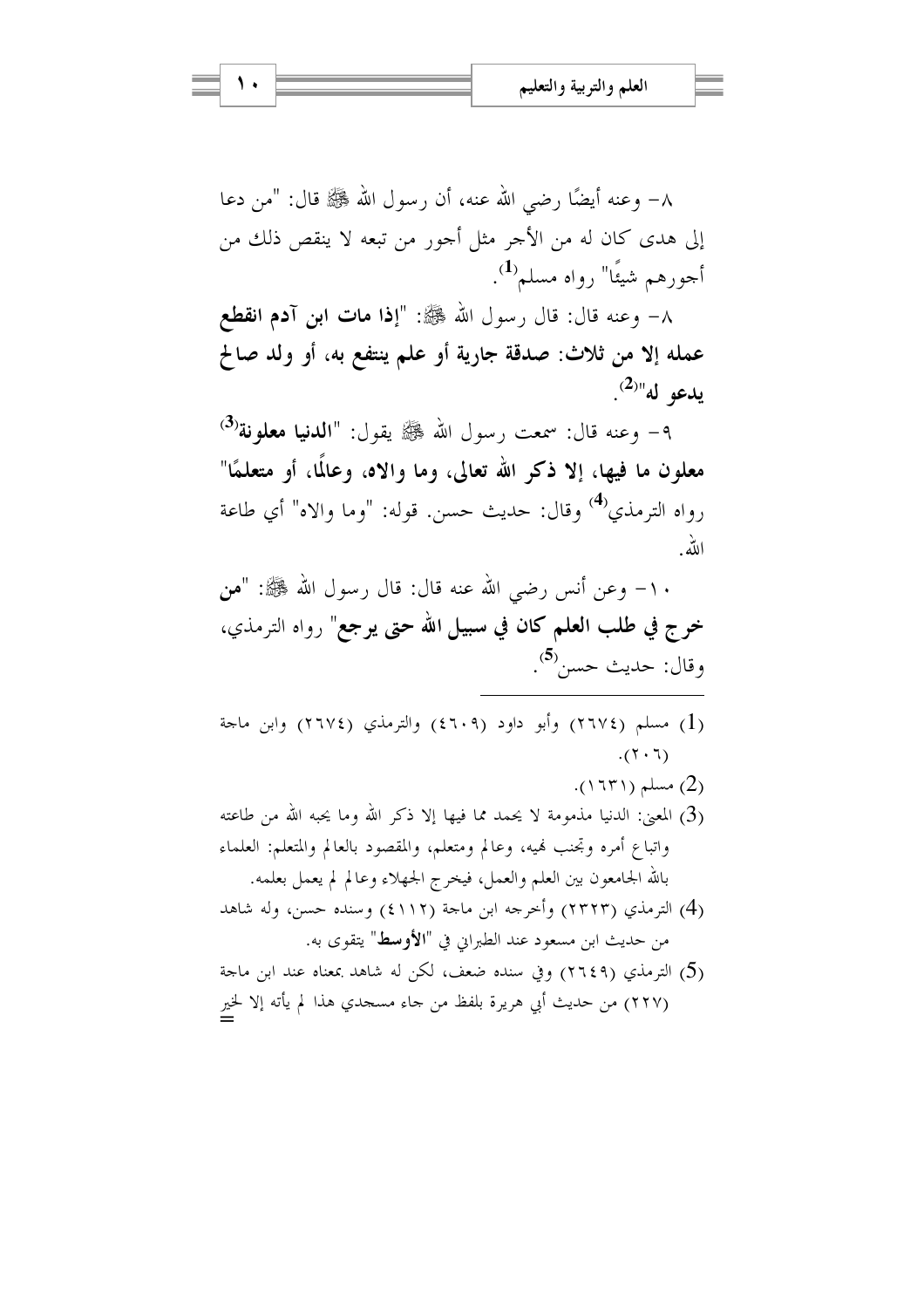١١- وعن أبي سعيد الخدري رضي الله عنه، عن رسول الله ﷺ قال: "لن يشبع مؤمن من خيرٍ حتى يكون منتهاه الجنة" رواه الترمذي<sup>(1)</sup> وقال: حديث حسن.

١٢– وعن أبي أمامة رضي الله عنه، أن رسول الله ﷺ قال: "فضل العالم على العابد كفضلي على أدناكم" ثم قال رسول الله ﷺ: "إن الله وملائكته وأهل السموات والأرض حتى النملة في حجرها وحتى الحوت ليصلون على معلمي الناس الخير" رواه الترمذي<sup>(2)</sup> وقال: حديث حسن.

١٣– وعن أبي الدرداء رضي الله عنه قال: سمعت رسول الله عِنَّكَ يقول: "من سلك طريقًا يبتغي فيه علمًا سهل الله له طريقًا إلى الجنة، وإن الملائكة لتضع أجنحتها لطالب العلم رضي بما يصنع، وإن العالم ليستغفر له من في السموات ومن في الأرض حتى الحيتان في الماء، وفضل العالم على العابد كفضل القمر على سائر الكواكب، وإن العلماء ورثة الأنبياء، وإن الأنبياء لم يورثوا دينارًا ولا درهمًا وإنما ورثوا العلم فمن أخذه بحظ وافر" رواه أبو داود والترمذي<sup>(3</sup>).

يتعلمه أو يعلمه، فهو بمترلة المحاهد في سبيل الله وسنده حسن، وصححه ابن حبان (٨١). (1) الترمذي (٢٦٨٧) من حديث دراج عن أبي الهيثم، ودراج في روايته عن أبي الهيثم ضعيف. (2) الترمذي (٢٦٨٦) وهو صحيح. (3) أبو داود (٣٦٤١) (٣٦٤٢) والترمذي (٢٦٨٣) وأخرجه ابن ماجه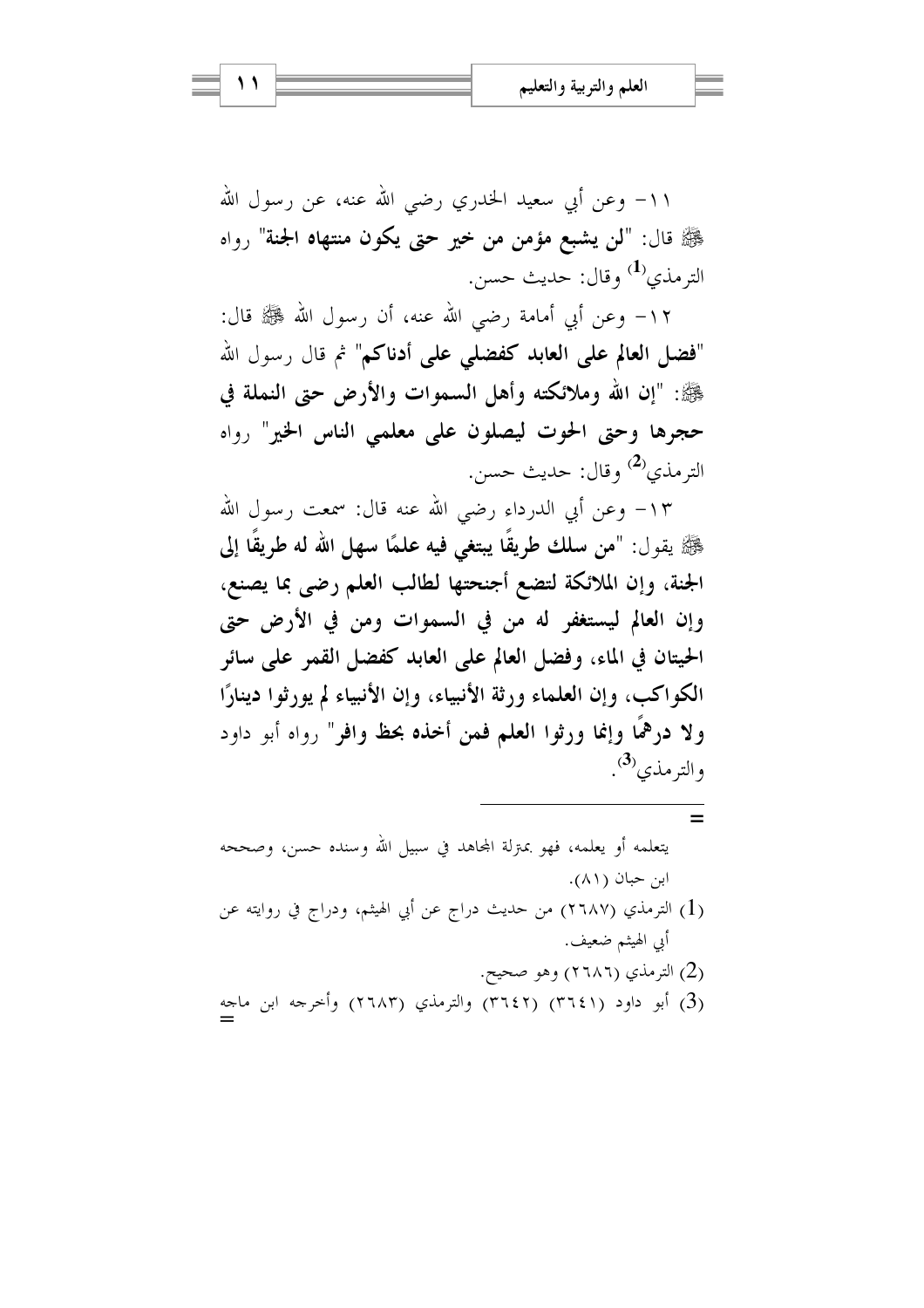١٤– وعن ابن مسعود رضي الله عنه قال: سمعت رسول الله ﷺ يقول: "نضر الله امرأً سمع<sup>(1)</sup> منا شيئًا فبلغه كما سمعه، فرب مبلغ أوعي من سامع". رواه الترمذي<sup>(2)</sup> وقال: حديث حسن صحيح.

١٥– وعن أبي هريرة رضي الله عنه قال: قال رسول الله ﷺ: "من سئل عن علم فكتمه، ألجم يوم القيامة بلجام من نار" رواه أبو داو د والترمذي<sup>(3)</sup> وقال: حديث حسن.

١٦- وعنه قال: قال رسول الله ﷺ: "من تعلم علما مما يبتغي به وجه الله عز وجل لا يتعلمه إلا ليصيب به عرضًا من الدنيا لم **يجد عرف الجنة يوم القيامة** " يعني: ريحها. رواه أبو داود<sup>(4)</sup> بإسناد صحيح. ١٧- وعن عبد الله بن عمرو بن العاص رضي الله عنهما قال:

 $=$ 

(2) الترمذي: (٢٦٥٩) وأخرجه أحمد (١/ ٤٣٧) وابن ماحة (٢٣٠) و

(٣٥٠٦) وصححه ابن حبان (٧٤، ٧٥) وفي الباب عن جبير بن مطعم عند أحمد (١/ ١٨٣) والدارمي (١/ ٧٥) وصححه ابن حبان (٧٢،  $.$  ( $\vee\tau$ 

- (3) أبو داود (٣٦٥٨)، والترمذي (٢٦٥١)، وأُخرجه ابن ماجه (٢٦١)، وإسناده صحيح، وصححه ابن حبان (٩٥) وفي الباب عن عبد الله بن عمر، وعند ابن حبان (٩٦).
- (4) أبو داود (٣٦٦٤)، وأُخرجه ابن ماجه (٢٥٢)، وصححه ابن حبان (٨٩)، والحاكم ٨٥/١ ، ووافقه الذهبي.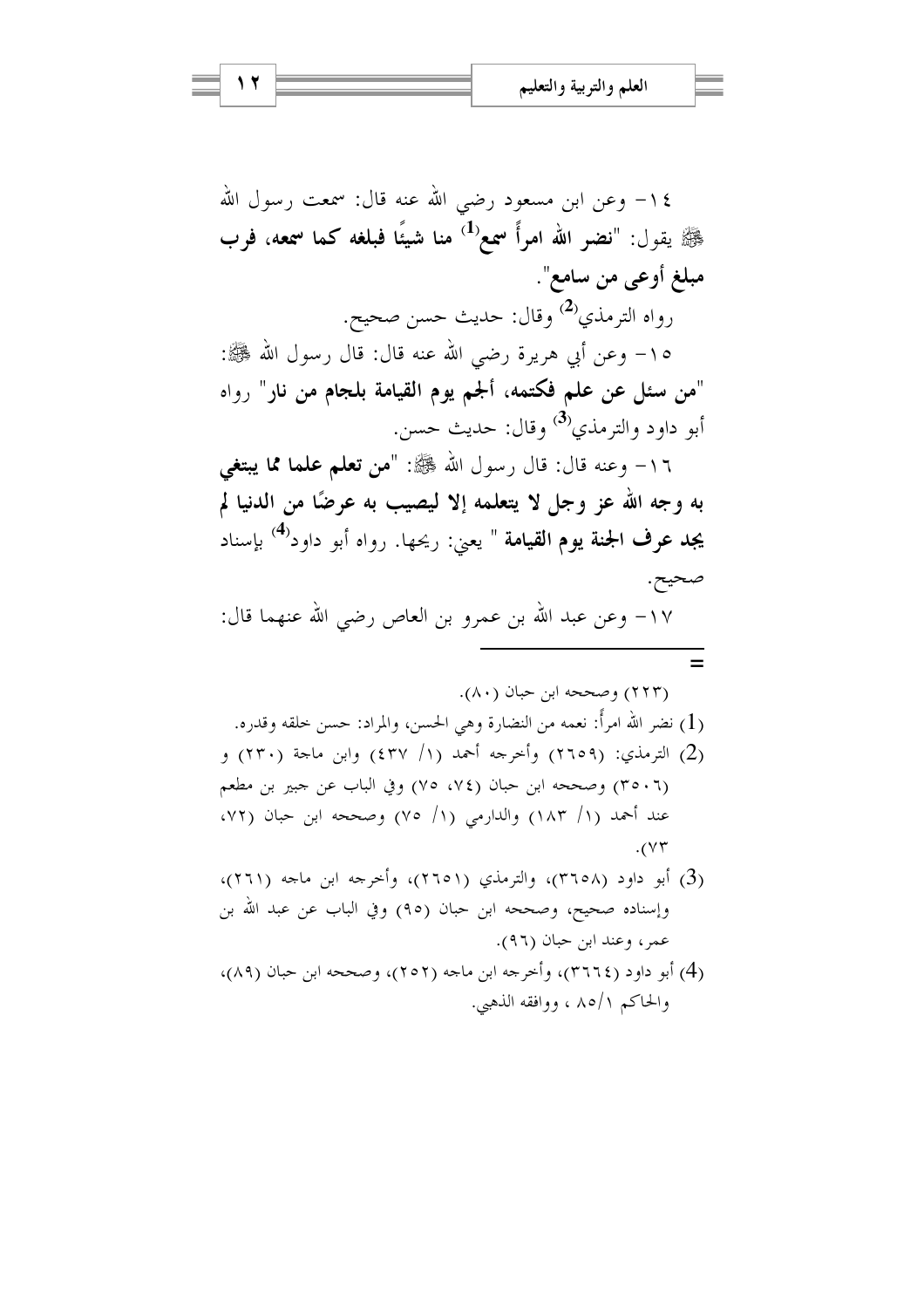سمعت رسول الله ﷺ يقول: "إن الله لا يقبض العلم انتزاعًا ينتزعه من الناس، ولكن يقبض العلم بقبض العلماء حتى إذا لم يبق عالمًا، اتخذ الناس رؤوسًا جهالاً، فسئلوا، فأفتوا بغير علم، فضلوا وأضلوا" متفق عليه<sup>(2</sup>).

- (1) البخاري ١٧٤،١٧٥/١) ومسلم (٢٦٧٣)، والترمذي (٢٦٥٢).
- رياض الصالحين من أحاديث سيد المرسلين ﷺ بتحقيق وتعليق شعيب الأرنؤوط ص ٢٢،٥٢٧ه.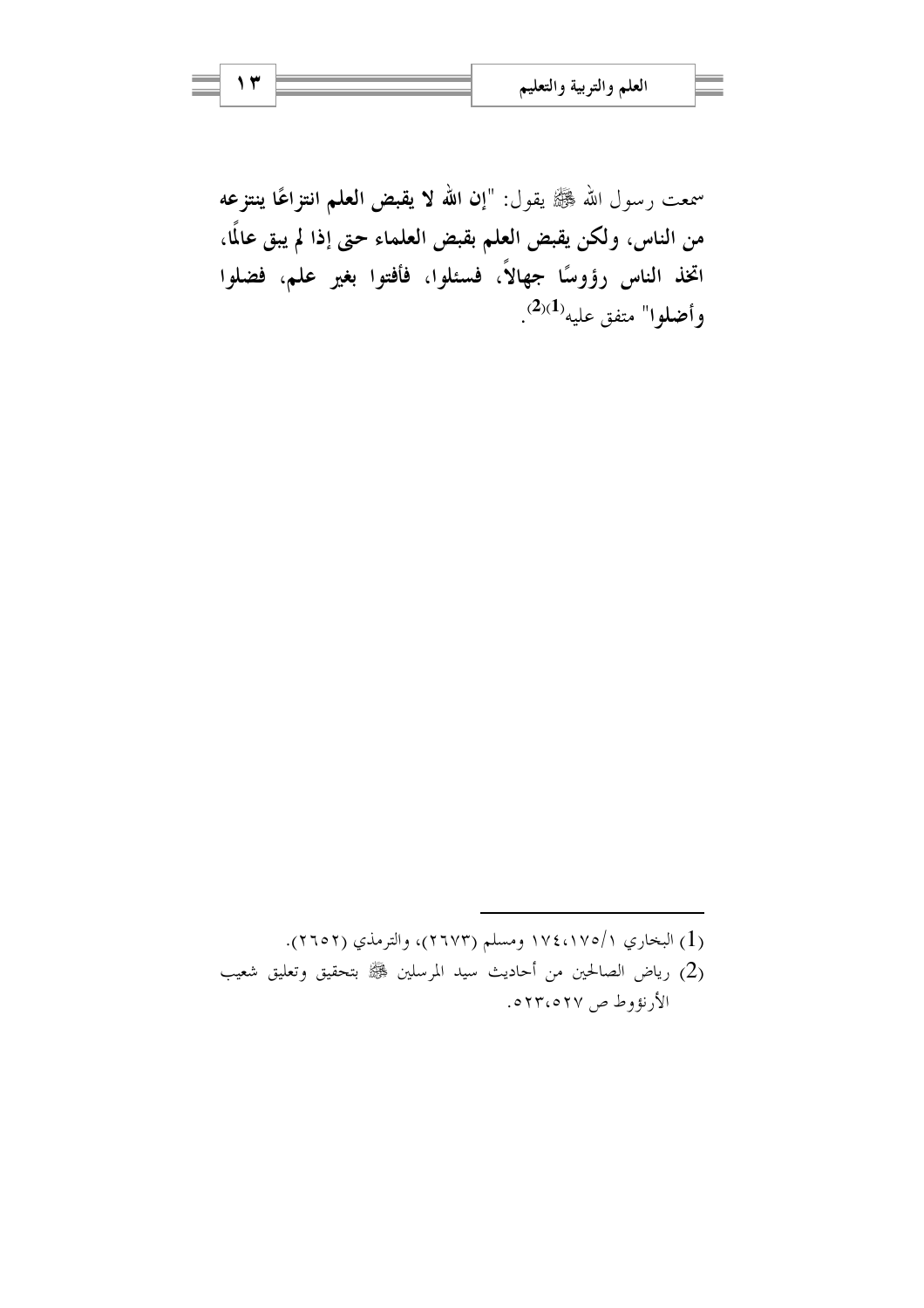#### العلم وفوائده

قال تعالى: ﴿قُلْ هَلْ يَسْتَوِي الَّذِينَ يَعْلَمُونَ وَالَّذِينَ لَا يَعْلَمُونَ﴾ وقال: ﴿يَوْفَعِ اللَّهُ الَّذِينَ آمَنُوا مِنْكُمْ وَالَّذِينَ أُوتُوا الْعِلْمَ دَرَجَاتٍ﴾ وفي الصحيحين عنه ﷺ قال: "من يرد الله به خيرًا يفقه في الدين"، "إذا مات العبد انقطع عمله إلا من ثلاث: صدقة جارية أو علم ينتفع به أو ولد صالح يدعو له" رواه مسلم. حد العلم ما قامت به الأدلة والبراهين، والنافع منه ما تعلق بالدين وكان من العلوم المعينة على الدين، وقد تواترت نصوص الكتاب والسنة على فضل العلم وشرفه وفضل أهله، وإن كل شيء يفتقر إليه، وأن الناس كلهم في الظلمات إلا من استنار بنور العلم النافع ومن الأعمال الصالحة

العلم خير من المال، العلم يحرسك وأنت تحرس المال، العلم يصحبك في دورك الثلاث: في الدنيا وفي البرزخ ويوم يقوم الأشهاد، والمال إن فرض وجوده صحبك صحبة منكدة في حال الحياة الدنيا، العلم نور يهتدى به في ظلمات الشكوك والجهالات، وحياة تقيم العبد وتوصله إلى الجنات، وما زال علم العالم يعلم أو يعمل به أو يستفاد منه، فصحيفة حسناته في ازدياد في حال الحياة وبعد الممات، بأي شيء يعرف الله ويهتدي إلى صراط الله، وبأي شيء يهتدي إلى الفرق بين الأحكام الخمسة التابعة لجميع الحركات والسكنات وبأي شيء يهتدي إلى الفرقان بين الهدي والضلال والغي والرشاد، وبأي شيء تعرف الأعمال النافعة، والله لا يتمكن من شيء من ذلك إلا بالعلم، العلم هو الأساس الأعظم لجميع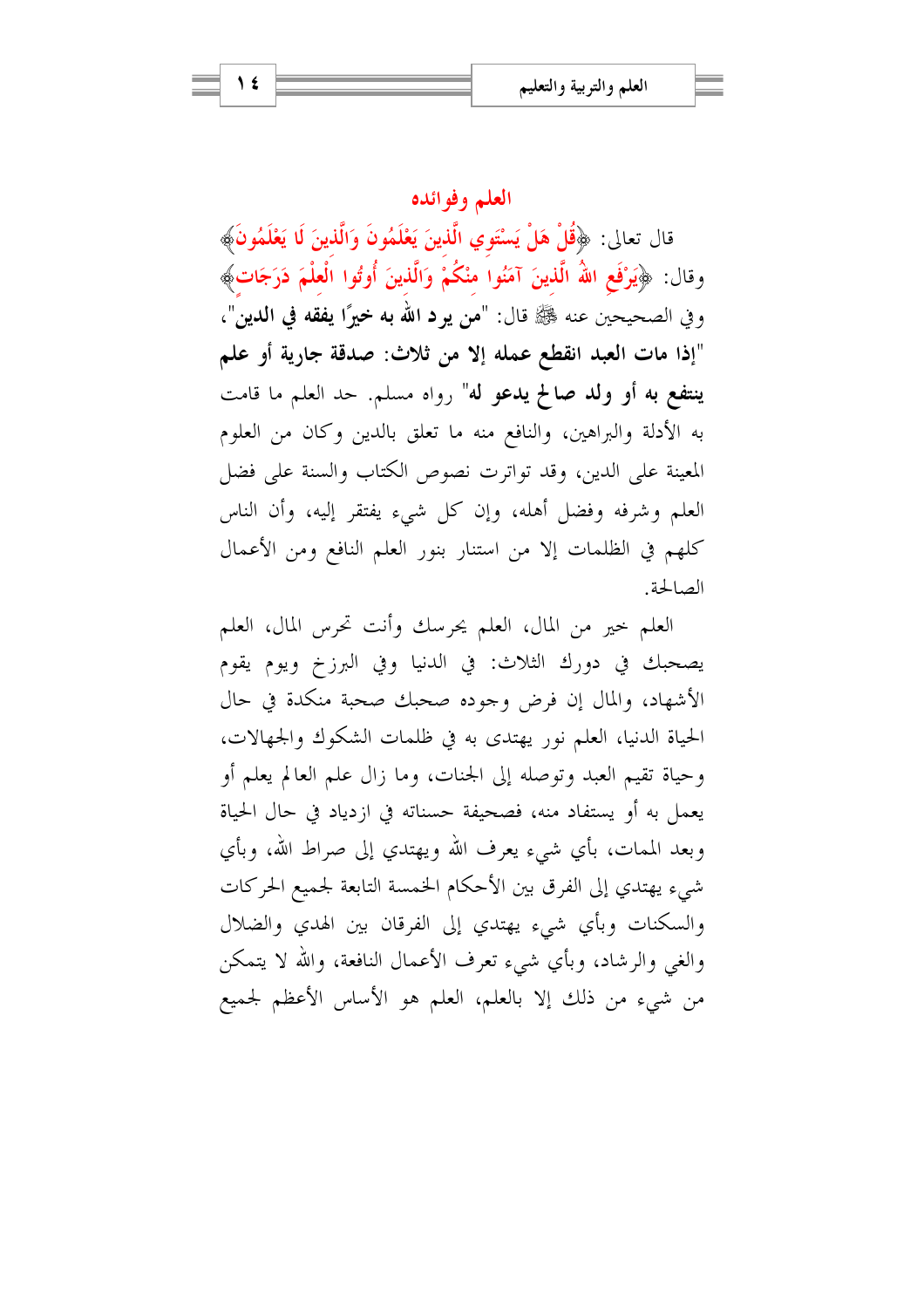المعاملات وهو الشرط لصحة الأقوال والأعمال، الجهل داء قاتل، والعلم حياة ودواء نافع، حاجة الناس إلى العلم أعظم من حاجتهم إلى الطعام والشراب، الاشتغال بالعلم من أفضل الطاعات وأحل القربات، مذاكرة العلم تسبيح، والبحث عنه جهاد، وتعلمه وتعليمه ودراسته توجب رضا رب العباد. قال ﷺ: "من مسلك طريقًا يلتمس فيه علمًا سهل الله له طريقًا إلى الجنة" رواه مسلم. وقال: إذا مررتم برياض الجنة فارتعوا، قالوا وما رياض الجنة؟ قال حلق الذكر، فرياض العلوم النافعة فيها من كل زوج هيج.

فيها أجل المعارف وأفضلها، وهو العلم بأسماء الله وصفاته وأفعاله وآلائه.

وفيها علم الحلال والحرام، والنافع والضار.

وفيها تشخيص ما في النفوس من الخير والرغبات والرهبات. وفيها كيفيات توجيهها إلى فعل الخيرات وترك المنكرات وإلى ما يناسبها من الأمور النافعات.

فيها علوم العربية الجليلة على اختلاف منافعها وفوائدها وثمرتما تقيم لك اللسان وتهديك إلى أوضح العبارات وحسن البيان، وتستعين بما على معرفة معاني كلام الله وكلام رسوله، وتكون آلة لك في كل علم وعمل تسلكه.

وفي هذه الرياض علم أحوال التواريخ والدول وأصناف الأمم، تتمكن فيها من اجتلاء القرون السالفة، ومعاصرة الأمم الغابرة، ثم هكذا تنتقل من قرن إلى قرن حتى تصل بأحوال الأمم الموجودين وتعتبر فيها حكمة الله وسنته في السالفين واللاحقين، فترى الخير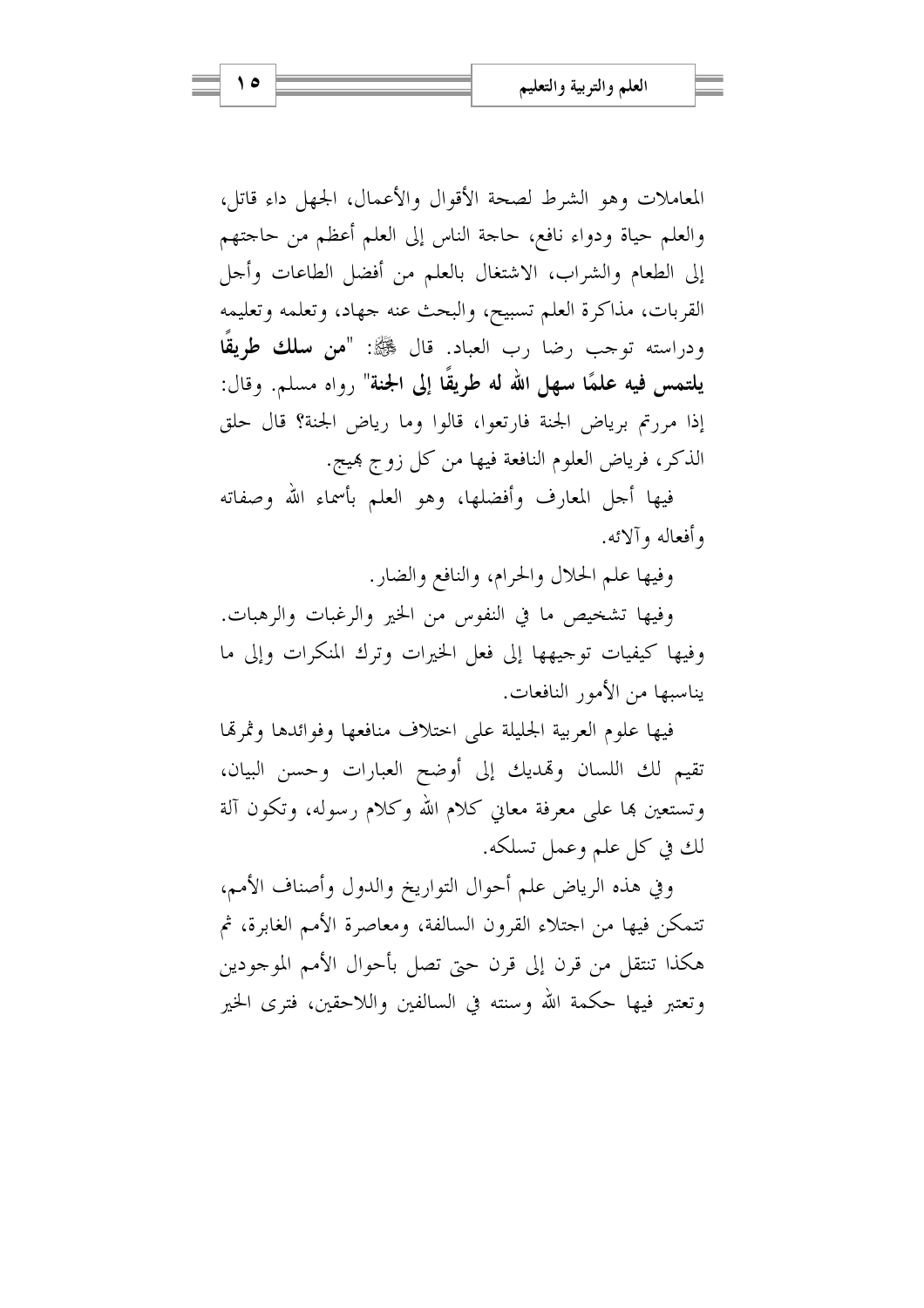والفضل عنوان شرف وسعادة وذكرى جميلة حيث كان، والشر والظلم عنوان شقاء وفضيحة وحزى في جميع الأزمان.

ثم تتجلَّى فيها عقول الأولين والآخرين، وكيف كان التفاوت الذي لا ينضبط ولا يدرك منتهاه بين أفراد البشر، فهذا لا يتميز عن البهائم إلا بالشكل والنطق من حسته ودناءته، وهذا يفوق أمة عظيمة في عقله ومعارفه وأحلاقه العالية، وهذا قد سيطرت عليه الشهوات البهيمية فانقاد لها عقله وهواه، وهذا قد ارتفعت همته فوق الثريا فلم تملكه العادات و لم يقدم شيئًا على رضا مولاه.

وهكذا تجد في رياض العلوم كثيرًا من نصوص الكتاب والسنة بنصها أو فحوها أو لازمها، ما يدل على اعتبار جميع العلوم النافعة للدنيا والدين.

وفيها الحث على تعليم الصناعات والمخترعات وامتنان الله علينا بتسخير ما على الأرض وما في باطنها لنستخرج منه جميع ما نقدر عليه من المنافع التي لا يزال الله يعلمها الإنسان شيئًا بعد شيء.

وتحد أن الله أمرنا أن نعلم الجهال والسفهاء كيفية حفظ الأموال وكيفية التكسب فيها واستحصال منافعها، قال تعالى: ﴿وَابْتَلُوا الْيَتَامَى حَتَّى إِذَا بَلَغُوا النِّكَاحَ فَإِنْ آنَسْتُمْ مِنْهُمْ رُشْدًا فَادْفَعُوا إِلَيْهِمْ أَمْوَالَهُمْ﴾ فأمرنا أن نعلمهم ونختبرهم فيما يليق بأحوالهم، فإذا مهروا في هذا العلم وأبصرنا رشدهم دفعنا إليهم أموالهم، وما داموا في جهلهم يعمهون وفي سفههم يتيهون لا نمكنهم من أموالهم حذر الضياع والنقص، ففي هذا دليل على أن العلم نافع حتى العلوم الدنيوية، وأنه حفاظ للمنافع ودافع للمضار.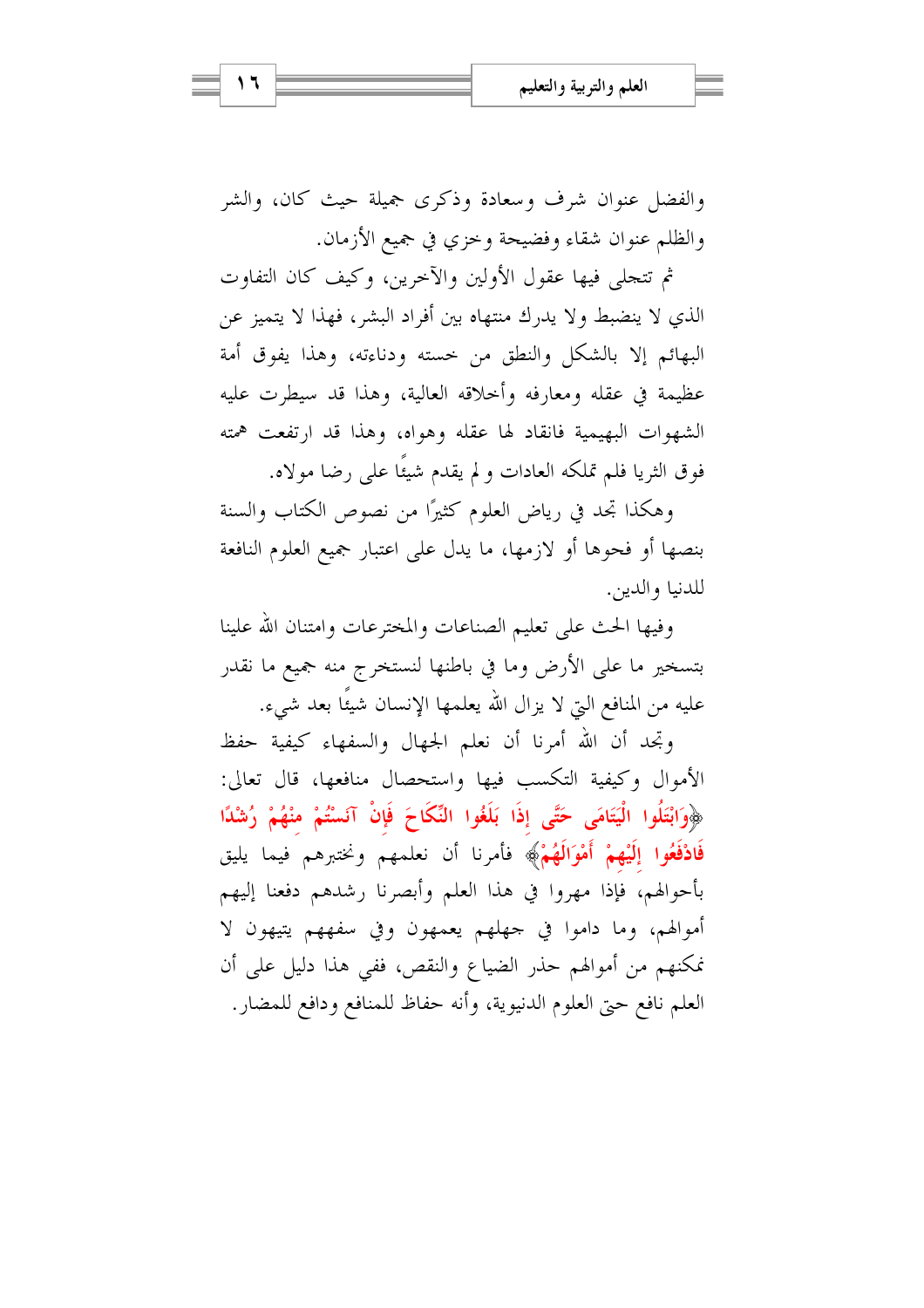لولا العلم لكان الناس كالبهائم في ظلمات الجهالة، ولولا العلم لما عرفت المقاصد والوسائل، ولولا العلم ما عرفت البراهين على المطالب كلها ولا الدلائل، العلم هو النور في الظلمات، وهو الدليل في المتاهات والشبهات وهو المميز بين الحقائق، وهو الهادي لأكمل الطرائق، بالعلم يرفع الله العبد درجات، وبالجهل يهوي إلى أسفل الد<sub>ار</sub> كات<sup>(1)</sup>.

(1) الرياض الناضرة للشيخ عبد الرحمن بن ناصر السعدي ص ٦٩-٧٣.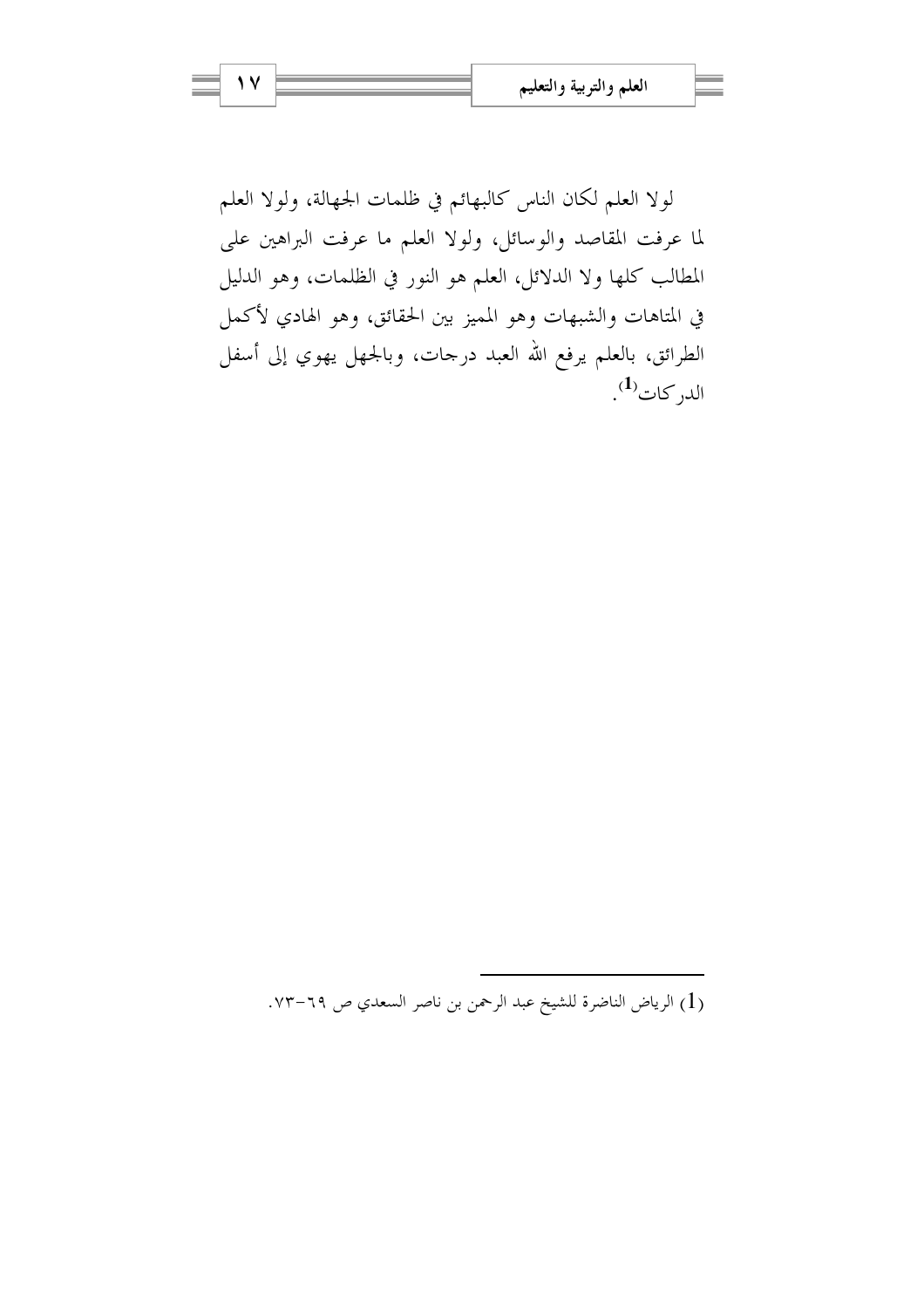## ١- العلم والعمل

الحمد لله الذي علم بالقلم علم الإنسان ما لم يعلم. وصلى الله وسلم على محمد القائل فيما روي عنه "طلب العلم فريضة على  $\mathcal{L}^{(1)}$ كل مسلم"

وبعد: فقد أوجد الله الإنسان وأخرجه من بطن أمه لا يعلم شيئًا وجعل له السمع والبصر والعقل والفؤاد واللسان وعلمه ما لم يكن يعلم كما قال تعالى: ﴿وَاللَّهُ أَخْرَجَكُمْ مِنْ بُطُونٍ أُمَّهَاتِكُمْ لَا تَعْلَمُونَ شَيْئًا وَجَعَلَ لَكُمُ السَّمْعَ وَالْأَبْصَارَ وَالْأَفْئِدَةَ لَعَلَّكُمْ تَشْكُرُونَ﴾ [النحل: ٧٨]. وقال تعالى: ﴿الرَّحْمَنُ \* عَلَّمَ الْقُرْآنَ \* خَلَقَ الْإِنْسَانَ \* عَلَّمَهُ الْبَيَانَ﴾ [الرحمن: ١-٤]. وقال تعالى: ﴿اقْرَأْ باسْمِ رَبِّكَ الَّذي خَلَقَ \* خَلَقَ الْإِنْسَانَ منْ عَلَقٍ \* اقْرَأْ وَرَبُّكَ الْأَكْرَمُ \* الَّذي عَلَّمَ بِالْقَلَمِ \* عَلَّمَ الْإِنْسَانَ مَا لَمْ يَعْلَمْ﴾ [العلق: ١-٥]. وقال تعالى: ﴿أَلَمْ نَجْعَلْ لَهُ عَيْنَيْنِ \* وَلِسَانًا وَشَفَتَيْنِ \* وَهَدَيْنَاهُ النَّجْدَيْنِ﴾ [البلد: ٨–١٠]. وقال في فضل العلماء والمتعلمين: ﴿هَلْ يَسْتَوِي الَّذِينَ يَعْلَمُونَ وَالَّذِينَ لَا يَعْلَمُونَ إِنَّمَا يَتَذَكَّرُ أُولُو الْمَالْبَابِ﴾ [الزمر: ٩]. وقال تعالى: ﴿يَوْفَعِ اللَّهُ الَّذِينَ آمَنُوا منْكُمْ وَالَّذِينَ أُوتُوا الْعِلْمَ دَرَجَاتٍ﴾ [المحادلة: ١١]. وأمرَ نبيه أن يسأله الزيادة من العلم فقال تعالى: ﴿وَقُلْ رَبِّ زِدْنِي عِلْمًا﴾ [طه: ١١٤]. وقال ﷺ: " من سلك طريقًا يبتغي فيه علمًا سهل الله له به طريقًا إلى الجنة وإن الملائكة لتضع أجنحتها لطالب العلم رضا

(1) رواه الطبراني وغيره ورمز السيوطي لصحته.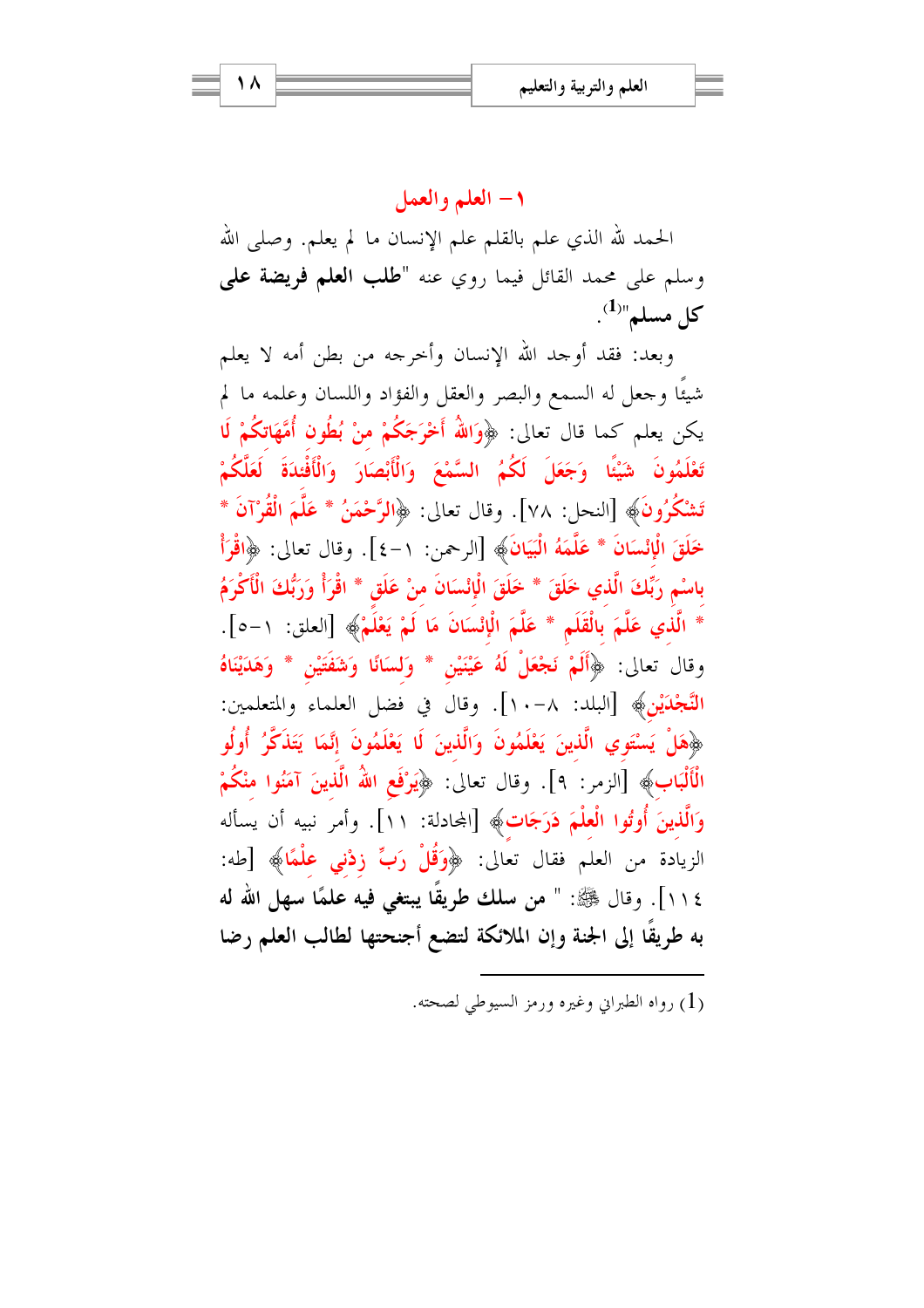بما صنع وفضل العالم على العابد كفضل القمر ليلة البدر على سائر الكواكب وأن العلماء ورثة الأنبياء وإن الأنبياء لم يورثوا دينارًا ولا درهمًا وإنما ورثوا العلم فمن أخذه أخذ بحظ وافر "<sup>(1)</sup> وقال ﷺ: "من يرد الله به خيرًا يفقه في الدين"<sup>(2)</sup>، وقال ﷺ: "من خرج في طلب العلم فهو في سبيل الله حتى يرجع". رواه الترمذي وقال حديث حسن. وقال الشاعر : العلم يرفع بيتا لا عمــاد لــه والجهل يهدم بيت العز والشرف وقال آخر : اطلب العلم ولا تكسسل فمسا أبعد الخير على أهسل الكسسل في ازدياد العلم إرغسام العسدا - وجمال العلم إصلاح العمسل لا تقسل قسد ذهبـــت أربابـــه كل من سار على الدرب وصل واهجر النوم وحسصله فمسن يعرف المطلوب يحقر مسا بسذل فالعلم حياة والجهل موت وما يستوى الأحياء والأموات والعلم

نور والجهل ظلمات وما يستوي الظلمات والنور، والعالم بمترلة البصير والجاهل بمترلة الأعمى: ﴿وَمَا يَسْتَوِي الْأَعْمَى وَالْبَصِيرُ﴾ [فاط: ١٩].

وطلب العلم على قسمين فرض عين على كل مسلم ومسلمة وفرض كفاية إذا قام به من يكفي سقط الإثم عن الباقين كعلم

> (1) , واه أبو داود والترمذي وأصله في مسلم. (2) متفق عليه.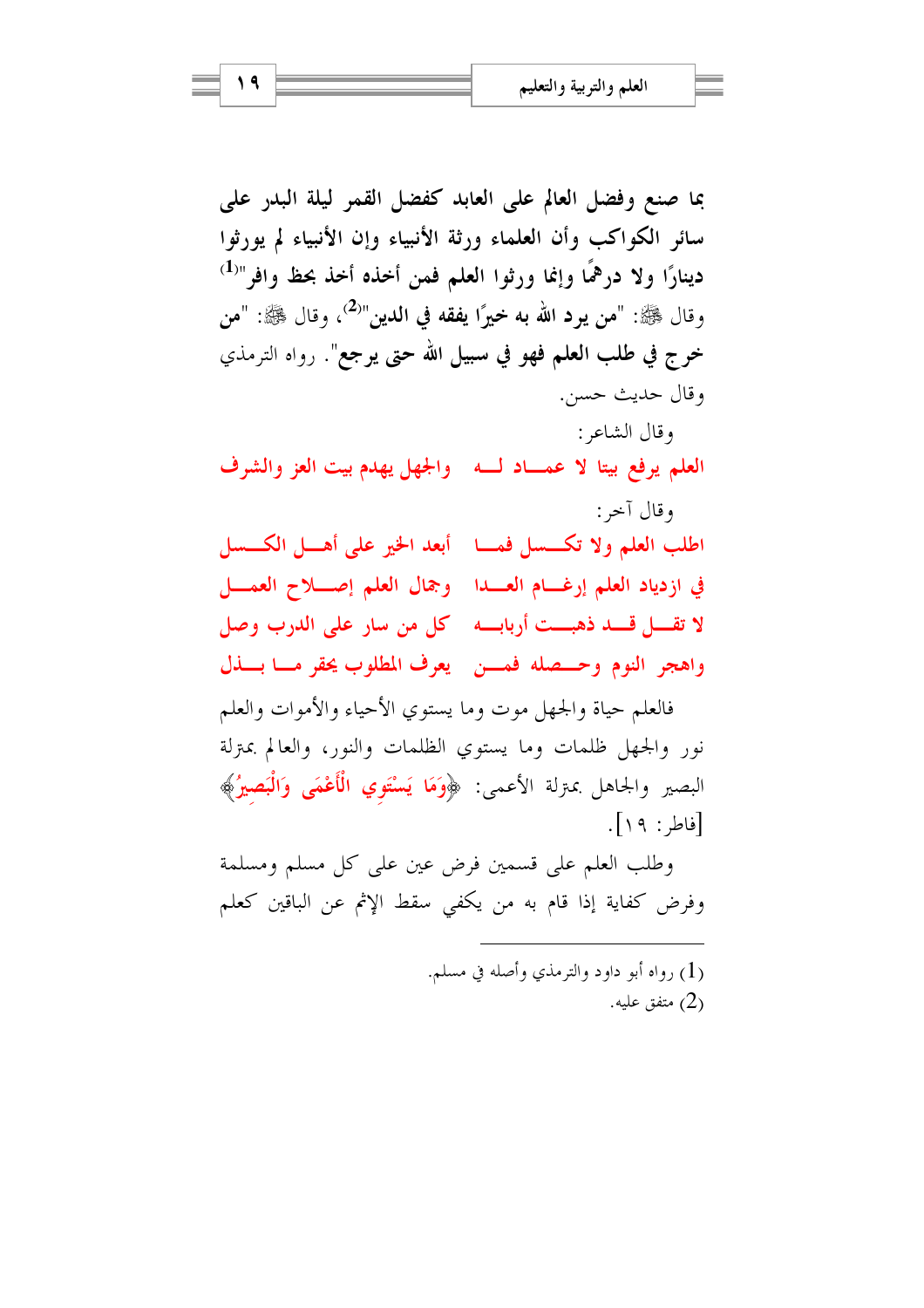القضاء والإفتاء ففرض العين هو الذي تحصل به معرفة الله سبحانه وتعالى ومعرفة نبيه ﷺ ومعرفة دين الإسلام بالأدلة فمعرفة الله بأنه واحد أحد فرد صمد لم يلد و لم يولد و لم يكن له كفوا أحد وأنه لا إله غيره ولا رب سواه وأنه تعالى يرانا ويسمعنا ويعلم سرنا وعلانيتنا وأنه أمرنا ونهانا وأنه يثيب الطائعين ويعاقب العاصين، والإيمان بالله يتضمن محبته وحوفه ورجاه وطاعته بامتثال أمره واجتناب كهبه.

ومعرفة نبيه محمد ﷺ بأنه عبد لا يعبد ورسول لا يكذب بل يطاع ويتبع، شَرَّفَه الله بالعبودية والرسالة.

وأنه يجب علينا محبته وتصديقه وامتثال أمره واحتناب فميه، ويجب علينا أن نعرف دين الإسلام بالأدلة من القرآن والسنة ونعرف ما فيه من أوامر فنمتثلها ونواه فنجتنبها وفي مقدمة ذلك القيام بأركان الإسلام الخمسة علمًا وعملاً واعتقادًا ودعوة وأصول الإيمان الستة الإيمان بالله وملائكته وكتبه ورسله واليوم الآحر والإيمان بالقدر حيره وشره. ومعرفة الإحسان وهو أن تعبد الله كأنك تراه فإن لم تكن تراه فإنه يراك. فإذا عرفنا أولاً ربنا ونبينا وعرفنا دين الإسلام بالأدلة وحب ثانيًا علينا العمل هذا العلم وثالثًا يجب علينا الدعوة إلى الله ورابعًا يجب علينا أن نصبر على ما يصيبنا في ذلك كما قال تعالى: ﴿وَالْعَصْرِ \* إِنَّ الْإِنْسَانَ لَفِي خُسْرٍ \* إِلَّا الَّذينَ آمَنُوا وَعَملُوا الصَّالحَات وَتَوَاصَوْا بِالْحَقِّ وَتَوَاصَوْا بِالصَّبْرِ﴾ فأقسم الله في هذه السورة الكريمة أن كل إنسان حاسر إلا من اتصف بأربع صفات وهي الإيمان الصادق المثمر للعمل الصالح وهو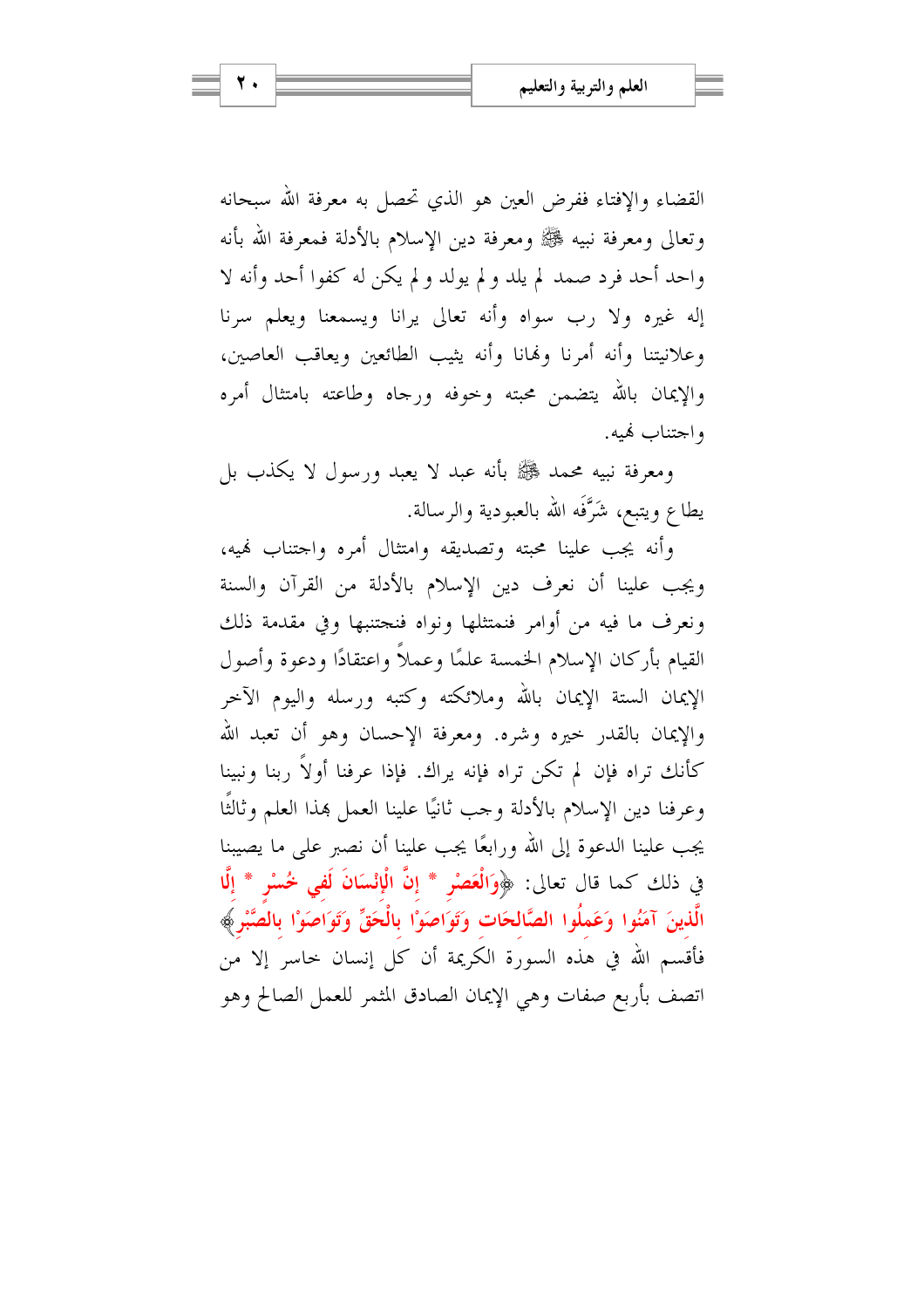الخالص لله الموافق لسنة نبيه ثم التواصي بالحق أي بما أمر الله به ورسوله والانتهاء عما فمى عنه ورسوله والتواصي بالصبر على طاعة الله والصبر عمًّا حرم الله والصبر على أقدار الله فدلت هذه السورة العظيمة سورة العصر قليلة الألفاظ كثيرة المعايي دلت على وحوب تعلَّم العلم النافع والعمل به والدعوة إليه والصبر على الأذى فيه ودلت على وجوب الأمر بالمعروف والنهي عن المنكر والصبر على ذلك وأن من فقد هذه العناصر الأربعة التي تضمنتها السورة أو فقد بعضها فقد حسر كما دلت على ربح وفوز من اتصف ها ولهذا قال فيها الإمام الشافعي رحمه الله لو فكر الناس فيها لكفتهم.

ودلت على وجوب جهاد النفس وأنه أربع مراتب كما قال الإمام ابن القيم رحمه الله في زاد المعاد في هدي حير العباد ﷺ.

١- جهادها على تعلم الهدي ودين الحق الذي لا صلاح لها في معاشها ومعادها إلا به ومتى فالها علمه شقيت في الدارين.

٢- أن يجاهدها على العمل به بعد علمه وإلا فمجرد العلم بدون عمل إن لم يضرها لم ينفعها فإن اليهود علماء فلم يعملوا بعلمهم فغضب الله عليهم والنصارى يعبدون الله على حهل وضلال ولهذا شرع لنا في دعاء الفاتحة سؤال الهداية إلى الصراط المستقيم وأن يجنبنا ربنا طريق اليهود والنصاري المغضوب عليهم والضالين.

٣- الثالث من جهاد النفس الذي دلت عليه سورة العصر جهادها على الدعوة إلى الله بقوله تعالى: ﴿وَتَوَا**صَوْا بِالْحَقِّ﴾** وكما قال تعالى: ﴿وَتَعَاوَنُوا عَلَى الْبِرِّ وَالتَّقْوَى وَلَا تَعَاوَنُوا عَلَى الْإِثْمِ وَالْعُدْوَانِ﴾ [المائدة: ٢] وكما قال تعالى: ﴿قُلْ هَذِه سَبِيلِي أَدْعُو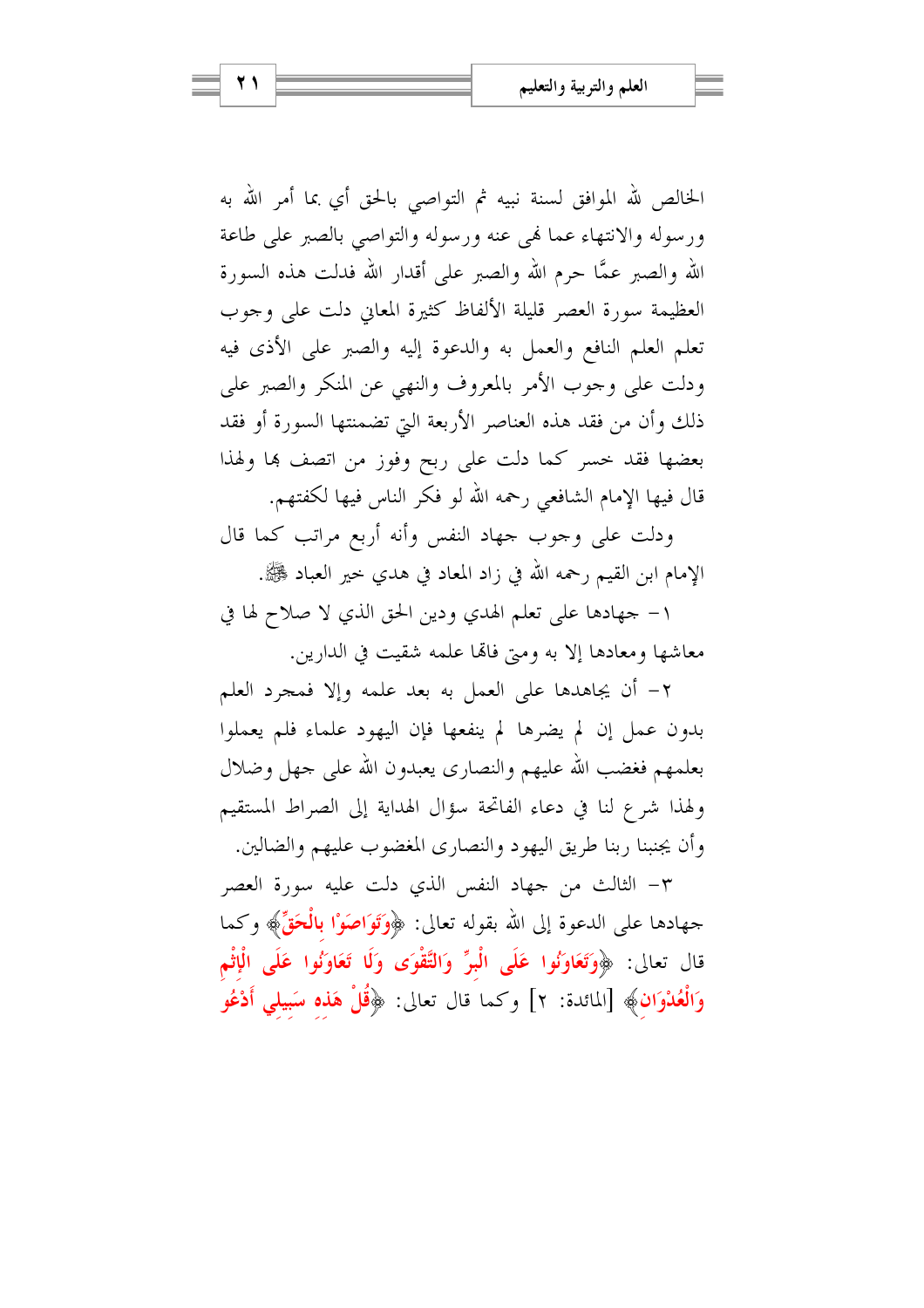إِلَى الله عَلَى بَصيرَة أَنَا وَمَنِ اتَّبَعَنِي﴾ [يوسف: ١٠٨] فالدعوة إلى الله هي طريقة النبي ﷺوهي طريقة الخلفاء الراشدين وأتباعهم إلى يوم القيامة فواجب المتعلم أن يتعلم لينقذ نفسه وغيره من زمرة الجاهلين وواجب العالم أن ينشر علمه في الناس ليفوز بعظم الأجر ويسلم من الإثم والوزر ولئلا يقع في الكتمان قال تعالى: ﴿وَإِذْ أَخَذَ اللَّهُ مِيثَاقَ الَّذِينَ أُوتُوا الْكتَابَ لَتُبَيِّنُنَّهُ للنَّاسِ وَلَا تَكْتُمُونَهُ﴾ [آل عمران: ١٨٧].

وقال ﷺ "**بلغوا عني ولو آية**"<sup>(1)</sup> ودعا لمن بلغ فقال عليه الصلاة والسلام: "نضر الله امرأ سمع مقالتي فوعاها فأداها كما سمعها فرب مبلغ أوعى من سامع"<sup>(2)</sup> وقال أيضًا: "من دعا إلى هدي كان له من الأجر مثل أجورٍ من تبعه لا ينقص ذلك من أجورهم شيئًا"<sup>(3)</sup> وعكس ذلك من دعا إلى ضلالة وإذا لم يقم العالم بما أوجب الله عليه من العمل بعلمه والدعوة إليه كان من الذين يكتمون ما أنزل الله ولا ينفعه علمه ولا ينجيه من عذاب الله وفي الحديث: "أشد الناس عذابًا يوم القيامة عالم لم ينفعه الله بعلمه"<sup>(4)</sup> وقال ﷺ: "إن الله وملائكته وأهل السماوات وأهل الأرض حتى النملة في جحرها وحتى الحوت ليصلون على معلمي

رواه البخا<sub>ر</sub>ی. (1) (2) رواه الترمذي وقال حديث حسن صحيح. (3) رواه مسلم وغیره. (4) رواه الطبراني والبيهقى وابن عدي وضعفه السيوطى والمنذري وله أصل أصيل عند الحاكم في المستدرك.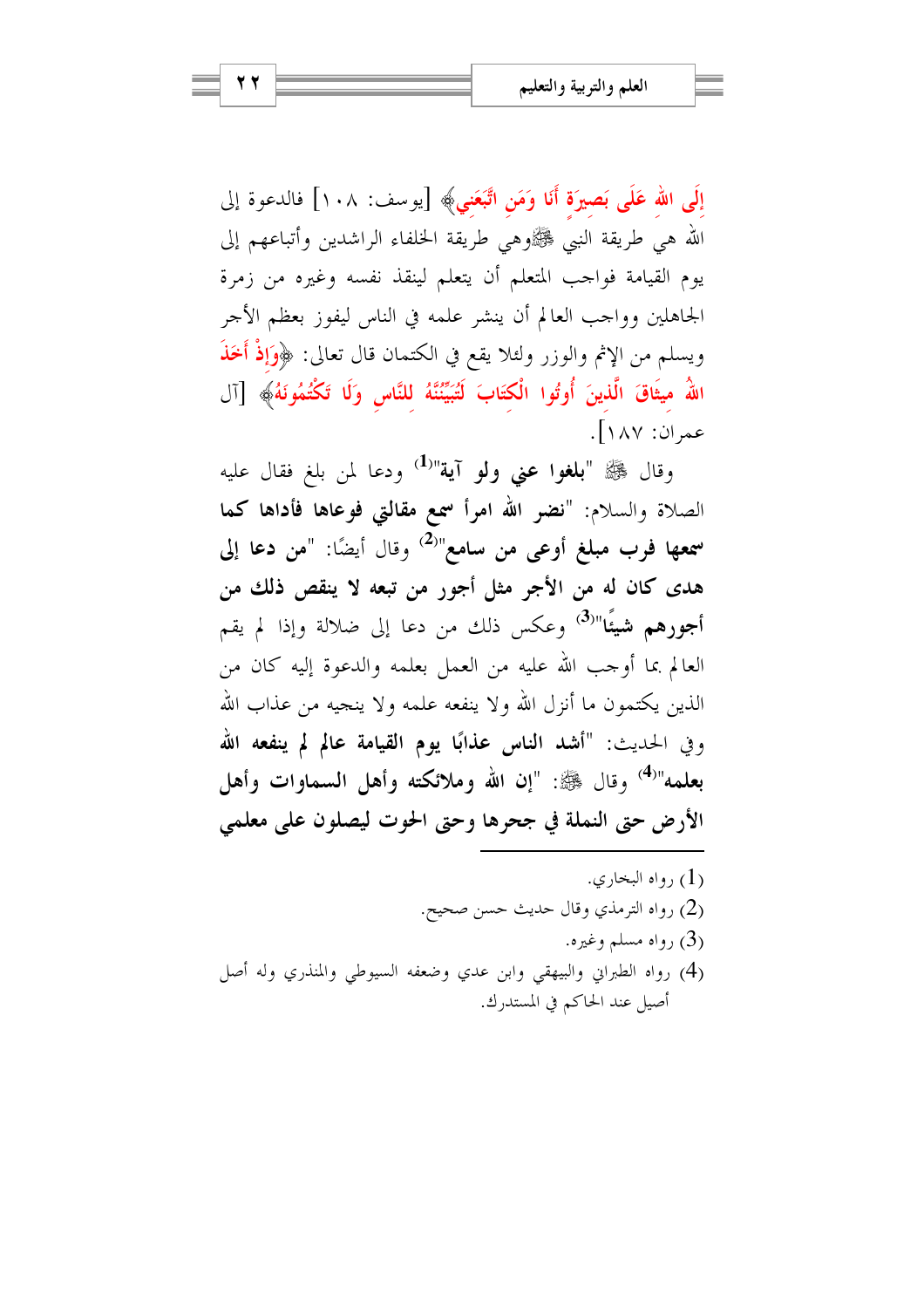الناس الخير "<sup>(1)</sup>. وقال الشاعر : وكن عاملا بالعلم فيما استطعته ليهدي بك المرأ الذي بك يقتدي حريضا علـــى نفـــع الـــورى تنل كل خير في نعـــيم مؤبـــد ٤- أن يجاهد نفسه على الصبر على مشاق الدعوة إلى الله وأذى الخلق في سبيل دعوته فإذا استكمل المسلم هذه المراتب الأربع

التي هي العلم والعمل به والدعوة إليه والصبر على الأذى فيه كان من الربانيين قال تعالى: ﴿وَلَكُنْ كُونُوا رَبَّانِيِّينَ بِمَا كُنْتُمْ تُعَلِّمُونَ الْكَتَابَ وَبِمَا كُنْتُمْ تَدْرُسُونَ﴾ [آل عمران: ٧٩] فمن علم وعمل وعلَّم فذلك يدعى عظيمًا في ملكوت السماء<sup>(2)</sup>.

> (1) , واه الترمذي وقال حديث حسن. (2) انظر زاد المعاد في هدي خير العباد لابن القيم (٢/ ١٠٧، ١٠٧).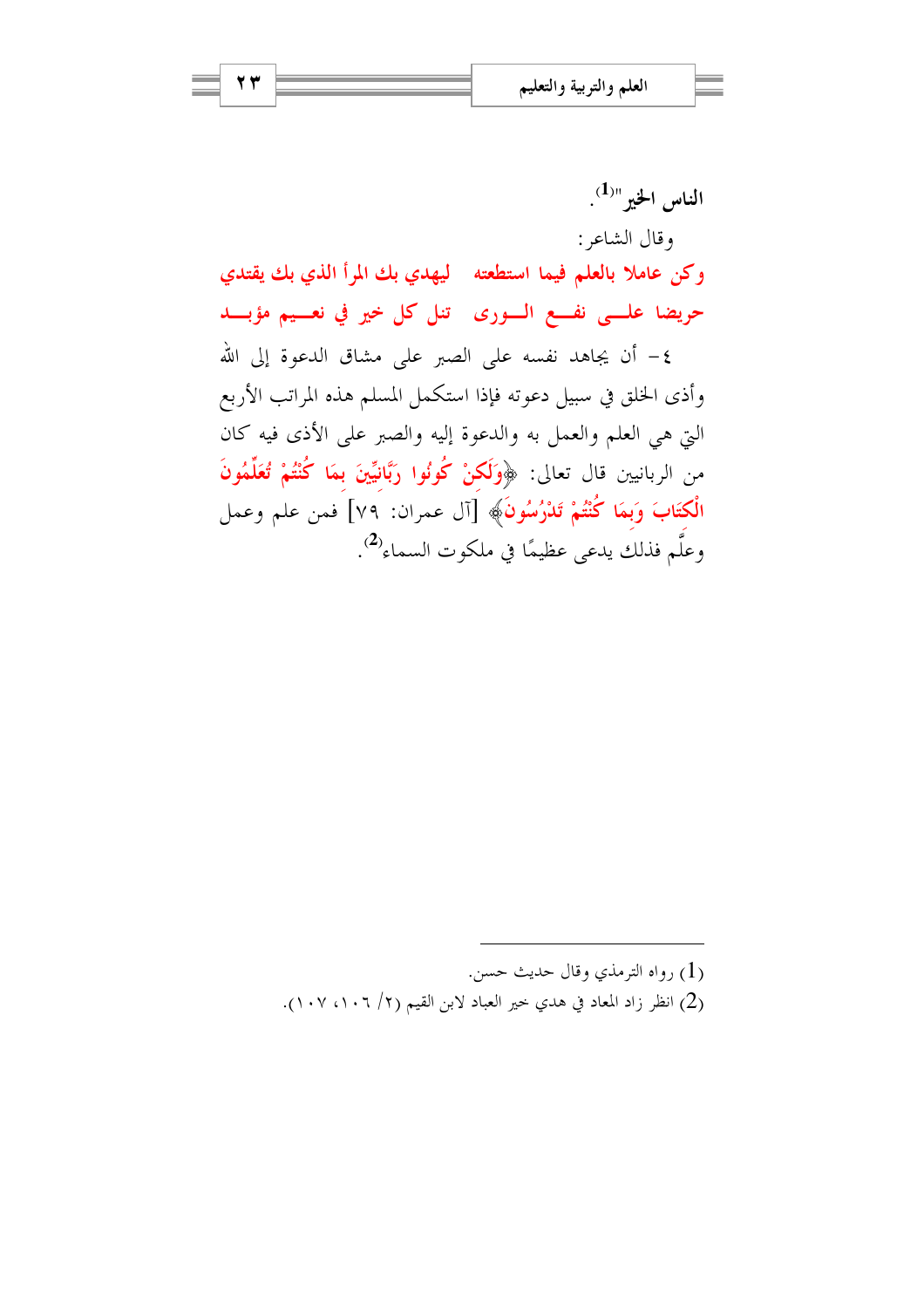## ٢- العلم والعمل

العلم شجرة تثمر كل خلق جميل وعمل صالح ووصف محمود، أخرج الله الإنسان من بطن أمه لا يعلم شيئًا فأمده بالقوى الحسية والمعنوية وجعله سميعًا بصيرًا متكلمًا عاقلاً فميزه بذلك على سائر المخلوقات، وعلمه ما لم يكن يعلم وحلق له ما في الأرض جميعًا ليستعين به على طاعته وليشكره على نعمه بأداء ما افترضه عليه فينال بذلك أوفر الجزاء وحزيل الأحر والثواب: ﴿وَاللَّهُ أَخْرَجَكُمْ منْ بُطُون أُمَّهَاتكُمْ لَا تَعْلَمُونَ شَيْئًا وَجَعَلَ لَكُمُ السَّمْعَ وَالْأَبْصَارَ وَالْأَفْئدَةَ لَعَلَّكُمْ تَشْكُرُونَ﴾ [النحل: ٧٨] ﴿اللَّهُ الَّذي خَلَقَكُمْ ثُمَّ رَزَقَكُمْ ثُمَّ يُميتُكُمْ ثُمَّ يُحْييكُمْ﴾ [الروم: ٤٠] ﴿هُوَ الَّذي خَلَقَ لَكُمْ مَا فِي الْأَرْضِ جَمِيعًا﴾ [البقرة: ٢٩] ﴿الرَّحْمَنُ \* عَلَّمَ الْقُرْآنَ \* خَلَقَ الْإِنْسَانَ \* عَلَّمَهُ الْبَيَانَ﴾ [الرحمن: ١-٤] ﴿اقْرَأْ بِاسْمِ رَبِّكَ الَّذي خَلَقَ \* خَلَقَ الْإِنْسَانَ منْ عَلَقٍ \* اقْرَأْ وَرَبُّكَ الْأَكْرَمُ \* الَّذي عَلَّمَ بِالْقَلَمِ \* عَلَّمَ الْإِنْسَانَ مَا لَمْ يَعْلَمْ﴾ [العلق: ١–٥] ثم أوجب على الإنسان أن يتعلَّم ما لا يستغني عنه من العلوم النافعة له في دينه ودنياه ليكون على بينة من أمره بنية خالصة لله تعالى قال ﷺ: "إنما الأعمال بالنيات وإنما لكل امرئ ما نوى"<sup>(1)</sup> ومن سلك طريقًا يبتغي فيه علمًا سهل الله له طريقًا إلى الجنة، وإن الملائكة لتضع أجنحتها لطالب العلم رضا بما صنع وفضل العالم على العابد كفضل القمر على سائر الكواكب، وإن العلماء ورثة الأنبياء، وإن

(1) , واه البخاري ومسلم.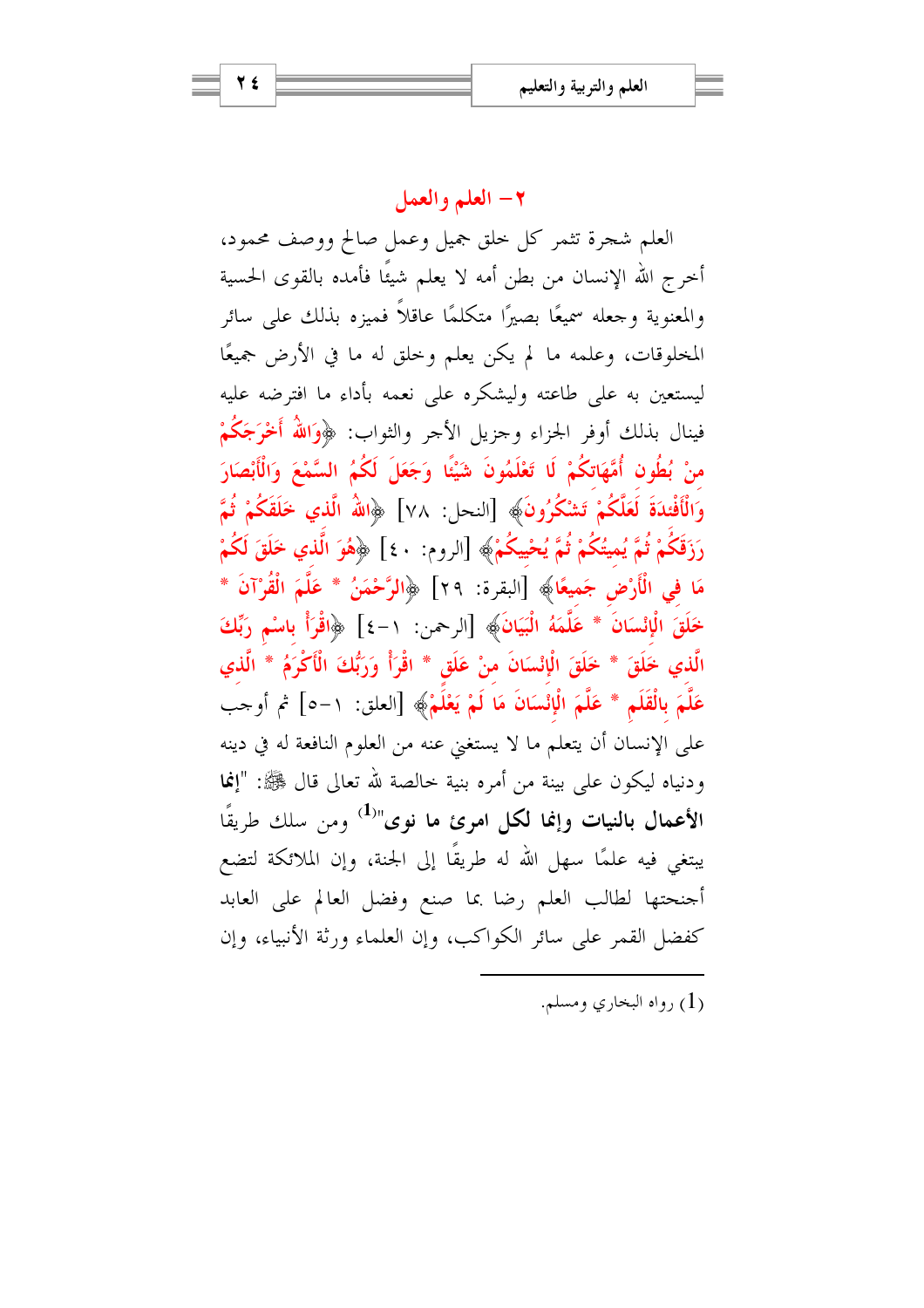الأنبياء لم يورثوا دينارًا ولا درهمًا وإنما ورثوا العلم فمن أحذه أحذ بحظ وافر<sup>(1)</sup> وقد رفع الله من أراد به خيرًا بالعلم والإيمان قال تعالى: ﴿يَرْفَعِ اللَّهُ الَّذِينَ آمَنُوا منْكُمْ وَالَّذِينَ أُوتُوا الْعِلْمَ دَرَجَاتٍ﴾ [المحادلة: ١١] وتقوى الله التي أوصى ها الأولين والآخرين لا تحصل إلا بمعرفة ما يتقى من الكفر والفسوق والمعاصى ولا تستقيم إلا بفعل الواجبات وترك المحرمات وامتثال الأوامر واحتناب النواهي فطلب العلم من أفرض الفرائض وأوجب الواجبات، قال ﷺ "من يود الله به خيرًا يفقه في الدين"<sup>(2)</sup> فيعرف الحق من الباطل والهدي من الضلال والحلال من الحرام والنافع من الضار، وقد قال النبي ﷺ "إذا مررتم برياض الجنة فارتعوا قالوا: وما رياض الجنة؟ قال: ا**لذكر**"<sup>(3)</sup> رياض ناضرة فيها من كل زوج بميج وفيها يعرف الله ويهتدي إلى الصراط المستقيم وفيها يعرف الحلال من الحرام والصلاح من الفساد ويعرف سبيل الغي والضلال وسبيل الهدى والرشاد فكيف يعتاض المسلم عنها مجالس اللهو واللعب وتضييع الوقت، فما هو عذر المسلم عند الله بعدم طلب العلم وهو يتمتع بالعافية والعقل والسمع والبصر وأصناف النعم.

وهو بحمد الله أيسر شيء كتاب الله وسنة رسوله وهي بحمد الله مظبوطة محفوظة وأصول الأحكام البتي تدور عليها نحو خمسمائة

> (1) رواه أبو داود والترمذي وابن ماحة وصححه ابن حبان. متفق عليه. (2) (3) رواه الترمذي، وقال حديث حسن.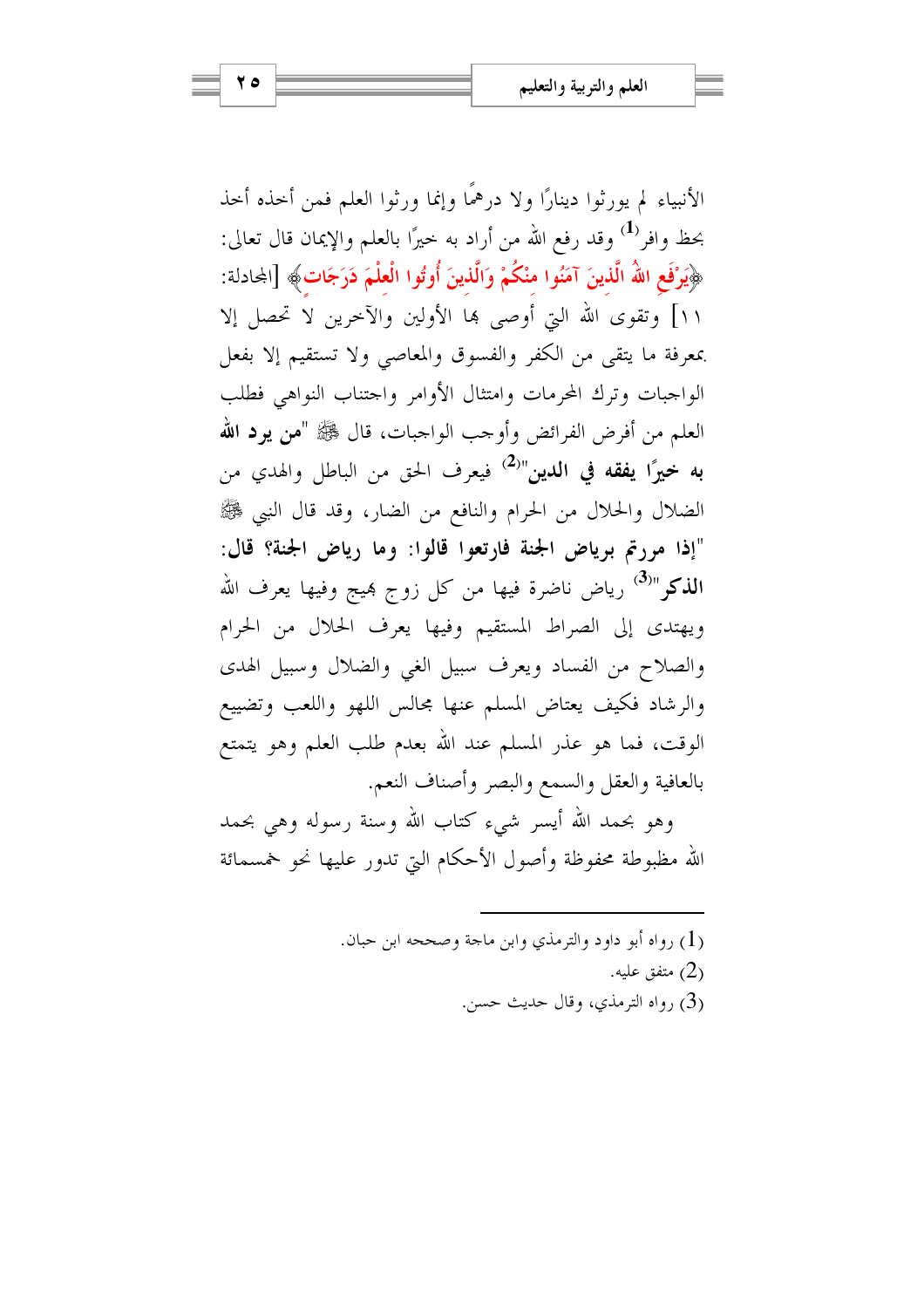27

حديث وتفاصيلها نحو أربعة آلاف حديث<sup>(1</sup>).

أيرضي المعرض عن العلم أن يكون كالبهائم السائمة لا يعرف معروفًا ولا ينكر منكرًا ولا يميز حقًا من باطل، أيرضى إذا قيل له من ربك وما دينك ومن نبيك لا يدري ما الجواب، وإذا قيل له كيف تصلى وكيف تتعبد أجاب بغير الصواب وكيف تبيع وتشتري وتعامل الناس لم يعرف الحلال من الحرام. إن الاشتغال بالعلم من أجل العبادات وأفضل الطاعات وفي الحديث: "تعلموا العلم فإن تعلمه لله خشية ودراسته تسبيح والبحث عنه جهاد وطلبه عبادة وتعليمه صدقة وبذله قربه لأنه معالم الحلال والحرام"، وبيان سبيل الجنة والمؤنس في الوحشة والمحدث في الخلوة والجليس في الوحدة والصاحب في الغربة والدليل على السراء والمعين على الضراء والزين عند الإحلاء والسلاح على الأعداء يرفع الله به أقوامًا فيجعلهم في الخير قادة وفي الهدي أئمة تقتفي آثارهم ويقتدى بأفعالهم وينتهي إلى رأيهم وترغب الملائكة في حلتهم وبأجنحتها تحفهم وفي صلاقما تستغفر لهم ويصلى عليهم كل رطب ويابس حتى حيتان البحر وهوامه وسباع البر وأنعامه والسماء ونجومها والأرض وحزالها<sup>(2)</sup> والعلم النافع هو الذي يثمر الخشية والتواضع وينفع صاحبه في حياته ويفيده بعد مماته ﴿إِنَّمَا يَخْشَى اللَّهَ منْ عبَاده الْعُلَمَاءُ﴾ [فاطر: ٨٢] "إذا مات ابن آدم

(1) انظر الأحكام في شرح أصول الأحكام لابن قاسم (ج١/ص ٩). (2) رواه ابن عبد البر في كتاب جامع العلم وفضله وقال هو حديث حسن وروى موقوفا ولعله أشبه.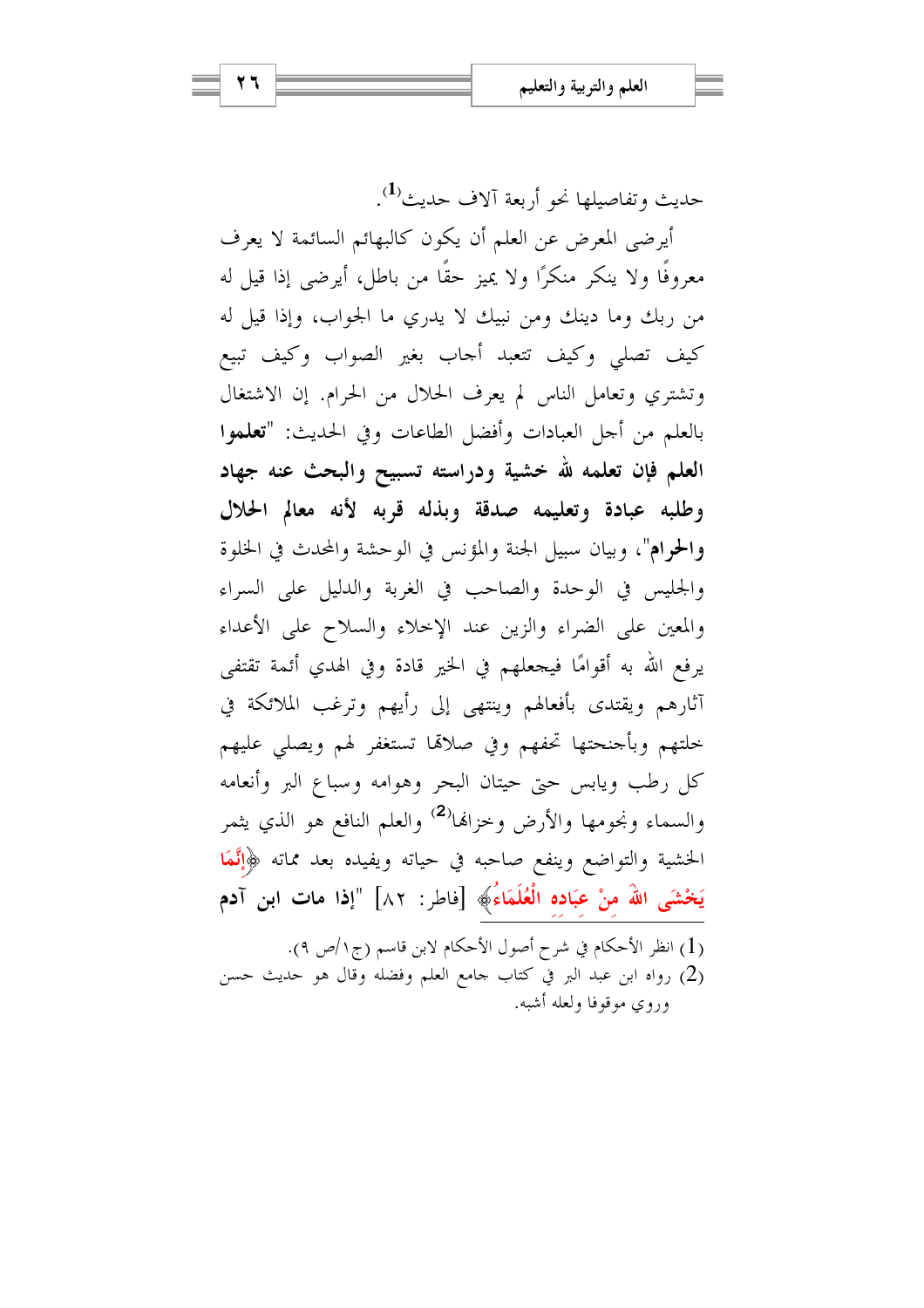انقطع عمله إلا من ثلاث صدقة جارية أو علم ينتفع به أو ولد صالح يدعو له"<sup>(1)</sup>.

وعن عبد الله بن عمرو بن العاص قال: سمعت رسول الله ﷺ يقول: "الدنيا ملعونة ملعون ما فيها إلا ذكر الله وما والاه أو عالمًا أو متعلمًا"<sup>(2)</sup> وعن أنس قال: قال رسول الله ﷺ "ومن خرج في طلب العلم فهو في سبيل الله حتى يرجع "<sup>(3)</sup>.

وقال أبو الدرداء رضي الله عنه: "كن عالمًا أو متعلمًا أو محبًا أو مستمعًا ولا تكن الخامس فتهلك"<sup>(4)</sup> وهو الذي لا يعلم ولا يتعلم ولا يحب العلماء والمتعلمين ولا يحضر مجالس العلم فهذا هو الهالك، هذا وإن العلوم في الوقت الحاضر قد انتشرت والمعارف قد اتسعت ولكنه قَلَّ العمل والانتفاع هما وثمرة العلم العمل والعلم بلا عمل كشجرة بلا ثمر والعلم ينمو بشيئين العمل به وتعليمه وبذلك تثبت المعلومات وترسخ في الذهن وقد قيل العلم يهتف بالعمل فإن وافقه وإلا ادتجل.

ومن عمل بما علم أورثه الله علم ما لم يعلم فلا نجاة ولا سعادة للعبد في الدنيا والآخرة إلا بأن يتعلم العلم الشرعي الذي بعث الله به محمدًا ﷺ ثم يعمل به ويعلمه الناس ويصبر على ذلك كما قال تعالى: ﴿وَالْعَصْرِ \* إِنَّ الْإِنْسَانَ لَفِي خُسْرٍ \* إِلَّا الَّذِينَ آمَنُوا وَعَملُوا ۖ

> رواه مسلم.  $(1)$ (2) رواه الترمذي وقال حديث حسن. (3) رواه الترمذي وقال حديث حسن. (4) انظر كبائر الذهبي ص (٦٠).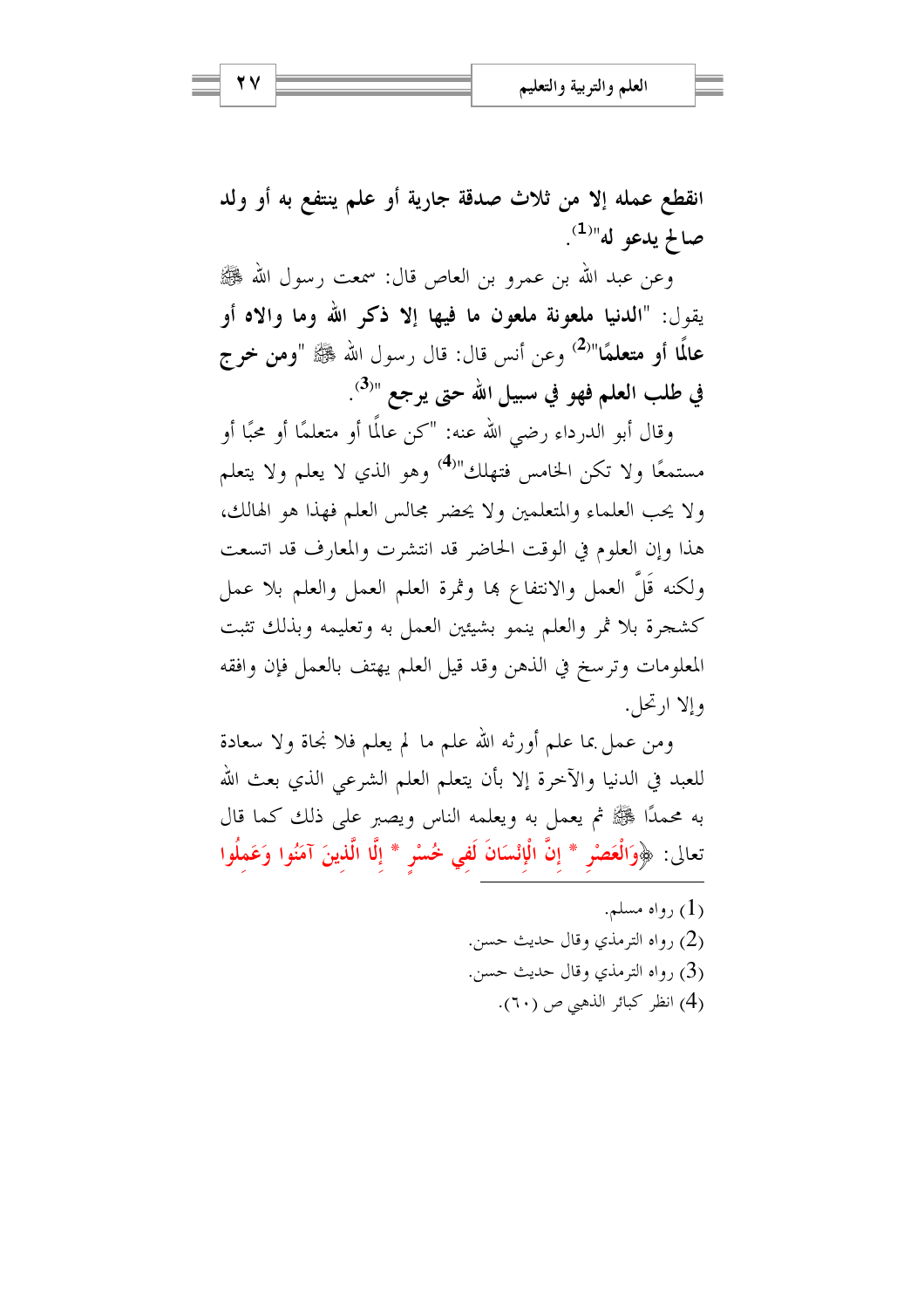الصَّالحَات وَتَوَاصَوْا بِالْحَقِّ وَتَوَاصَوْا بِالصَّبْرِ﴾ ومراتب العلم أربعة سماعه ثم عقله ثم تعاهده ثم تبليغه ومراتب العلم والعمل ثلاثة: ١- رواية وهي مجرد نقل وحمل المروي. ٢- ودراية وهي فهمه وتعقل معناه. ٣- ورعاية وهي العمل بموجب ما علمه. وأكمل أنواع طلب العلم أن تكون همة الطالب مصروفة في

تلقى العلم الموروث عن النبي ﷺ وفهم مقاصد الرسول في أمره وفميه وسائر كلامه واتباع ذلك وتقديمه على غيره ويعتصم في كل باب من أبواب العلم بحديث عن الرسول ﷺ من الأحاديث الصحيحة.

والعلم النافع المقصود وغيره وسيلة إليه ثلاثة أقسام: ١– علم بأسماء الله وصفاته. ٢- وعلم بما أحبر الله به من الأمور الماضية والحاضرة والمستقبلة.

٣- وعلم بما أمر الله به من الأمور المتعلقة بالقلوب والجوارح من الإيمان بالله ومن معارف القلوب وأحوالها وأحوال الجوارح وأعمالها قال ابن القيم رحمه الله تعالى: والعلم أقسسام ثللاث مالها من رابع والحت ذو تبيان علم بأوصاف الإلسه وفعلسه وكسذلك الأسمساء للسرحمن والأمر والنهى الذي هو دينه وجزاؤه يسوم المعاد الثباني والكلِّ في القرآن والسنن الستي حجاءت عن المبعسوث بالفرقسان والله ما قسال امسرؤ متحسذلق لمسسسواهما إلا مسسن الهسسذيان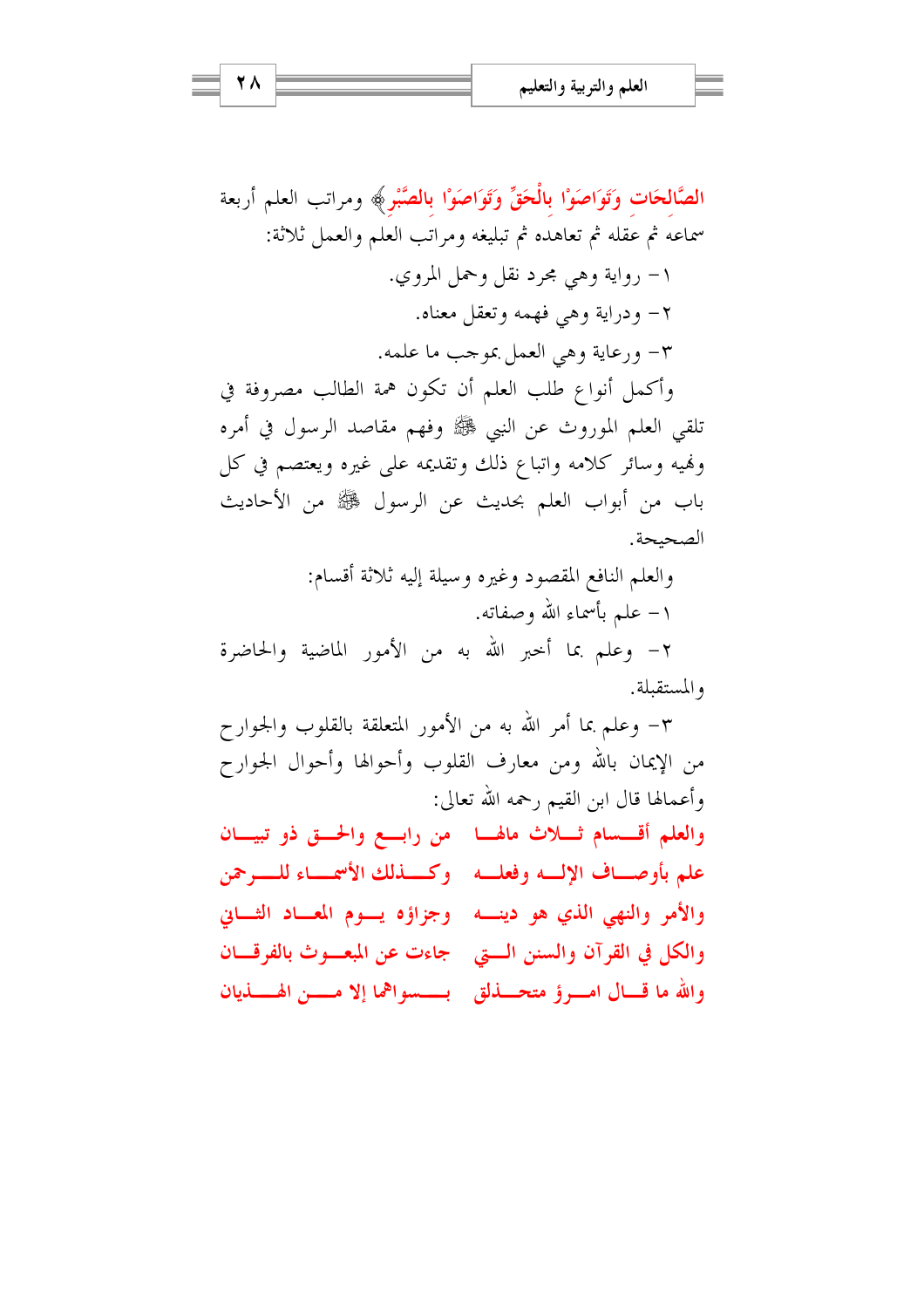طريق التعلم وأسباب فهم الدروس الحمد لله والصلاة والسلام على رسول الله وعلى آله وصحبه وبعد فإن للتعلم طرقًا ينبغي للطالب مراعاتها العمل ها ليدرك مطلوبه ويفوز بالنجاح فمنها:

١– حسن النية بأن يتعلم لإنقاذ نفسه من الجهل وليعرف الخير فيفعله والشر فيتركه و من عمل بما علم أورثه الله علم ما لم يعلم وفي الحديث: "من سلك طريقًا يلتمس فيه علما سهل الله له به طريقًا إلى الجنة" رواه مسلم "إنما الأعمال بالنيات ولكل امرئ ما نوى" متفق عليه.

٢- مذاكرة الدروس قبل شرحها ليعرف السهل والصعب فيشتاق إلى شرحه وفهمه.

٣- الإصغاء إلى شرح المدرس بجميع الحواس. ٤– سؤال المدرس عما أشكل بعد الشرح في نفس الموضوع شرح بأدب وحسن قصد. وقد قيل: مفتاح العلم شيئان: (أ) حسن السؤال. (ب) وحسن الإصغاء. ٥- مذاكرة الدروس بعد شرحها لترسخ في الذهن. ٦– تقوى الله تعالى وطاعته بفعل ما أمر واجتناب ما نمي قال تعالى: ﴿وَاتَّقُوا اللَّهَ وَيُعَلِّمُكُمُ اللَّهُ﴾ [البقرة: ٢٨٢] وقال تعالى: ﴿يَا أَيُّهَا الَّذينَ آمَنُوا إنْ تَتَّقُوا اللَّهَ يَجْعَلْ لَكُمْ فُرْقَانًا﴾ [الأنفال: ٢٩] أي علما تفرقون به بين الحق والباطل والهدى والضلال والحلال والحرام.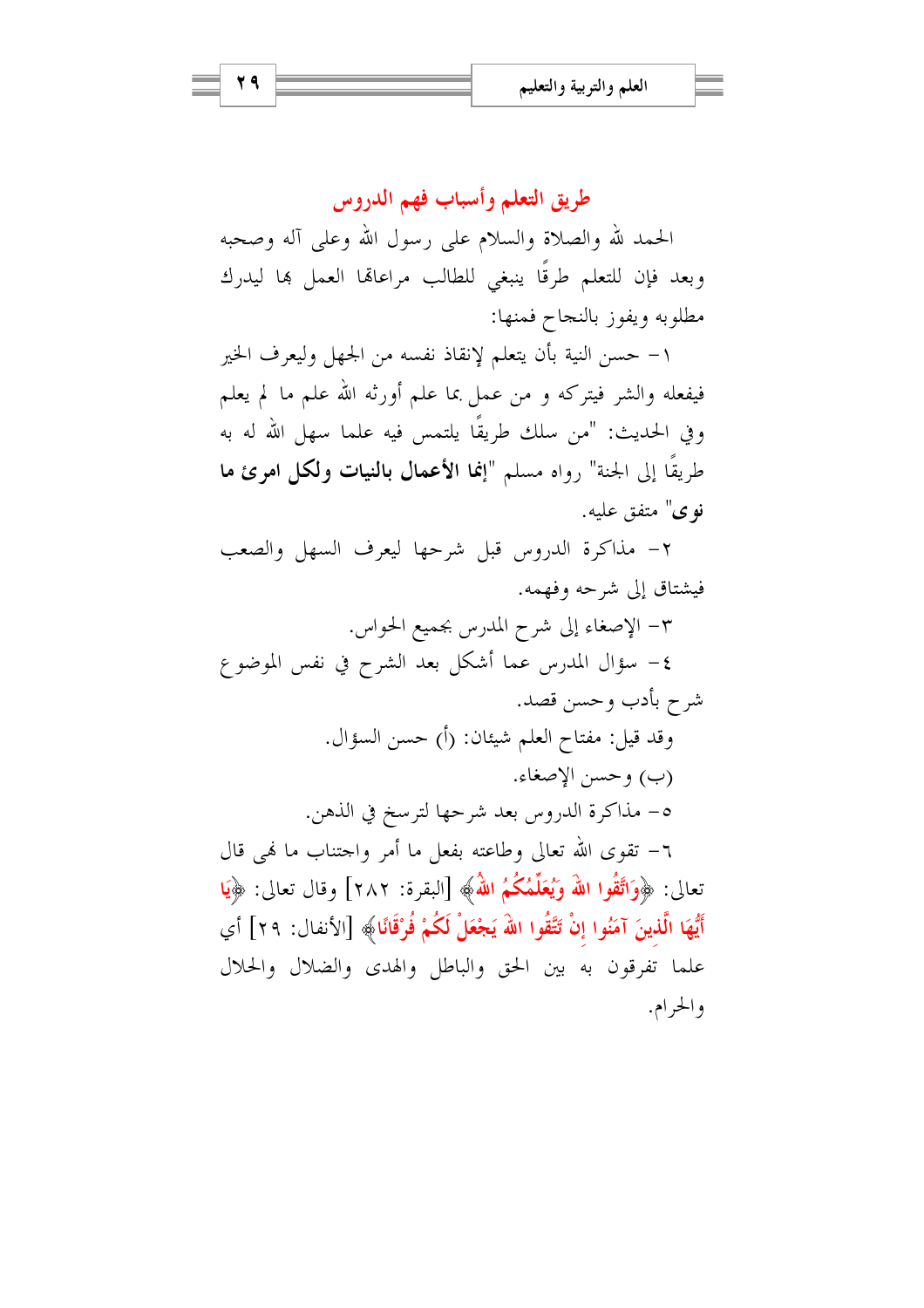شروط تحصيل العلم:

قال الشاعر :

أخى لن تنال العلـــم إلا بـــستة لسأنبيك عن تفـــصيلها ببيـــان ذكاء وحرص واجتهاد وبلغسة وإرشاد أستاذ وطسول زمسان وقال آخر :

بتسع ينال العلم قوت وصحة لوحرص وفهم ثاقب في الستعلم وحفظ ودرس للعلوم وهمسة وشرخ شباب واجتهاد معلسم

ثموة العلم: العلم شجرة لا بد لها من زكاة وثمرة وزكاة العلم وثمرته العمل به وتعليمه من لا يعلمه وبذلك يثمر وينمو ويزداد وذلك فضل الله يؤتيه من يشاء والله ذو الفضل العظيم وبالله التوفيق وصلى الله على محمد وعلى آله وصحبه وسلم.

(1) من أسباب تحصيل العلم أيضًا الدعاء بحصوله: ﴿وَقُلْ رَبِّ زِدْنِي عِلْمًا﴾ [طه: ١١٤] ﴿وَقَالَ رَبُّكُمُ ادْعُونِي أَسْتَحِبْ لَكُمْ﴾ تقول يا عَليَم علَمني، اللهم إن أسألك علمًا نافعًا وأعوذ بك من علم لا ينفع اللهم انفعني بما علمتني وعلمني ما ينفعني وارزقني علمًا ينفعني يا حي يا قيوم يا ذا الجلال والإكرام.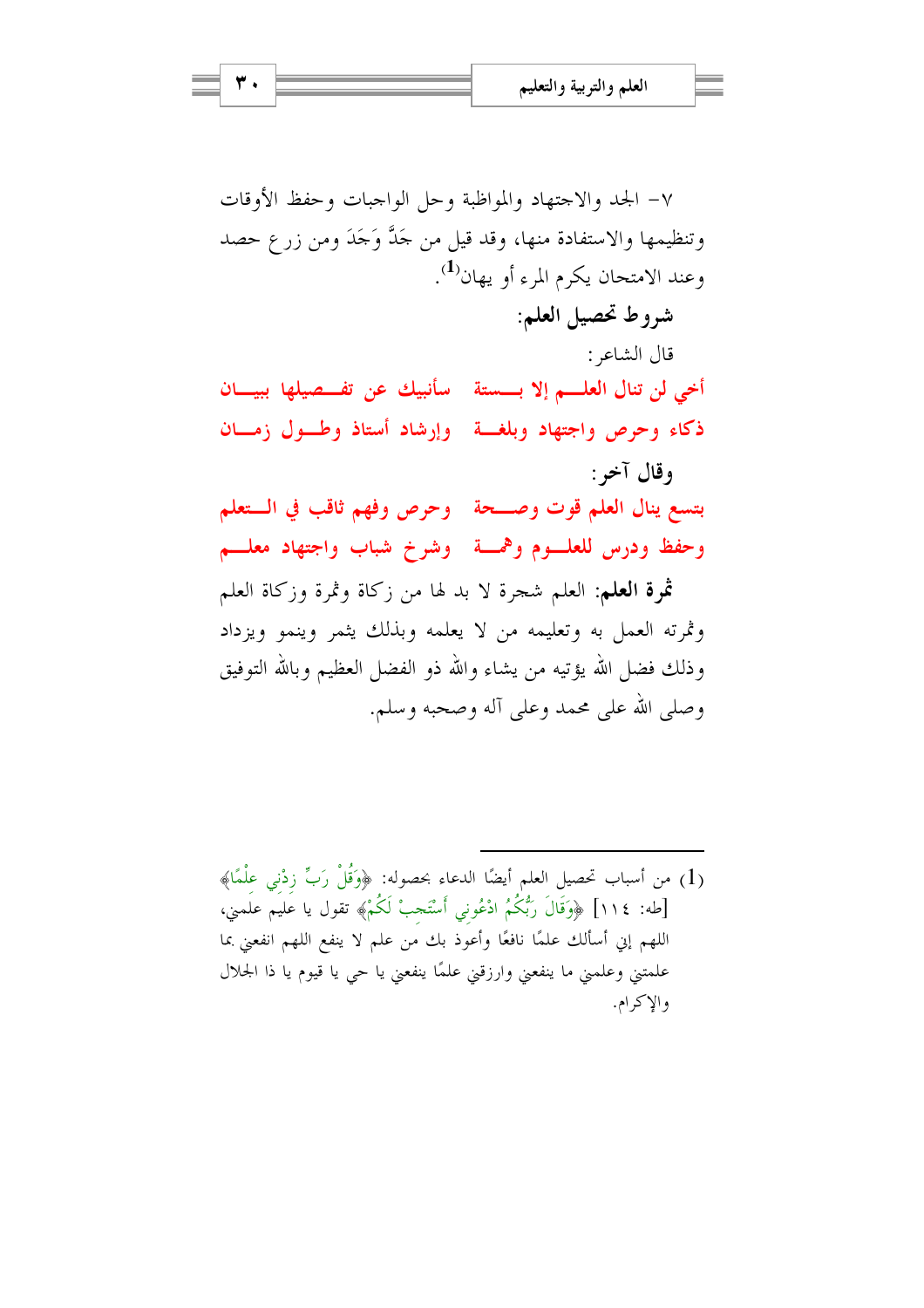## تربية الأبناء كما يجب أن تكون

سؤال يدور بين أولياء أمور الطلبة ومدرسيهم عن ذلك والواقع أن الكلِّ مسئول أمام الله عمَّا تحت يده، والأولاد نعمة من الله أنعم الله بها وكلف الخلق بشكرها ورعايتها وحفظها، وقد ولدوا على الفطرة السليمة قابلين للخير والشر الذي يلقى عليهم ولذا قال النبي ﷺ: «كل مولود يولد على الفطرة فأبواه يهودانه أو ينصرانه أو  $\mathbf{1}^{(1)}$ عحسانه»

وبقول الشاعر :

وينسشأ ناشهئ الفتيسان فينسا محلى مساكسان عسوده أبسوه

فبصلاح الناس وحسن توجيههم يصلح أولادهم بإذن الله وتوفيقه وقد قال الله تعالى: ﴿يَا أَيُّهَا الَّذِينَ آمَنُوا قُو أَنْفُسَكُمْ وَأَهْلِيكُمْ نَارًا وَقُودُهَا النَّاسُ وَالْحجَارَةُ﴾ [التحريم: ٦] فوقاية الأنفس من النار تكون بتقوى الله وطاعته بفعل ما أمر به واجتناب ما فمي عنه.

ووقاية الأهل بتعليمهم ما ينفعهم وتحذيرهم مما يضرهم وتأديبهم الأدب الحسن على وفق تعاليم الإسلام أمرًا ونميًا وفعلاً وتركًا، فما دام الولد في البيت لم يدخل المدرسة فالمسئولية خاصة بولى أمره، عليه أن يرعاه حق الرعاية ويصونه غاية الصيانة وأن يحسن تربيته بقدر المستطاع تربية إسلامية صحيحة فإذا بلغ سن

(1) رواه أبو يعلى في مسنده والبيهقى في السنن والطبراني في الكبير ورمز السيوطي لصحته.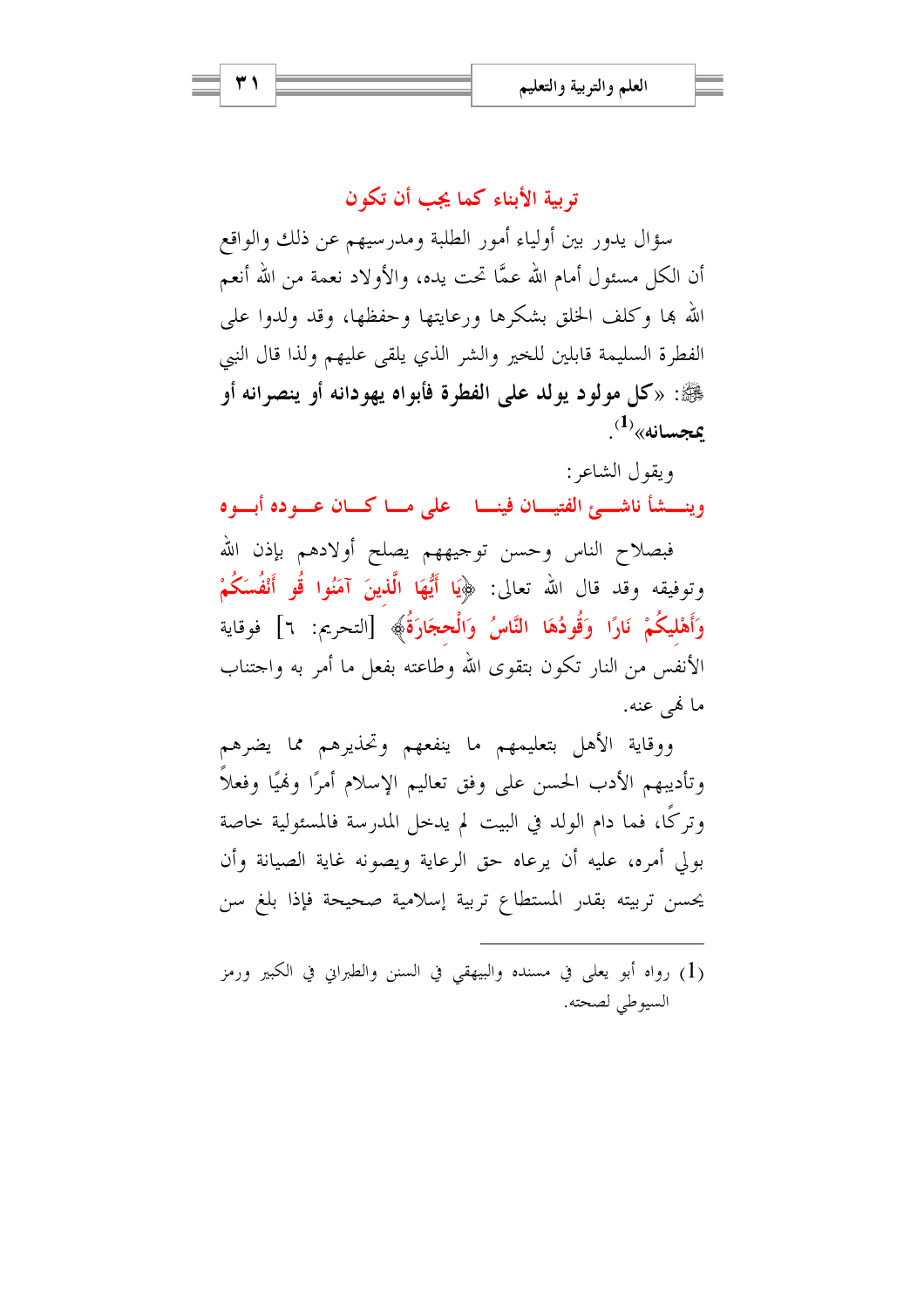التمييز عَلَّمَه الطهارة وأمره بالصلاة فإذا بلغ عشر سنين ضربه عليها وهدده على تركها، امتثالاً لقوله ﷺ: "مروا أولادكم بالصلاة لسبع سنين واضربوهم عليها لعشر "<sup>(1)</sup> وذلك لكي يألفها ويتمرن عليها ويدخل حبها في قلبه قبل بلوغه، وعلى ولي أمره أن لا يترك له الحبل على الغارب في فعلٍ ما يهواه ويريده بل يكون رقيبًا عليه يتعهده في تعليمه ما ينفعه وتحذيره مما يضره كما يتعهد البستاني بستانه بالسقى وإزالة الأعشاب الضارة حبى يبدو صلاحه، وكما يتعهد الراعي غنمه يحفظها من الذئاب والسباع في أرض مسبعة ويتذكر قول الشاعر:

ومن رعى غنما في أرض مسبعة \_ فنام عنها تولى رعيهـــا الأســـــد

فإذا سلم الولد إلى المدرسة اشترك في تربيته المدرسون من ناحية وأولياء الأمور من ناحية أخرى، وحينئذ يميل الطالب إلى تقليد المدرس والتأثر بأقواله وأفعاله أكثر مما يميل إلى والديه فعلى المدرس تقوى الله في ذلك وإصلاح نفسه قبل أن يكون مدرسًا وليعلم أنه مسئول مؤتمن فليؤد الأمانة وليحذر من الخيانة فيها في توجيه الطلبة وتعليمهم وتأديبهم وليكن قدوة صالحة للطلبة في قوله وفعله وعمله فهو محط أنظار الطلبة وقدوتمم في الخير والشر والهدى والضلالة إن أحسن وإن أساء.

فالبيت والمدرسة هما الأساس لتكوين الأجيال الصالحة وليست كل البيوت صالحة فليكن المدرس أداة إصلاح كما أن بعض البيوت

(1) رواه أحمد وأبو داود والحاكم ورمز السيوطي لصحته.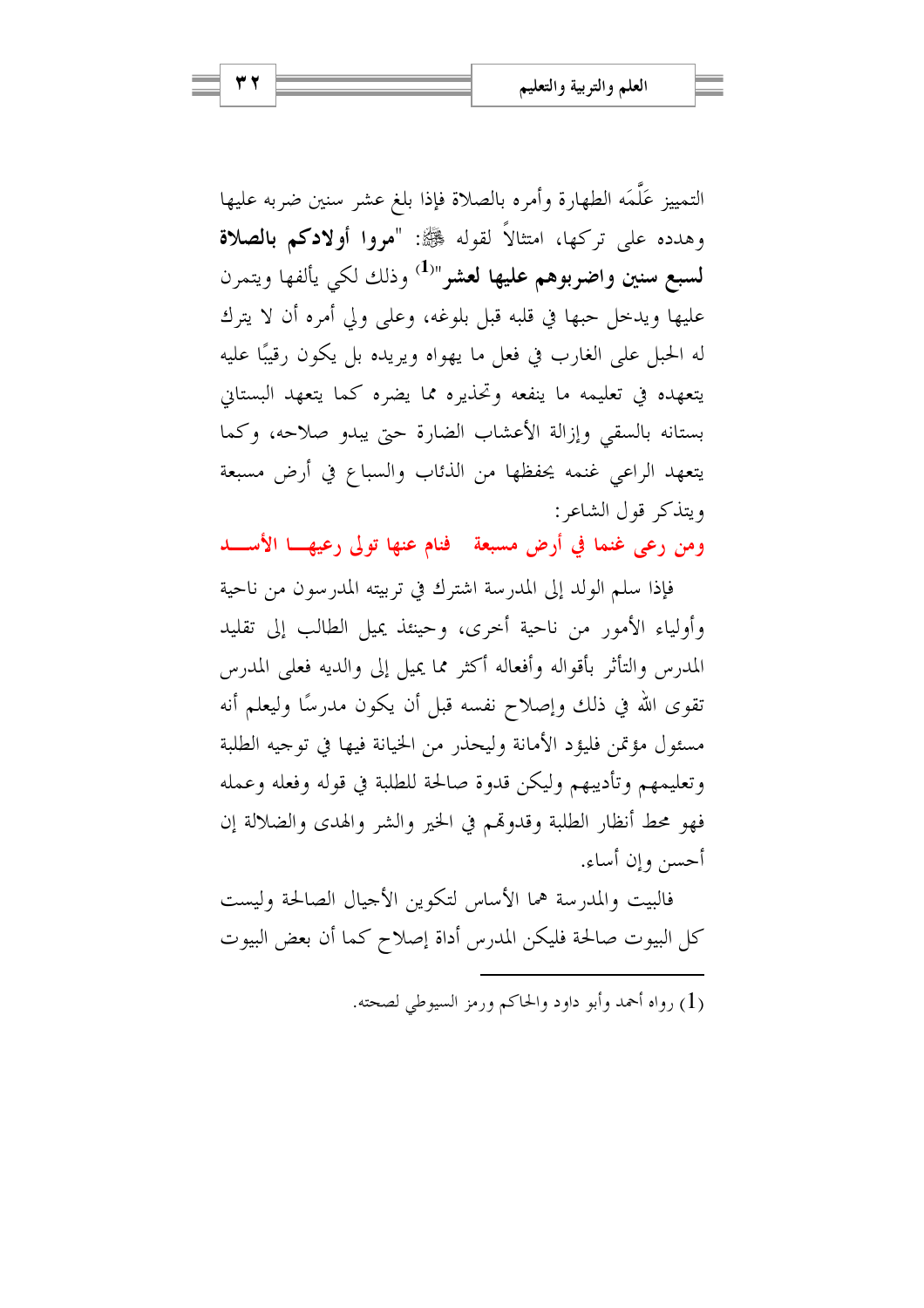الصالحة يتأثَّر أولادهم بمن لم يكن صالحًا فالكلِّ راعٍ ومسئولٍ عن رعيته فليعد للسؤال جوابًا وللجواب صوابًا.

قال العلامة ابن القيم في كتابه القيم: "تحفة الودود بأحكام المولود" من أهمل تعليم ولده ما ينفعه وتركه سدى فقد أساء إليه غاية الإساءة وأكثر الأولاد إنما جاء فسادهم من قبل الآباء وإهمالهم وترك تعليمهم فرائض الدين وسننه فأضاعوهم صغارًا فلم ينتفعوا بأنفسهم ولم ينفعوا آباءهم كبارًا كما عاتب بعضهم ولده على العقوق فقال: يا أبت إنك عققتني صغيرًا فعققتك كبيرًا وأضعتني صغيرًا فأضعتك شيخًا.. إلى أن قال: ومما يحتاج إليه غاية الاحتياج الاعتناء بأمر خلقه فإنه ينشأ على ما عوده عليه المربي في صغره فيصعب عليه تلافي ذلك في كبره وتصير الأخلاق هيئات راسخة له فلو تحرز منها غاية التحرز فضحته ولا بد يومًا ما ولذلك تجد أكثر الناس منحرفة أخلاقهم وذلك من قبل التربية التي نشئوا عليها ولذلك يجب أن يجنب الصبي إذا عقل مجالس اللهو والباطل وسماع الفحش والبدع ومنطق السوء فإنه إذا علق بسمعه عز عليه مفارقته في الكبر، وعز على وليه استنقاذه منه فتغيير العوائد من أصعب الأمور ويحتاج صاحبه إلى استجداد طبيعة ثانية والخروج من حكم الطبيعة عسر حدًا وينبغي لوليه أن يجنبه الكذب والخيانة أعظم مما يجنبه السم الناقع فإنه متى سهل له سبيل الكذب والخيانة أفسد عليه سعادة الدنيا والآخرة وحرمه كل حير، ويجنبه الكسل والبطالة والدعة والراحة بل يأخذه بأضدادها ولا يريحه إلا بما تستجم به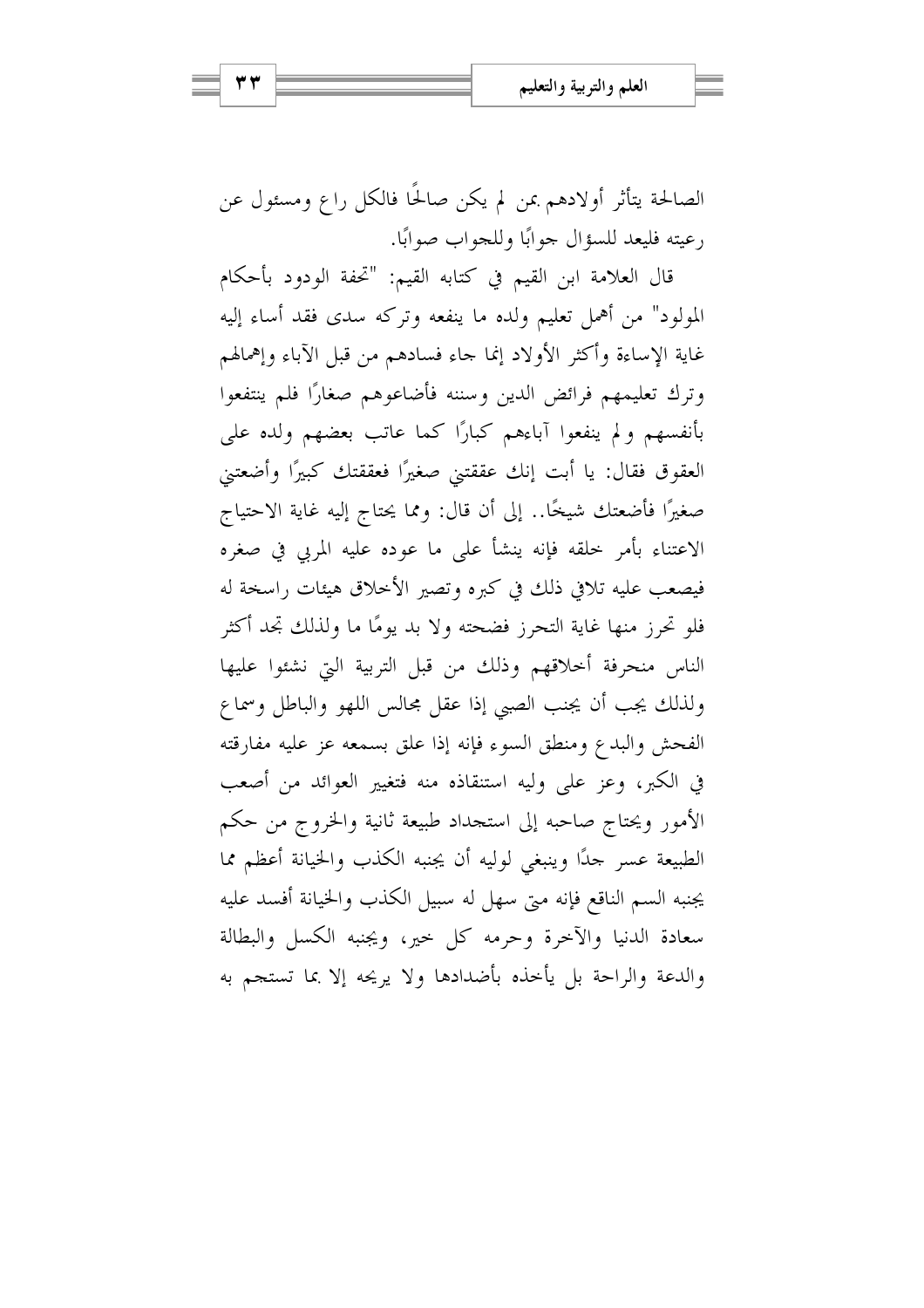نفسه وبدنه فإن الكسل والبطالة لها عواقب سوء وندم وللجد والتعب عواقب حميدة إما في الدنيا وإما في الآخرة وإما فيهما فأروح الناس أتعب الناس وأتعب الناس أروح الناس. فالسيادة في الدنيا والسعادة في الآخرة لا يوصل إليها إلا على حسر من التعب.

قال بعضهم: لا ينال العلم براحة الجسد قال: ويعوده الانتباه آخر الليل فإنه وقت قسم الغنائم وتفريق الجوائز فمستقل ومستكثر ومحروم، فمن اعتاد ذلك صغيرًا سهل عليه كبيرًا.

ويجنبه فضول الطعام والكلام والمنام ومخالطة الأنام فإن الخسارة في هذه الفضلات، وهي تفوت على العبد حير دنياه وآحرته.

ويجنبه مضان الشهوات المتعلقة بالبطن والفرج غاية التجنب فإن تمكينه من أسباها والفسح له فيها يفسده فسادًا يعسر عليه بعده صلاحه وكم من أفسد ولده وفلذة كبده في الدنيا والآخرة، وإذا اعتبرت الفساد في الأولاد رأيته من قبل الآباء، وليحذر كل الحذر من تمكينه مما يزيل عقله من مسكر أو غيره أو عشرة من يخشى فساده أو كلامه له أو الأخذ من يده فإن في ذلك الهلاك كله ومتي سهل عليه ذلك فقد سهل عليه الدياثة ولا يدحل الجنة ديوث.

فما أفسد الأبناء مثل تغفل الآباء وإهمالهم واستسهالهم شرر النار بين الثياب فأكثر الآباء يعتمدون مع الأولاد أعظم مما يعتمده العدو الشديد العداوة مع عدوه وهم لا يشعرون، فكم من والد حسر الدنيا والآحرة وعرضه هلاك الدنيا والآحرة وكل هذا عواقب تفريط الآباء في حقوق الله وإضاعتهم لها وإعراضهم عما أوجبه الله عليهم من العلم النافع والعمل الصالح حرمهم من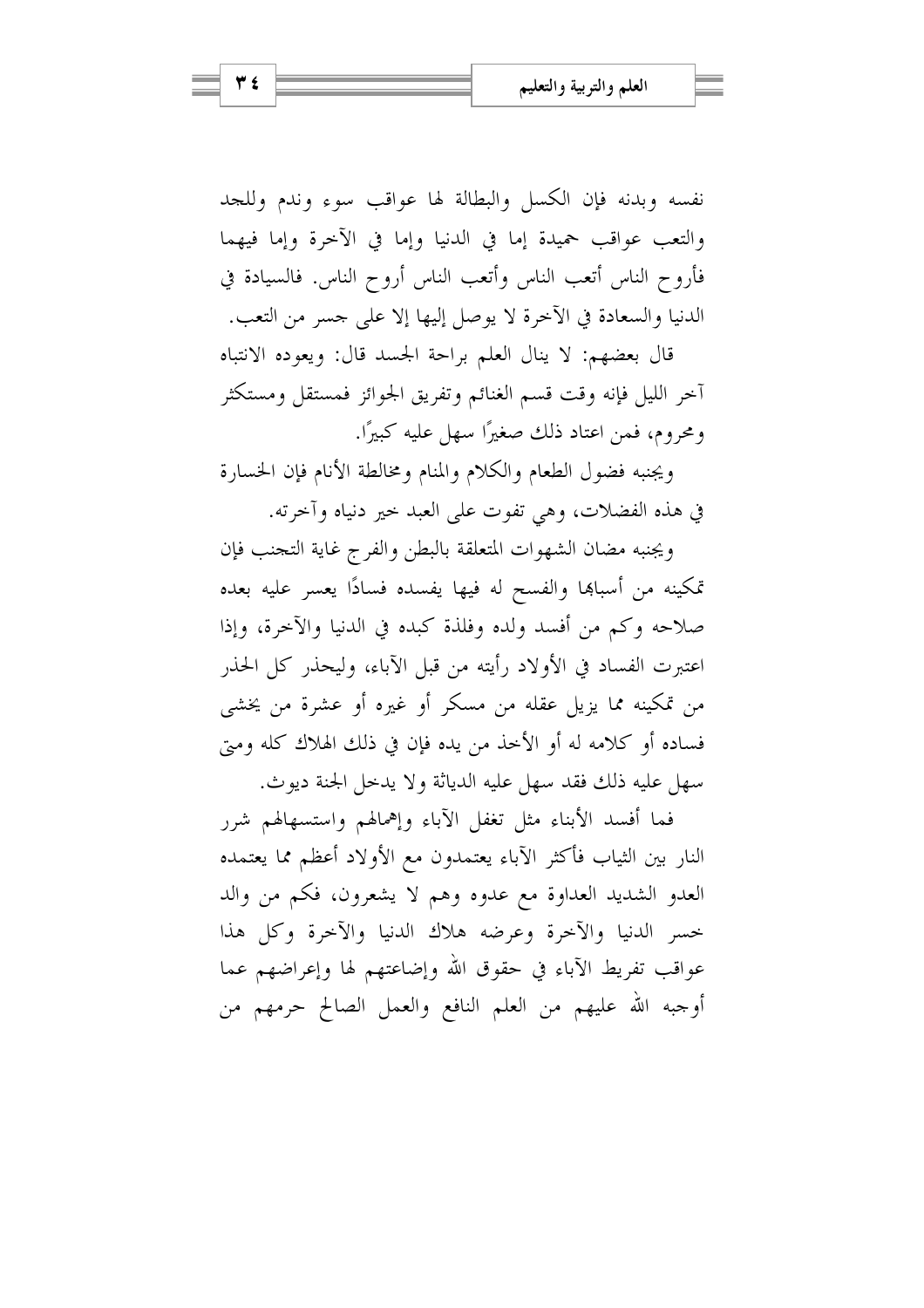الانتفاع بأولادهم وحرم لأولاد حيرهم ونفعهم لهم وهو من عقوبة  $\mathcal{L}^{(1)}$ الآباء $\mathcal{L}$ 

انتهى كلام ابن القيم رحمه الله قال هذا في زمانه في القرن الثامن الهجري فكيف لو رأى جاهلية القرن العشرين وما هي عليه شبابًا وشيوخًا من الانحلال والتدهور في الأخلاق وإضاعة أمر الله ونبذ الحياء بارتكاب محارم الله وترك ما أوجب إلا من عصمه الله، وأصبح الناس في هذا الوقت ثلاثة أقسام: قسم صالحون.. مصلحون وهداة مهتدون وهم الطائفة المنصورة إلى قيام الساعة وقسم صالحون بأنفسهم ولكن أهملوا أولادهم وذويهم وتركوا لهم الحبل على الغارب فتحملوا أوزارهم وقسم غير صالحين بل انحرفوا في أنفسهم عن الصراط المستقيم فضلوا من يقتدي هم فتحملوا أثقالهم وأثقالاً مع أثقالهم.

فنسأل الله تعالى لنا وللمسلمين الهداية والتوفيق لما يحب ويرضى وحسبنا الله ونعم الوكيل ولا حول ولا قوة إلا بالله العلى العظيم. وصلى الله على محمد وعلى آله وصحبه وسلم.

(1) تحفة الودود بأحكام المولد (١٦٧، ١٧٥–١٧٧).

ه ۳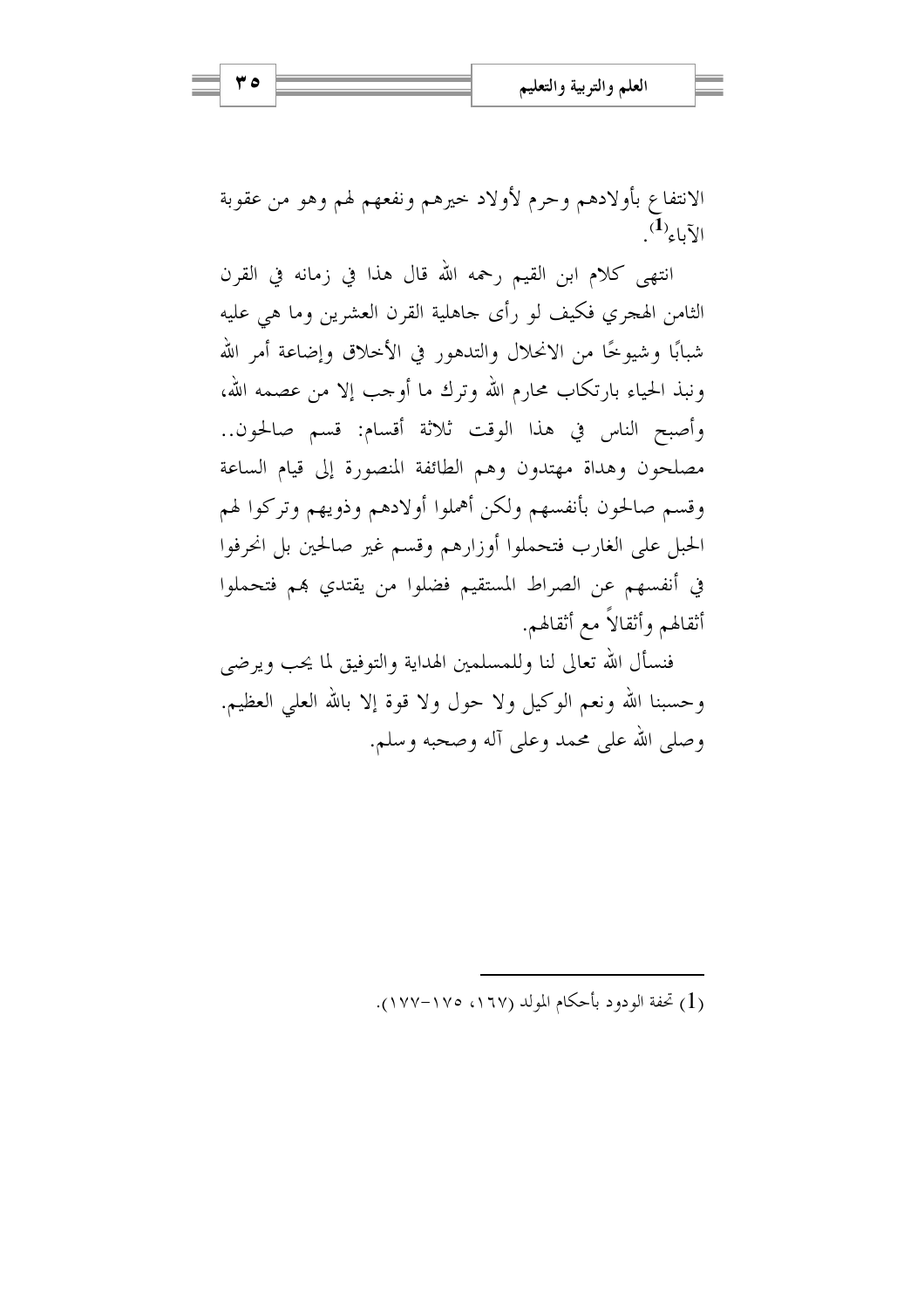#### مسئولية المدرس

أخي المدرس: السلام عليكم ورحمة الله وبركاته وبعد..

غير حاف عليك وأنت تتمتع بالعقل والسمع والبصر والعلم والمعرفة، إن المدرس قد تحمل مسئولية كبرى وفي عنقه أمانة عظمى سيسأل عنها أمام الله يوم القيامة تلك أمانة العلم والعمل والتعليم والتربية والتوجيه لهؤلاء الطلبة.

يجب على المدرس أن يكون قدوة حسنة لطلابه بأقواله وأفعاله، يجب أن يكون مثلاً أعلى في أخلاقه وفي أعماله وفي مظهره، يجب أن يتحلى بالفضائل والمحاسن وأن يتخلى عن المساوئ والرذائل وأن يحافظ على الواجبات والمستحبات ويترك المحرمات والمكروهات، يجب أن يتحنب كل ما يقدح في الدين أو يخل بالمروءة فإن الله أباح لنا الطيبات النافعة وحرم علينا الخبائث الضارة لأجسامنا وصحتنا، وعقولنا وأموالنا رحمة بنا وإحسانًا إلينا. فالحلال ما أحله الله ورسوله والحرام ما حرمه الله ورسوله يجب أن نحافظ على شعائر ديننا عمومًا وعلى الصلوات الخمس في أوقاهًا خصوصًا لأهًا عماد الدين الذي يقوم عليه، وإن نصلح أنفسنا ونلزمها التقوى والاستقامة لنفوز برضا الله وحنته ونسلم من عذابه وسخطه ولنقود أولادنا وطلابنا إلى الطريق السوي والعمل الصالح فنحن قدوتهم في القول والعمل.

فيا أيها الآباء والمعلمون خذوا بأيدي هؤلاء الشباب واهدوهم إلى محاسن الدين بغرس محبته في قلوبهم وتعظيمه في نفوسهم بشرح محاسنه وفضائله وما امتاز به على غيره. إن على المدرس واجب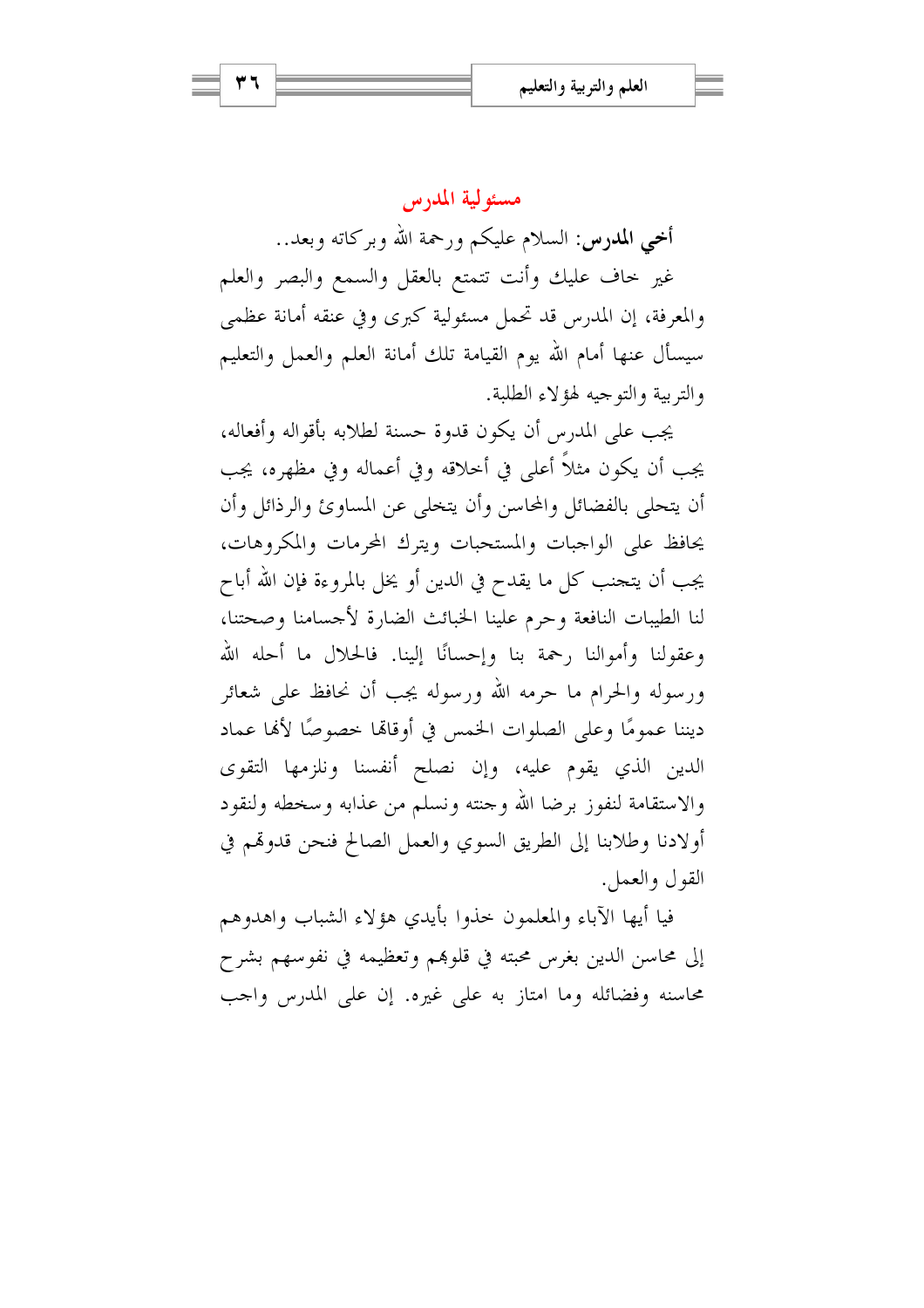توجيه وتربية هؤلاء الشباب تربية إسلامية صحيحة حبى ينشئ جيلاً صالحًا ينفع نفسه وأمته وبلاده ويسعد في دينه ودنياه ولن يكون ذلك حبيّ يستقيم بنفسه ويقود الطلبة إلى الخير بأفعاله قبل أقواله فالقول وحده لا يجدي، إن على المدرس تقويم دين الطلبة وأخلاقهم وحسن تربيتهم وتنشئتهم على الفضيلة فإن تعليم الولد في صغره عبارة عن تغذية روحه بما تتهذب به أحلاقه وتزكو أعماله وتحسن مقاصده بحيث يكون ميله إلى الخير ومحبته له ونفرته من الشر وبغضه له ملكة ثابتة في نفسه، وقد أوجب الله على كل مسلم أن يتعلم العلم الشرعي ويعمل به ويدعو إليه ويصبر على ذلك وأن يراقب الله في علمه وتعليمه وفي جميع مجالات حياته: ﴿قُلْ إِنَّ صَلَاتِي وَنُسُكِي وَمَحْيَايَ وَمَمَاتِي لله رَبِّ الْعَالَمِينَ﴾ [الأنعام: ١٦٢] إن العلم شجرة لا بد لها من زكاة وثمرة وزكاة العلم وثمرته العمل به وتعليمه من لا يعلمه قال الشاعر:

وكن عاملا بالعلم فيما استطعته ليهدى بك المرء الذي بك يقتدى حريصًا على نفع الورى وهـــداهم لتمل كل خـــير في نعـــيم مؤبـــد

إن واحب المسلم أن يقابل نعم الله بشكرها بأداء ما افترض عليه وأن يقابل أوامر الله ورسوله بالاستحابة والسمع والطاعة , اجيًا ثواب الله خائفًا من عقابه.

إن العلم بدون عمل طريق اليهود (المغضوب عليهم) الذين قالوا (سمعنا وعصينا).

أعاذنا الله والمسلمين من طريقهم. أيها الأساتذة الكرام: إن بناء الأمة أمانة في أعناقكم وديعة بين أيديكم فاتقوا الله فيهم ووجهوهم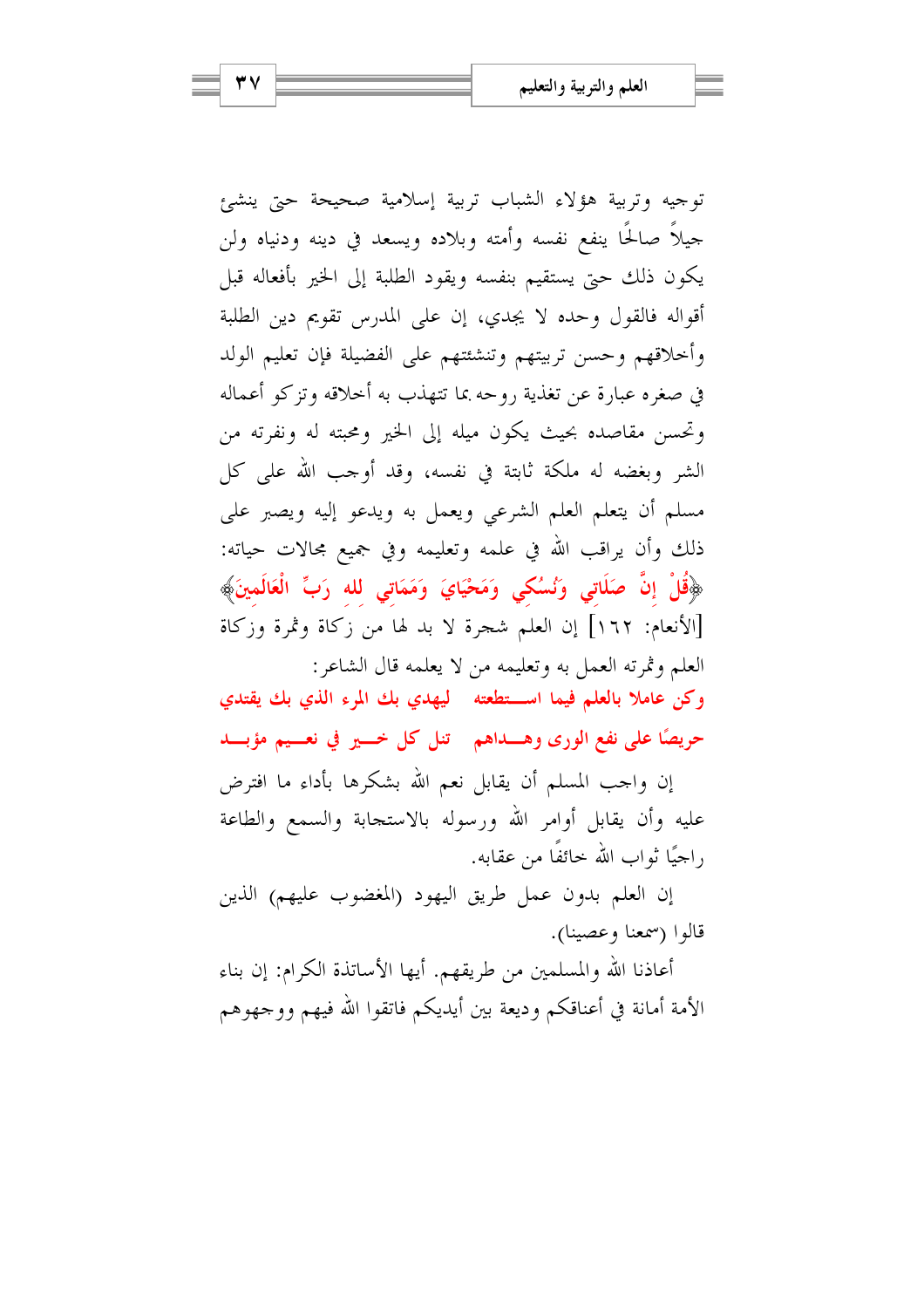التوجيه السليم وربوهم التربية الصحيحة على ضوء الكتاب والسنة اللذين لن يضل من تمسك هما ولن يشقى ﴿**يَا أَيُّهَا الَّذِينَ آمَنُوا** أَطِيعُوا اللهُ وَرَسُولَهُ وَلَا تَوَلَّوْا عَنْهُ وَأَنْتُمْ تَسْمَعُونَ \* وَلَا تَكُونُوا كَالَّذِينَ قَالُوا سَمعْنَا وَهُمْ لَا يَسْمَعُونَ﴾ [الأنفال: ٢٠، ٢١].

وفقكم الله لما يحبه ويرضاه وجعلنا وإياكم هداة مهتدين وهدانا جميعًا سواءِ السبيل.

#### ملاحظة

لوحظ أن بعض الأساتذة هدانا الله وإياهم يتهاونون بالصلاة وهذه معصية كبرى توحب الكفر ودخول النار. ومعلوم أن الصلاة هي عماد الدين الذي يقوم عليه لا يفيد تاركها صوم ولا صدقة ولا أي عمل، وهي الفارقة بين الإسلام والكفر "العهد الذي بيننا وبينهم الصلاة فمن تركها فقد كفر" , واه أهل السنن، والمدرسون مطلوب منهم تقويم دين الطلاب وأحلاقهم. وفاقد الشيء لا يعطيه، لذا يلزمنا ويتأكد علينا أن نتوب إلى الله تعالى توبة نصوحًا وأن نحافظ على شعائر ديننا عمومًا وصلاتنا حصوصًا وأن نصلح أنفسنا ونلزمها التقوى والاستقامة لنفوز برضا الله وحنته ونسلم من عذابه وسخطه وأن نقود أولادنا وطلابنا إلى الطريق السوى والعمل الصالح بأقوالنا وأفعالنا وأحلاقنا فعيولهم إلينا ناظرة وآذالهم إلينا سامعة ونحن قدوقمم في القول والعمل والخير والشر وعلينا أن نفكر في نعم الله علينا وإحسانه إلينا بكل أنواع الإحسان حيث حلقنا ورزقنا وعافانا وعلمنا ما لم نكن نعلم وحلق لنا ما في الأرض جميعًا وأنعم علينا بالنعم الظاهرة والباطنة لكي نشكره بأداء ما افترضه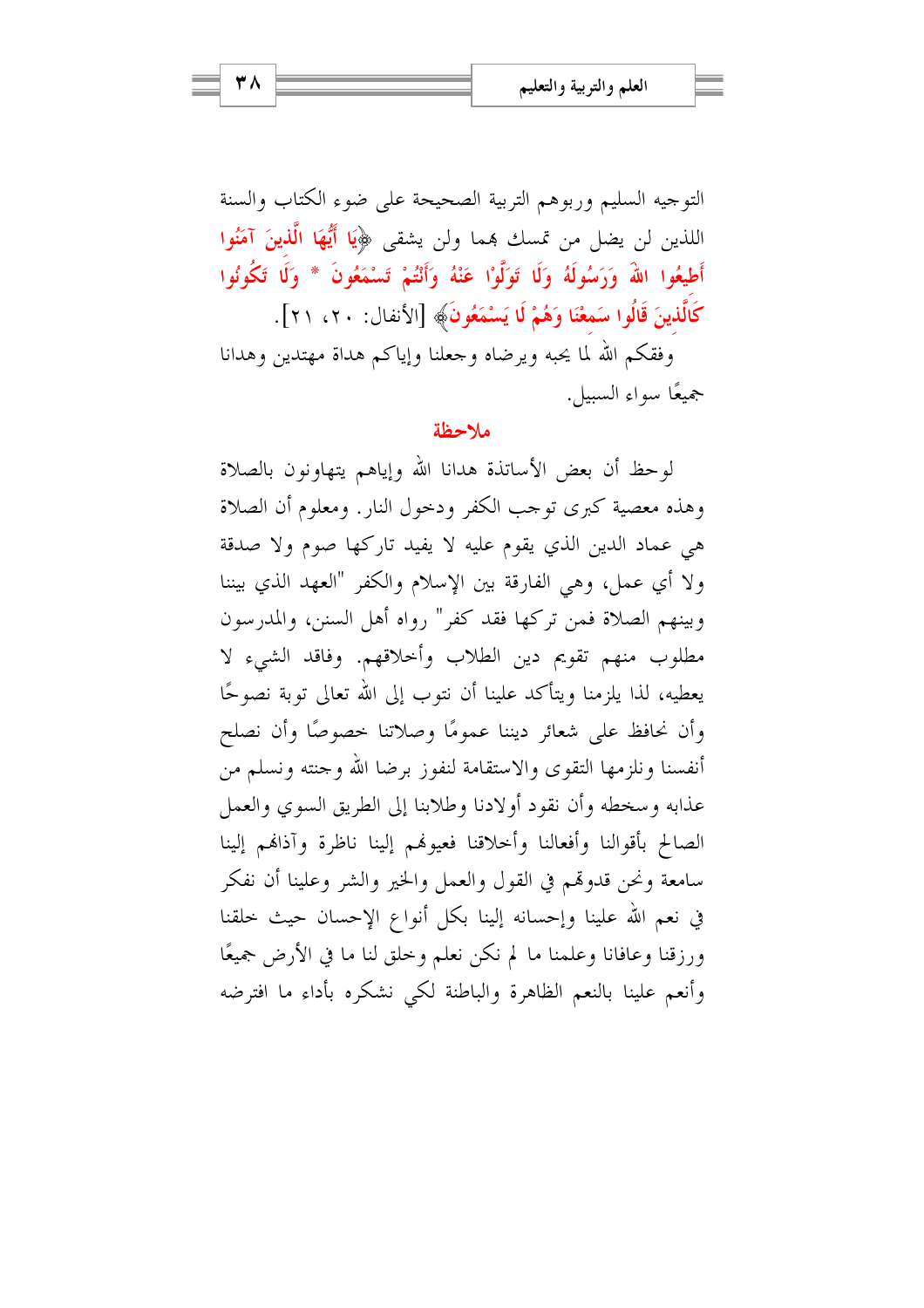علينا، فهل يليق بنا بعد ذلك أن نعصيه و﴿هَلْ جَزَاءُ الْإِحْسَانِ إِلَّا الْإِحْسَانُ﴾ [الرحمن: ٦٠] أنه لا ينفع عند الله ولا ينجى من عذابه إلا الإيمان الصادق والعمل الصالح ﴿وَمَا أَهْوَالُكُمْ وَلَا أَوْلَادُكُمْ بِالَّتِي تُقَرِّبُكُمْ عِنْدَنَا زُلْفَى إِلَّا مَنْ آمَنَ وَعَملَ صَالحًا﴾ [سبأ: ٣٧] وطاعة الله ورسوله: ﴿وَمَنْ يُطعِ اللَّهَ وَرَسُولَهُ يُدْخِلْهُ جَنَّات تَجْرِي منْ تَحْتهَا الْأَنْهَارُ خَالدينَ فِيهَا وَذَٰلَكَ الْفَوْزُ الْعَظِيمُ \* وَمَنْ يَعْصِ اللَّهَ وَرَسُولَهُ وَيَتَعَدَّ حُدُودَهُ يُدْحَلْهُ نَارًا خَاللاًا فِيهَا وَلَهُ عَذَابٌ مُهِينٌ﴾ [النساء: ١٣، ١٤] هذا وإن تمنى رحمة الله من غير عمل صالح غرور من الشيطان وعجز بالإنسان وقد بين الله من يستحق رحمته بقوله: ﴿إِلَّا رَحْمَةَ الله قَرِيبٌ منَ الْمُحْسنينَ﴾ [الأعراف: ٥٦] وقوله: ﴿إِنَّ الَّذِينَ آمَنُوا وَالَّذِينَ هَاجَرُوا وَجَاهَدُوا فِي سَبِيلِ اللهِ أُولَٰئِكَ يَرْجُونَ رَحْمَةَ اللهُ﴾ [البقرة: ٥٦] وقوله: ﴿وَأَقِيمُوا الصَّلَاةَ وَآَتُوا الزَّكَاةَ وَأَطيعُوا الرَّسُولَ لَعَلَّكُمْ تُرْحَمُونَ﴾ [النور: ٢١٨] إلى غير ذلك من الآيات.

وقال ﷺ: "الكيس من دان نفسه وعمل لما بعد الموت والعاجز من اتبع نفسه هواها وتمنى على الله الأمانى"<sup>(1)</sup>.

وأخبر النبي ﷺ أن أمته ستفترق على ثلاث وسبعين فرقة كلها في النار إلا واحدة وهي من كان على مثل ما كان عليه النبي ﷺ وأصحابه وهم المتمسكون بالكتاب والسنة علمًا وعملاً واعتقادًا ودعوة وحبًا وبغضًا وفعلاً وتركاً فهل سلكنا طريق محمد ﷺ وعملنا صالحًا لننجو؟؟ أم فينا صبر وحلد على النار؟ أم نحن ممن

(1) رواه أحمد والترمذي وابن ماحة والحاكم ورمز السيوطي لصحته.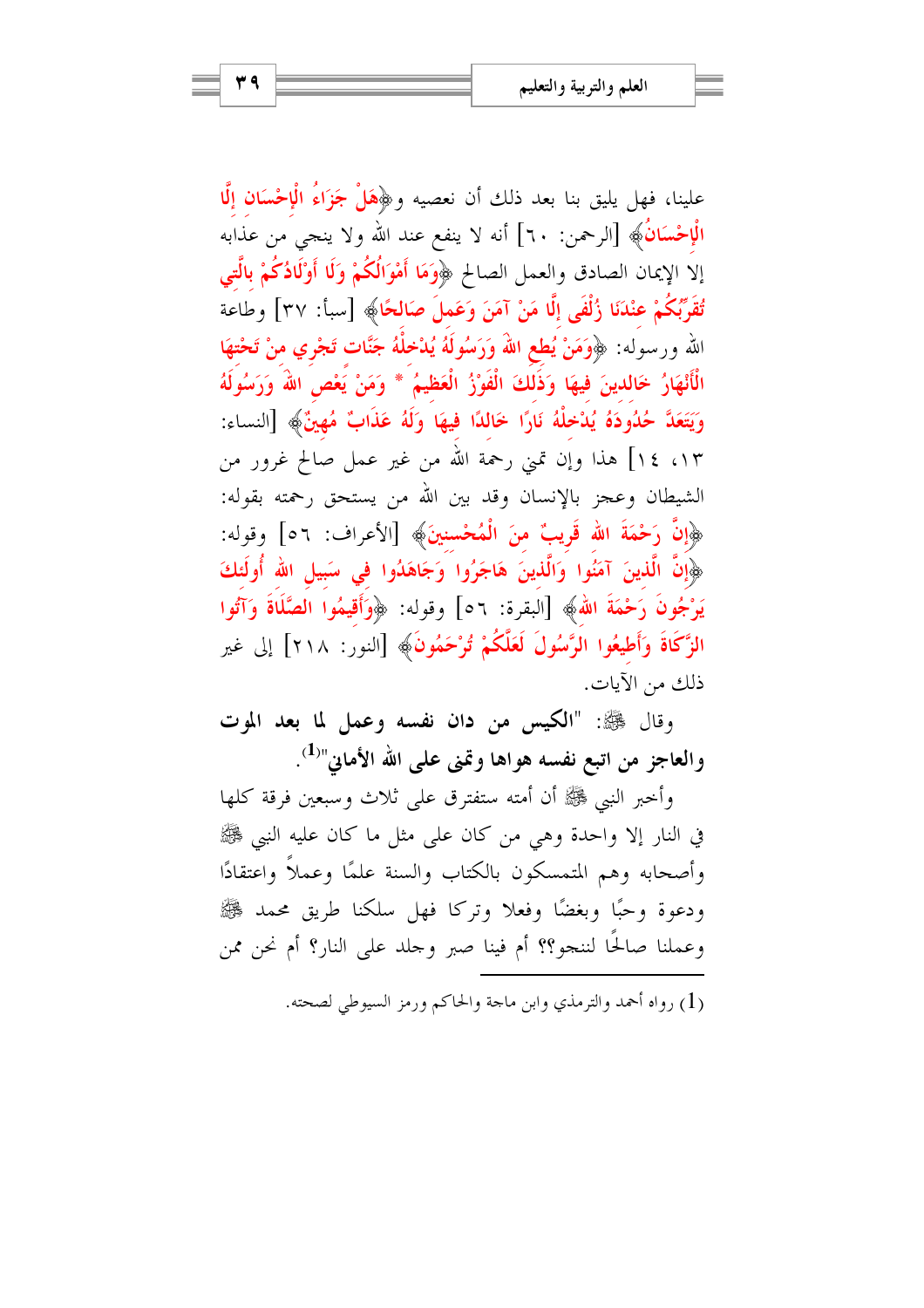يكذب بيوم الدين؟ إن الرجوع إلى الحق حير من التمادي في الباطل والموت أقرب إلى أحدنا من حبل الوريد وليس بعد الموت إلا الجنة في نعيم أبدي أو النار في عذاب سرمدي، فاتقوا الله أيها الأساتذة الكرام في أنفسكم وأولادكم وطلابكم. وقوا أنفسكم وأهليكم نارًا وقودها الناس والحجارة. ولا تكونوا كالذين اتخذوا دينهم لعبًا ولهوا وغرقم الحياة الدنيا ﴿وَسَيَعْلَمُ الَّذِينَ ظَلَمُوا أَيَّ مُنْقَلَبٍ يَنْقَلَبُونَ﴾ إخواني هذه ملاحظة أخ لكم دعاه إليها العمل بحديث "أحب لأخيك ما تحب لنفسك"<sup>(1)</sup> وحديث "المؤمن مرآة أخيه"<sup>(2)</sup> وقوله ﷺ: "**الدين النصيحة**" قلنا لمن يا رسول الله قال: لله ولكتابه ولرسوله والمسلمين وعامتهم<sup>(3)</sup> فتوبوا إلى الله جميعًا أيها المؤمنون لعلكم تفلحون.

والسلام عليكم ورحمة الله وبركاته.

(1) رواه أحمد والترمذي بلفظ أحب للناس ما تحبه لنفسك. (2) أخرجه الطبراني بإسناد حسن بلفظ المؤمن مرآت المؤمن. . (3) رواه مسلم)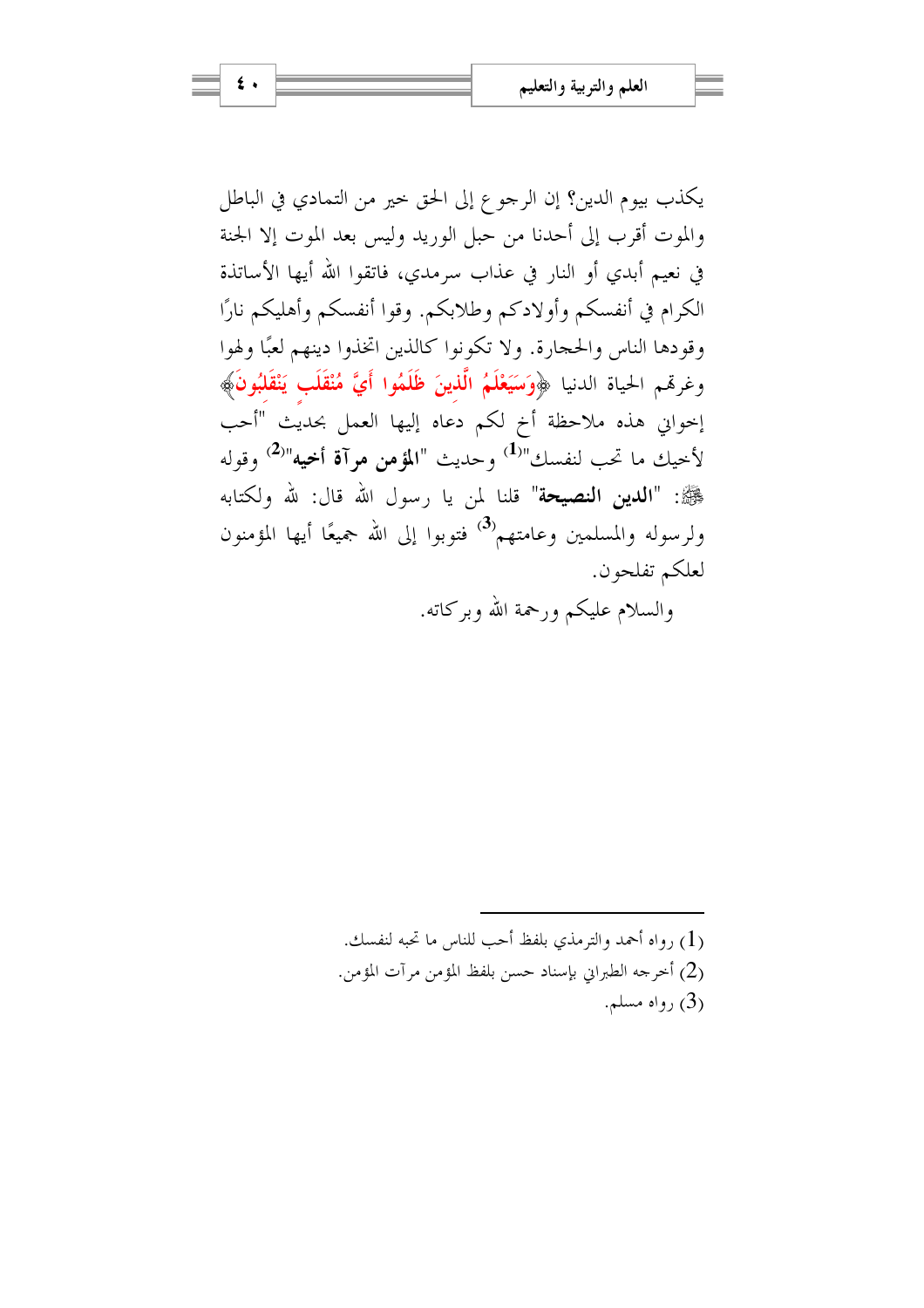# واجب الآباء نحو الأبناء

إخواني الكرام أولادكم وفلذات أكبادكم شباب اليوم ورجال المستقبل أمانة في أعناقكم سوف تسألون عنها أمام الله يوم القيامة. قال ﷺ: "كلكم راع ومسئول عن رعيته" متفق عليه. ألستم تقوهُم برد الشتاء وحر الصيف فنار جهنم أشد حرًا ﴿يَا أَيُّهَا الَّذِينَ آمَنُوا قُو أَنْفُسَكُمْ وَأَهْليكُمْ نَارًا وَقُودُهَا النَّاسُ وَالْحجَارَةُ﴾ وقد قمتم بتغذية أجسامهم منذ الصغر بالطعام والشراب وستر عوراقمم باللباس وإذا مرض أحدهم أسرعتم به إلى الطبيب المعالج وبذلتم في سبيل ذلك أغلى ما تملكون محافظة على صحتهم وبذلك تستحقون الشكر والثناء والبر والدعاء إلا أن هناك ما هو أهم من ذلك كله وأعظم وهو تغذية أرواحهم وإيمالهم والعمل على إصلاح قلوهم التي بصلاحها صلاح الأجساد وبفسادها فساد الأجساد كما قال الهادي البشير ﷺ "ألا وإن في الجسد مضغة إذا صلحت صلح الجسد كله وإذا فسدت فسد الجسد كله ألا وهي القلب" رواه البخاري ومسلم.

لذا نلفت أنظاركم إلى ضرورة استعمال ما يلي في حقهم:

١- القدوة الحسنة في القول والعمل قال ﷺ: "كل مولود يو لد على الفطرة فأبواه يهودانه أو ينصرانه أو يمجسانه" , واه أبو يعلى في مسنده والطبراني في الكبير والبيهقي في السنن وقال الشاعر :

وينسشأ ناشهئ الفتيسان منسا على مساكسان عسوده أبسوه

٢– حملهم على أداء الصلوات الخمس في أوقاهًا مع الجماعة في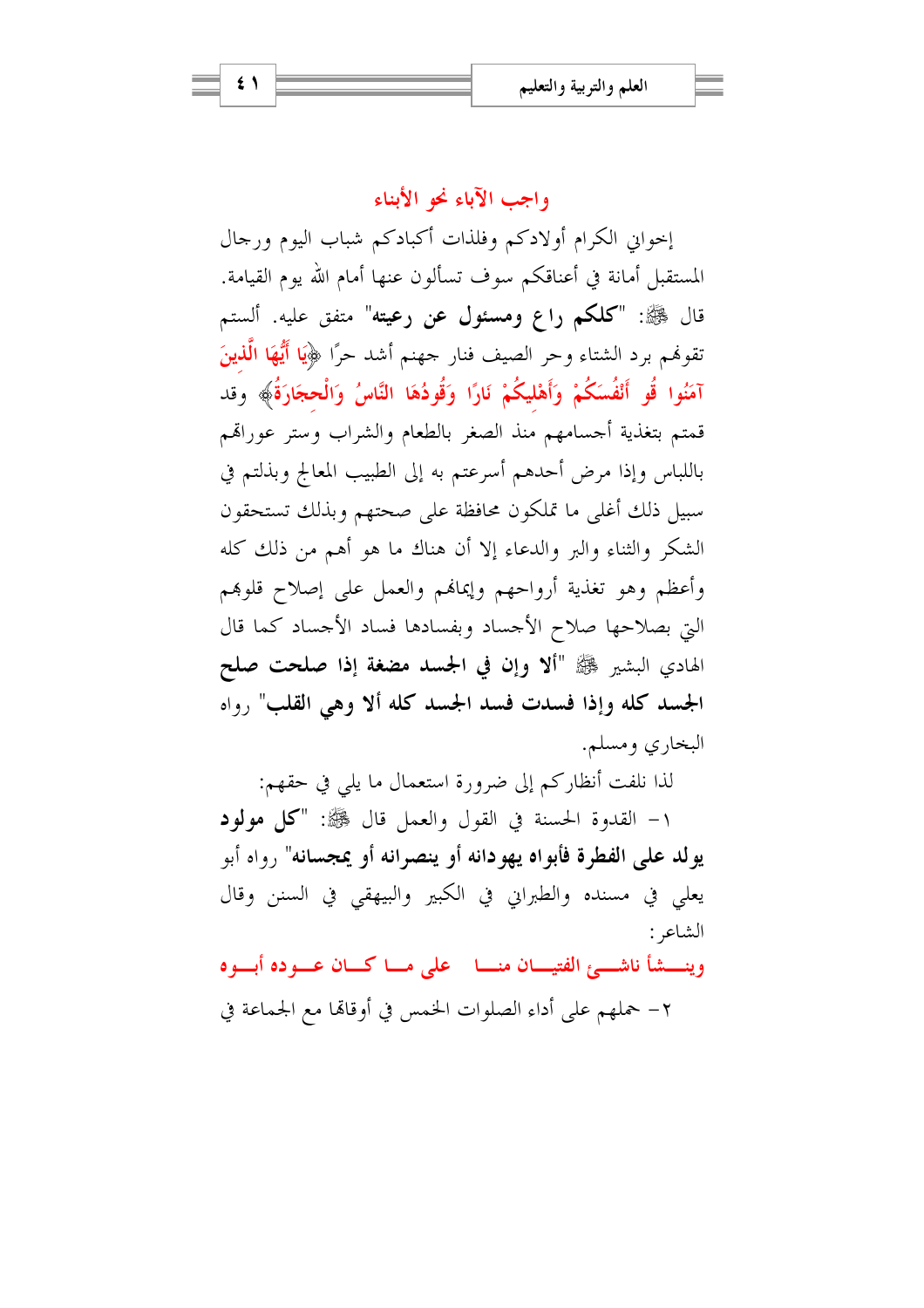المساجد عمومًا وحصوصًا صلاة العشاء وصلاة الفجر قال ﷺ "ولو يعلمون ما فيهما لأتوهما ولو حبوا" متفق عليه. وقال تعالى: ﴿وَأَمُرْ أَهْلَكَ بِالصَّلَاةِ وَاصْطَبَرْ عَلَيْهَا﴾ فيحب علينا أن نمتثل أمر الله ورسوله ﷺ فيهم حيث قال: "مروا أولادكم بالصلاة لسبع واضربوهم عليها لعشر" رواه أحمد وأبو داود، وغير حاف عليكم متزلة الصلاة من الدين الإسلامي وأهميتها وعظيم شألها وما أعد لمن حافظ عليها من الثواب ولمن قماون ها من العقاب وإفما شعار المسلم وعماد الدين والفارقة بين الإسلام والكفر.

٣– العناية بالقرآن الكريم: تلاوة وحفظًا وتفسيرًا وعملاً وإن مما يجز في النفس ويؤلم القلب أن أكثر الطلبة لا يحسنون قراءة القرآن الكريم من المصحف نتيجة التساهل والإهمال من الآباء والمدرسين ومن الطلبة أنفسهم لهذا الكتاب العزيز الذي تضمن السعادة والنور والهدى والشفاء لمن تمسك به، وقد تكفل الله لمن قرأ القرآن، وعمل بما فيه أن لا يضل في الدنيا ولا يشقى في الآخرة، وقد كان أصحاب رسول الله ﷺ إذا تعلموا عشر آيات من القرآن لم يتجاوزوها حتى يتعلموا معانيها ويعملوا ها.

لذا ننصح أبناءنا الطلبة أن يلتحقوا بالمدارس الخيرية لتحفيظ القرآن الكريم الموجودة في كثير من المساجد بعد صلاة العصر وخصوصًا في الإجازة الصيفية حيث تفتح هذه المدارس أبواها للطلبة صباحًا ومساءً والتدريس فيها بالمحان فليحفظوا أوقاقم فيها حتى يكونوا من حير الناس قال ﷺ: "خيركم من تعلم القرآن وعلمه" , واه البخاري.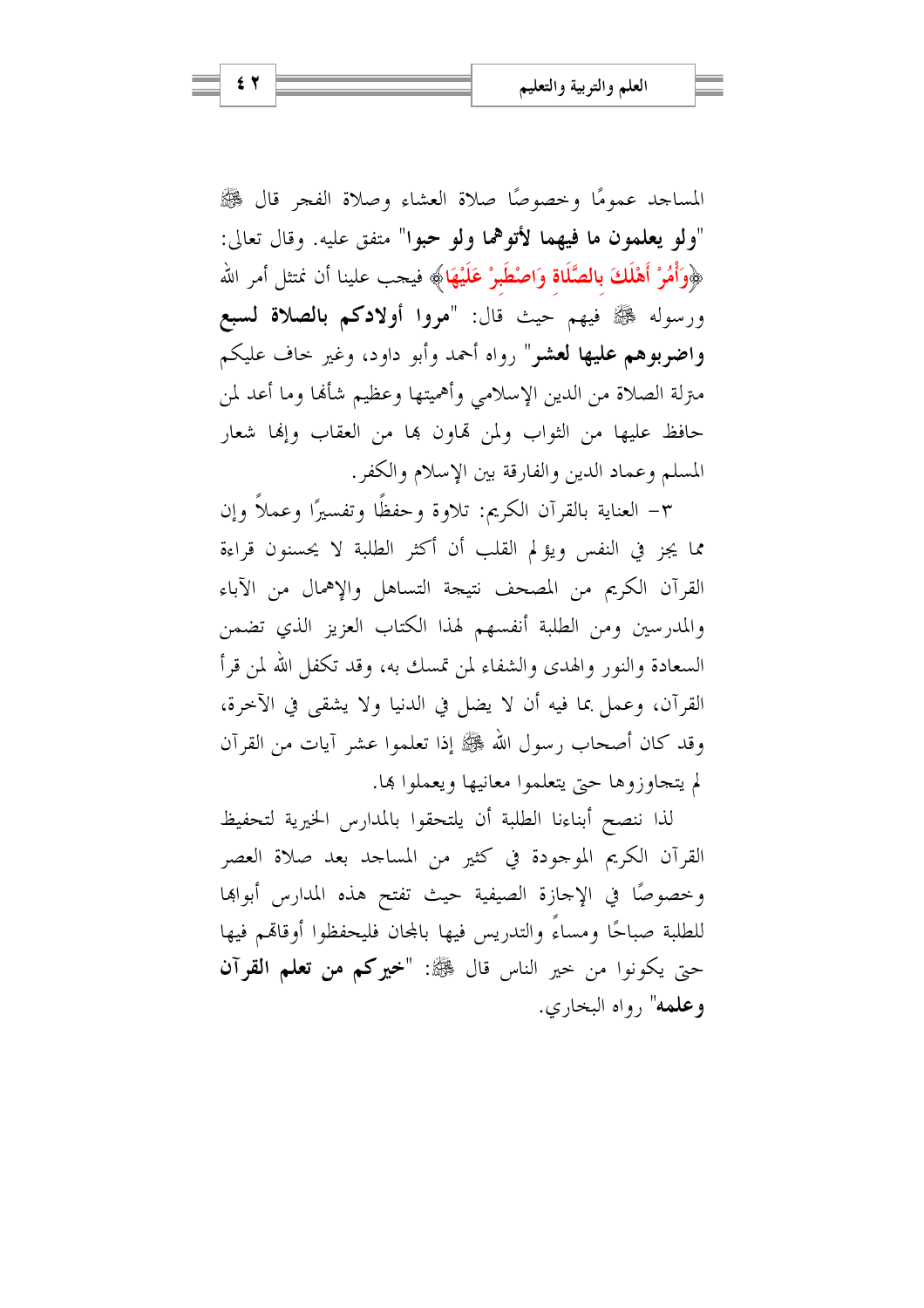وليتوحوا آباءهم بذلك ففي الحديث عن النبي ﷺ أنه قال: "من قرأ القرآن وعمل به ألبس والداه تاجًا يوم القيامة ضوءه أحسن من ضوء الشمس في بيوت الدنيا فما ظنكم بالذي عمل هذا" رواه أبو داود.

٤- حملهم على صحبة الأخيار الصالحين الذين عرفوا الحق واتبعوه، وتحذيرهم من صحبة الأشرار والمنحرفين في دينهم وأخلاقهم فالمرء معتبر بقرينه وسوف يكون على دين خليله فلينظر من يخالل فكما يقلد الإنسان من حوله في أزيائهم يقلدهم في أعمالهم ويتخلق بأخلاقهم قال حكيم (نبئني عمن تصاحب أنبئك من أنت، وقال الشاعر :

واختر من الأصحاب كل مرشـــد إن القــــرين بــــالقرين يقتــــدي

٥- حفظ الأوقات فيما ينفع في الدين والدنيا في مذاكرة الدروس وفي تلاوة القرآن الكريم وفي القراءة بالكتب النافعة فإن الأوقات محدودة والأنفاس معدودة وسوف يسأل الإنسان عن عمره فيم أفناه وعن شبابه فيم أبلاه وعن علمه ماذا عمل فيه فالعلم شجرة لا بد لها من زكاة وثمرة وزكاة العلم وثمرته العمل به وتعليمه من لا يعلمه.

أيها الآباء الكرام اعتنوا بأولادكم وربوهم بتربية الإسلام الصحيحة على وفق ما جاء في الكتاب العزيز والسنة المطهرة والسيرة النبوية: أيها الآباء الكرام: اعدلوا بين أولادكم في العطية ولا تفضلوا بعضهم على بعض فإن ذلك من أسباب الحقد والعقوق، أيها الإخوة الكرام: إن مسئوليتنا كبيرة أمام الله في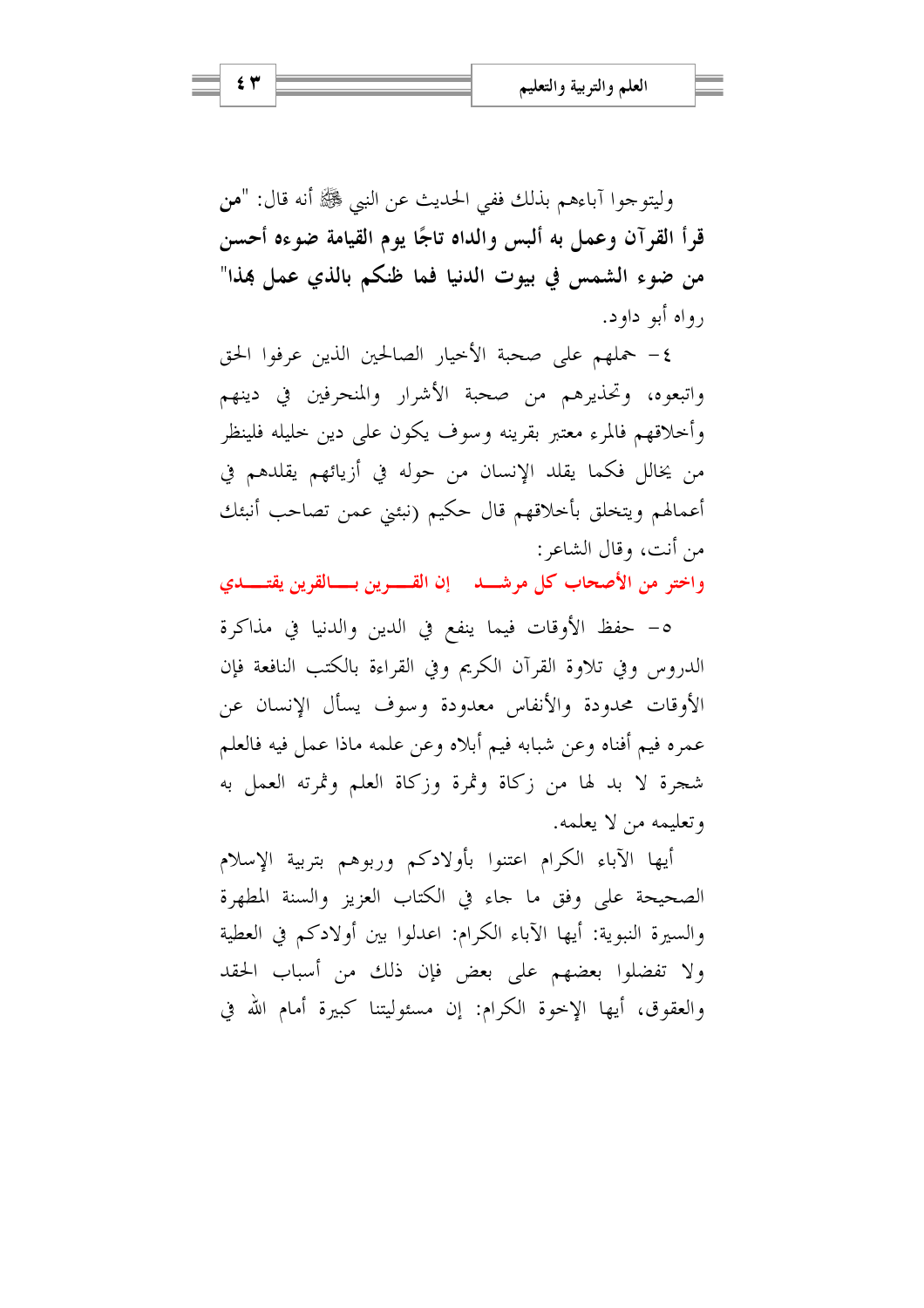أولادنا وأهلينا ذكورًا وإناثًا لنغرس في قلوهم محبة الله ومحبة رسوله ﷺ وصحابته الكرام وعباده الصالحين فإن المرء مع من أحب يوم القيامة، علموهم الصدق في القول والعمل والوفاء بالوعد وأداء الأمانة وكونوا قدوة لهم في ذلك.

أيها الأبناء الكرام انتهزوا فرصة الشباب والصحة والفراغ فيما يسعدكم في الدين والدنيا والآخرة وذلك بالتمسك بتعاليم الإسلام الحنيف قولاً واعتقادًا وعملاً وصدق الله العظيم إذ يقول: ﴿قُلْ إِنَّ صَلَاتِي وَنُسُكِي وَمَحْيَايَ وَمَمَاتِي لله رَبِّ الْعَالَمِينَ \* لَا شَرِيكَ لَهُ وَبِذَلَكَ أُمرْتُ وَأَنَا أَوَّلُ الْمُسْلمينَ﴾ [الأنعام: ١٦٢–١٦٣] وليكن هُمَكُم طاعة الله ورسوله: ﴿وَمَنْ يُطِعِ اللَّهَ وَرَسُولَهُ فَقَدْ فَازَ فَوْزًا عَظيمًا﴾ [الأحزاب: ٧١] ثم طاعة الوالدين في غير معصية الله قال ﴾ : "رضا الله في رضا الوالدين وسخط الله في سخط الوالدين" رواه الترمذي وصححه وابن حبان والحاكم. وبالله التوفيق وصلى الله وسلم على عبده ورسوله محمد وعلى آله وصحبه.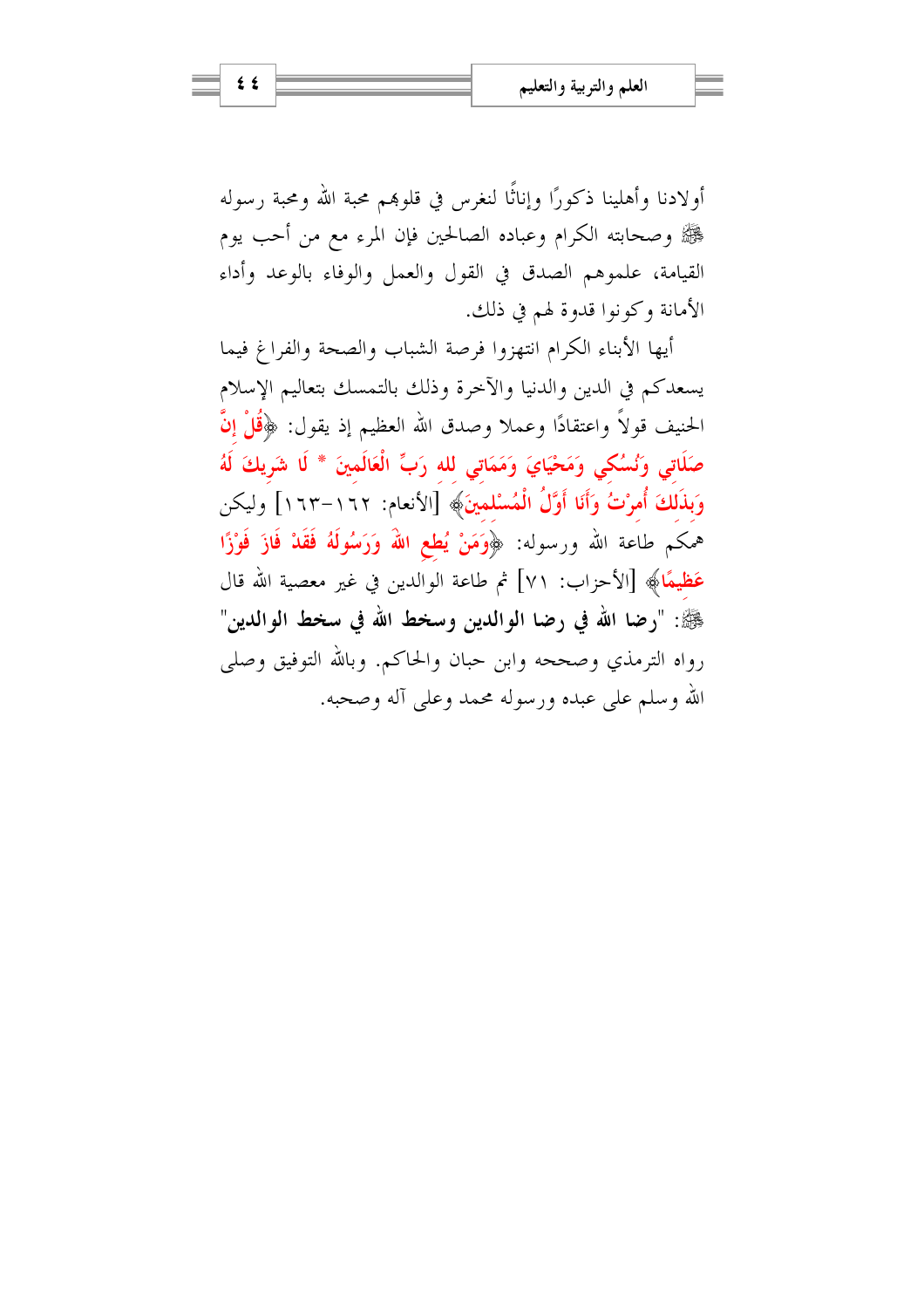#### مسئه لية الطالب

أخي الطالب: درست من أحل العلم والعمل والنجاح والفوز والكرامة ومن أجل ذلك يجب عليك ملاحظة ما يلي:

١– حسن النية في التعلم بأن تعلم العلم لوجه الله وإنقاذ نفسك ومجتمعك من الجهل ولتعرف الحق فتعمل به والباطل فتجتنبه ولا يكن همك الحصول على الشهادة أو الوظيفة فقط فإنما الأعمال بالنبات وإنما لكل امرئ ما نوى.

٢– العناية بدروسك ومذاكرالها وفهمها وأن تجد وتجتهد في ذلك مع الاستعانة بالله والتوكل عليه فمن جد وجد ومن زرع حصد ومن توكل على الله كفاه ومن استعان بالله أعانه، و من أسباب الفهم والنجاح: أن تذاكر دروسك قبل شرحها ثم تنتبه إلى شرح المدرس بجميع الحواس ثم تسأله عما أشكل عليك ثم تذاكر دروسك بعد الخروج من المدرسة لترسخ في ذهنك.

٣– العناية بالقرآن الكريم دراسة وتدبرًا وحفظًا وتفسيرًا وعملاً ليكون حجة لك عند ربك وشفيعًا لك يوم القيامة ولتكون من حير الناس قال ﷺ "خيركم من تعلم القرآن وعلمه" رواه البخاري والقرآن الكريم حير كتاب أنزل على أشرف رسول إلى خير أمة أخرجت للناس بأفضل الشرائع وأسمحها وأسماها وأكملها، كما قال الله تعالى: ﴿الْيَوْمَ أَكْمَلْتُ لَكُمْ دِينَكُمْ وَأَتْمَمْتُ عَلَيْكُمْ نعْمَتِي وَرَضِيتُ لَكُمُ الْإِسْلَامَ دِينَا﴾ وقد تكفل الله لمن قرأ القرآن وعمل بما فيه أن لا يضل في الدنيا ولا يشقى في الآخرة.

٤- المحافظة على الصلوات الخمس في أوقالها مع الجماعة في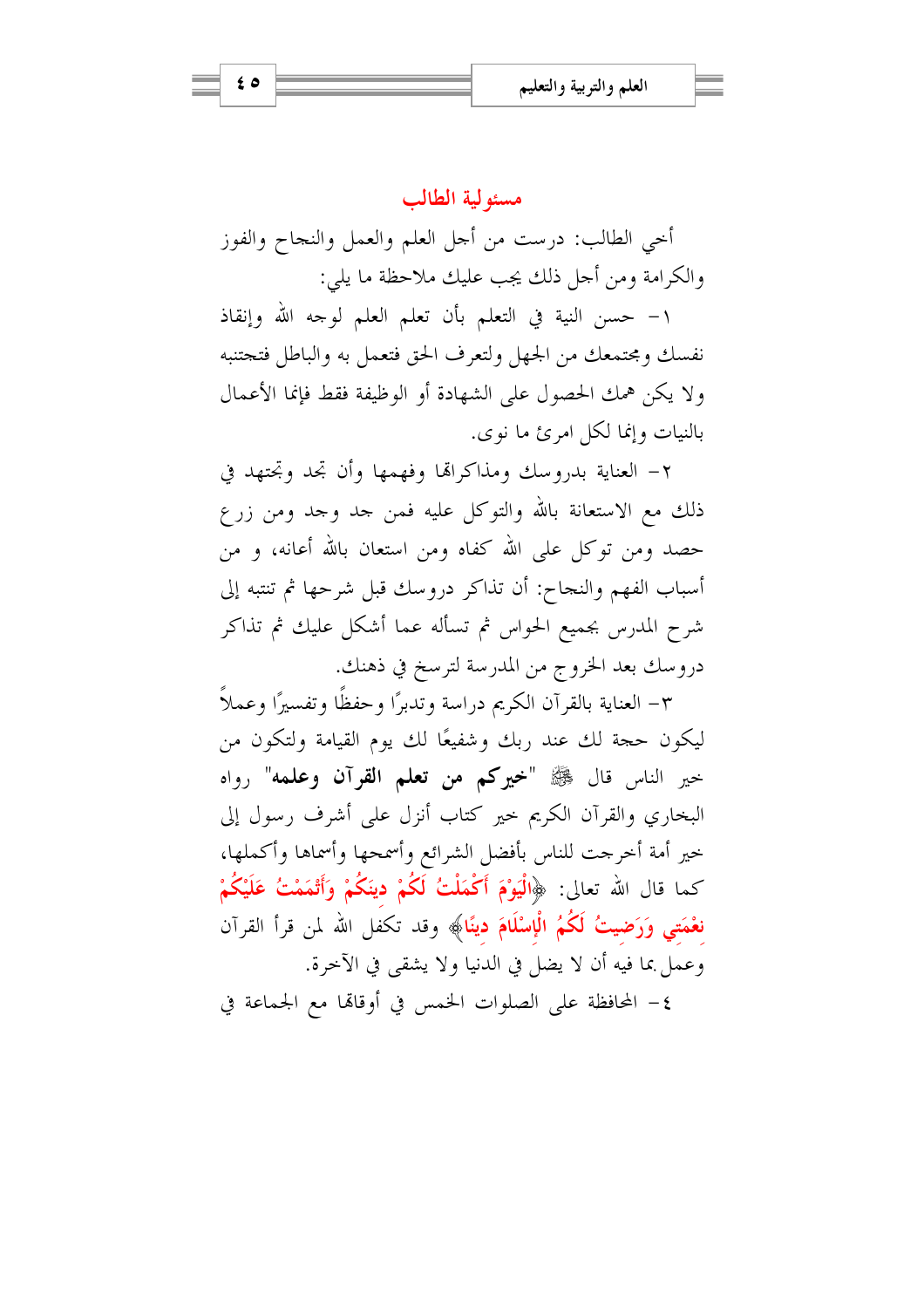المساجد فهي عماد الدين والصلة برب العالمين والفارقة بين الإسلام والكفر .

٥- لا بد لك من أصدقاء فإن وفقت لمصادقة الأخيار وإلا ابتليت بمصادقة الأشرار فعليك بصحبة الأخيار (المطيعين لله) ومحبتهم ومحالستهم وزيارقمم والبعد عن الأشرار (العصاة لله) فالمرء معتبر بقرينه وسوف يكون على دين خليله فلينظر من يخالل وأنت مع من أحببت يوم القيامة.

٦- حفظ الأوقات فيما ينفع وصونها عما يضر لأنك مسئول عنها ومحاسب عليها ومجزي على ما عملت فيها والأوقات محدودة والأنفاس معدودة فاغتنم حياتك النفيسة واحتفظ بأوقاتك العزيزة فلا تضيعها بغير عمل ولا تفرط بساعات عمرك الذاهب بغير عوض واحفظ الله يحفظك واتق الله حيثما كنت واشغل لسانك بذكر الله وجوارحك بطاعة الله واغتنم شبابك قبل هرمك وصحتك قبل مرضك وحياتك قبل موتك وفراغك قبل شغلك وغناك قبل فقرك وتذكر قوله تعالى: ﴿إِنَّ السَّمْعَ وَالْبَصَرَ وَالْفُؤَادَ كُلُّ أُولَئِكَ كَانَ عَنْهُ مَسْئُولًا﴾ [الإسراء: ٣٦].

٧- بر الوالدين والإحسان إليهما واللطف بمما والشفقة عليهما وامتثال أمرهما ما لم يأمرا بمعصية الله واجتناب لهيهما وتذكر عطفهما عليك وإحسافهما إليك منذ الصغر بالطعام والشراب واللباس والعلاج والعطف والشفقة والحنان والتربية والتعليم وغير ذلك من أنواع الإحسان، وادع الله لهما في الحياة وبعد الممات وتذكر قول تعالى: ﴿وَقَضَى رَبُّكَ أَلَّا تَعْبُدُوا إِلَّا إِيَّاهُ وَبِالْوَالِدَيْنِ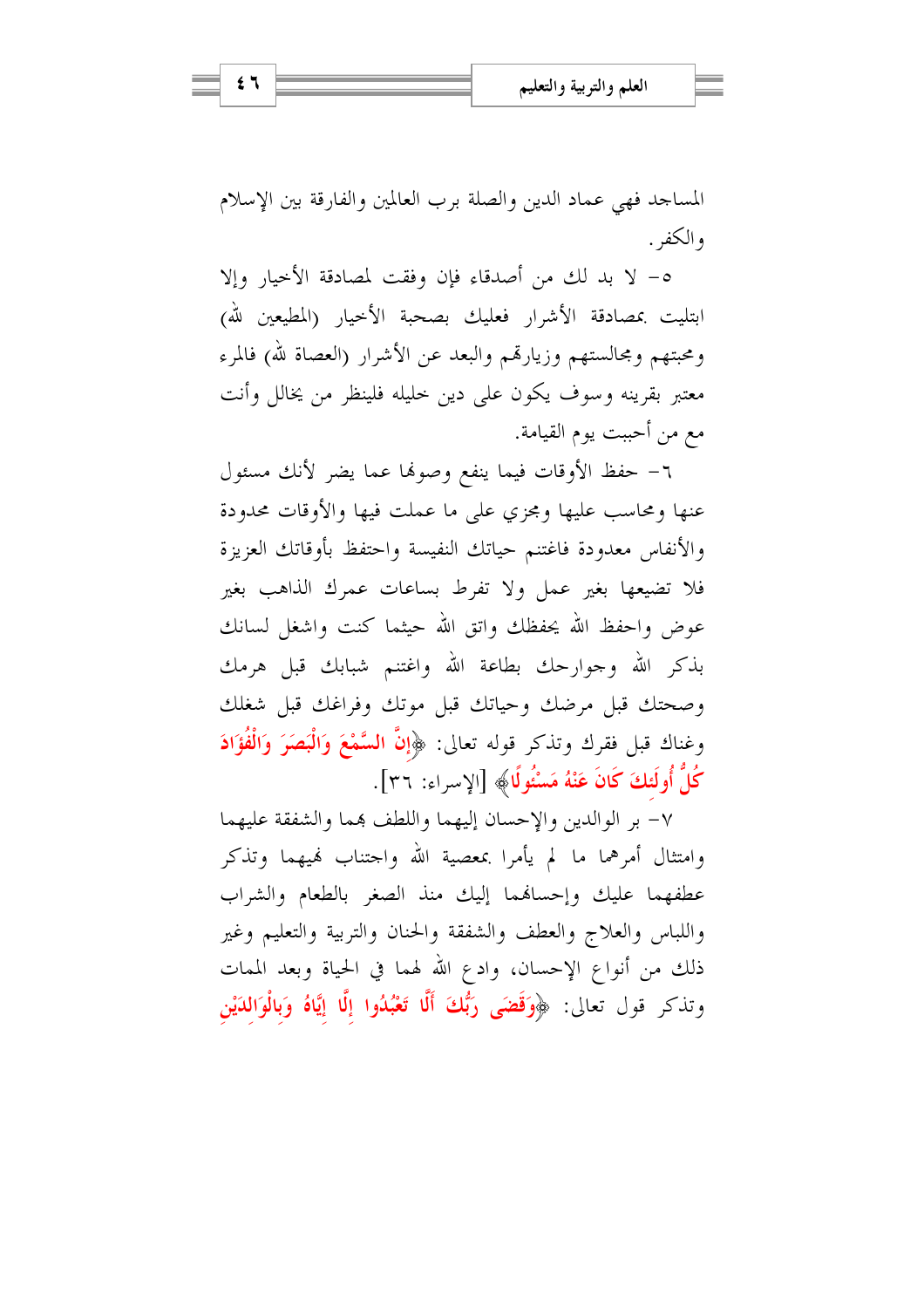إِحْسَانًا إِمَّا يَبْلُغَنَّ عِنْدَكَ الْكَبَرَ أَحَدُهُمَا أَوْ كلَاهُمَا فَلَا تَقُلْ لَهُمَا أُفٍّ وَلَا تَنْهَرْهُمَا وَقُلْ لَهُمَا قَوْلًا كَرِيمًا \* وَاحْفضْ لَهُمَا جَنَاحَ الذُّلِّ منَ الرَّحْمَة وَقُلْ رَبِّي ارْحَمْهُمَا كَمَا رَبَّيَانِي صَغِيرًا﴾ وقوله ﷺ "رضا الله في رضا الوالدين وسخط الله في سخط الوالدين"<sup>(1)</sup> وإذا رضي الله عنك فأنت من السعداء وقوله ﷺ: "بووا آباءكم تبركم **أبناؤكم"<sup>(2)</sup> فالجزاء من حنس العمل وما ربك بظلام للعبيد.** 

٨– احترام المدرسين وتوقيرهم وإجلالهم والإنصات لهم والتأدب معهم وقبول نصحهم فليس منا من لم يرحم صغيرنا ويوقر كبيرنا ويعرف لعالمنا حقه، وبقدر تأدب الطالب مع المدرسين يكون انتفاعه بالعلم وفهمه له والمعلم شعلة تحرق نفسها لتضيء للناس فلنعرف للمدرسين العاملين المخلصين فضلهم ولنقدر لهم كرامتهم ولنشكرهم على إحلاصهم ونصحهم في سبيل مصلحة أبنائهم الطلبة ولندعو الله لهم بالتوفيق ولنتذكر قول الشاعر:

إن المعلم والطبيسب كليهمسا لا ينهصحان إذا همسالم يكرمسا فاصبر لدائك إن جفوت طبيبه واصبر لجهلك إن جفوت معلما

٩- العمل بالعلم والدعوة إليه والصبر على ذلك ليثمر علمك ويزكو وينمو فتنتفع به، وينتفع به غيرك ومن عمل بما علم أورثه الله علم ما لم يعلم فالعلم شجرة لا بد لها من زكاة وثمرة وزكاة العلم وثمرته العمل به وتعليمه من لا يعلمه ومراتب العلم: سماعه ثم عقله ثم تعاهده ثم تبليغه، ومراتب العلم والعمل ثلاثة: رواية وهي

> (1) , واه الترمذي وصححه وابن حبان والحاكم. (2) رواه الطبراني في الكبير الأوسط والحاكم في المستدرك.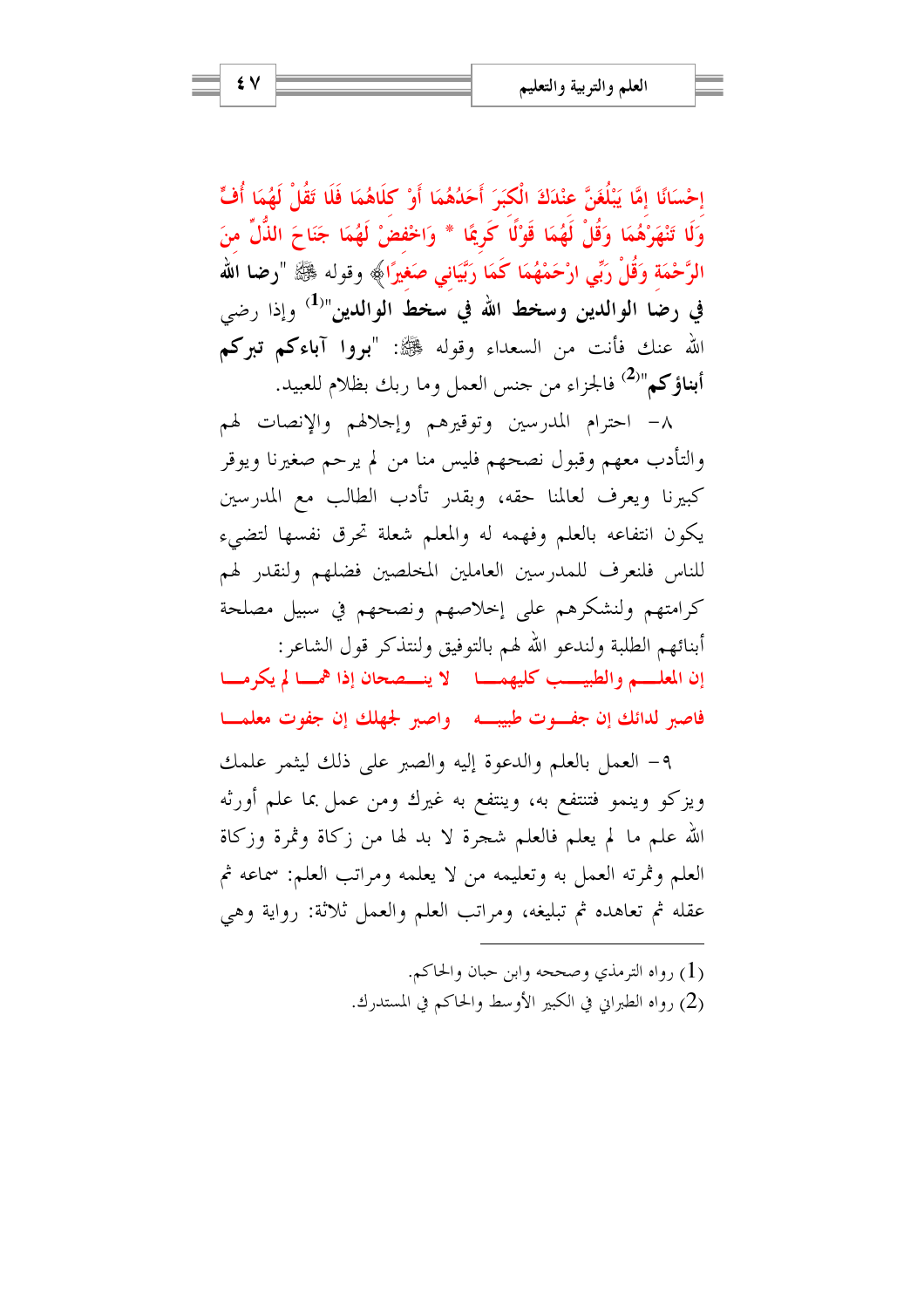حمل المروي ودراية: وهي فهمه، ورعاية: وهي العمل به، وقد قال ﷺ: "بلغوا عني ولو آية" رواه البخاري، وقال: "نضو الله امرأً سمع مقالتي فوعاها فأداها كما سمعها فرب مبلغ أوعى من سامع" رواه الترمذي. وقال حديث حسن صحيح، وقال تعالى: ﴿فَلَوْلَا نَفَرَ منْ كُلِّ فرْقَة منْهُمْ طَائفَةٌ ليَتَفَقَّهُوا في الدِّينِ وَليُنْذِرُوا قَوْمَهُمْ إذَا رَجَعُوا إِلَيْهِمْ لَعَلَّهُمْ يَحْذَرُونَ﴾ [التوبة: ١٢٢].

وفي فضل العلم والعلماء قال الله تعالى: ﴿وَقُلْ رَبِّ زِدْنِي علْمًا﴾ [طه: ١١٤] ﴿قُلْ هَلْ يَسْتَوِي الَّذِينَ يَعْلَمُونَ وَالَّذِينَ لَه يَعْلَمُونَ﴾ [الزمر: ٩] ﴿يَرْفَعِ اللهُ الَّذِينَ آمَنُوا منْكُمْ وَالَّذِينَ أُوتُوا الْعِلْمَ دَرَجَاتٍ﴾ [المحادلة: ١١] ﴿إِنَّمَا يَخْشَى اللهَ منْ عَبَادِهِ الْعُلَمَاءُ﴾ [فاطر: ٢٨].

وقال ﷺ: "من يود الله به خيرًا يفقهه في الدين" متفق عليه. "ومن سلك طريقًا يلتمس فيه علمًا سهل الله له به طريقًا إلى الجنة" رواه مسلم. وقال: "من خرج في طلب العلم فهو في سبيل **الله حتى يرجع**" رواه الترمذي.

فهنيئا لطلاب العلم العاملين به هذا الفضل العظيم والثواب الجسيم.

أخي الطالب: أرجو أن تتذكر دائما هذه النقاط المهمة وأن تقول سمعنا وأطعنا لتفوز بسعادة الدنيا والآحرة، وفقنا الله جميعًا للعلم النافع المقرون بالعمل الصالح. وبالله التوفيق وصلى الله وسلم على محمد وعلى آله وصحبه.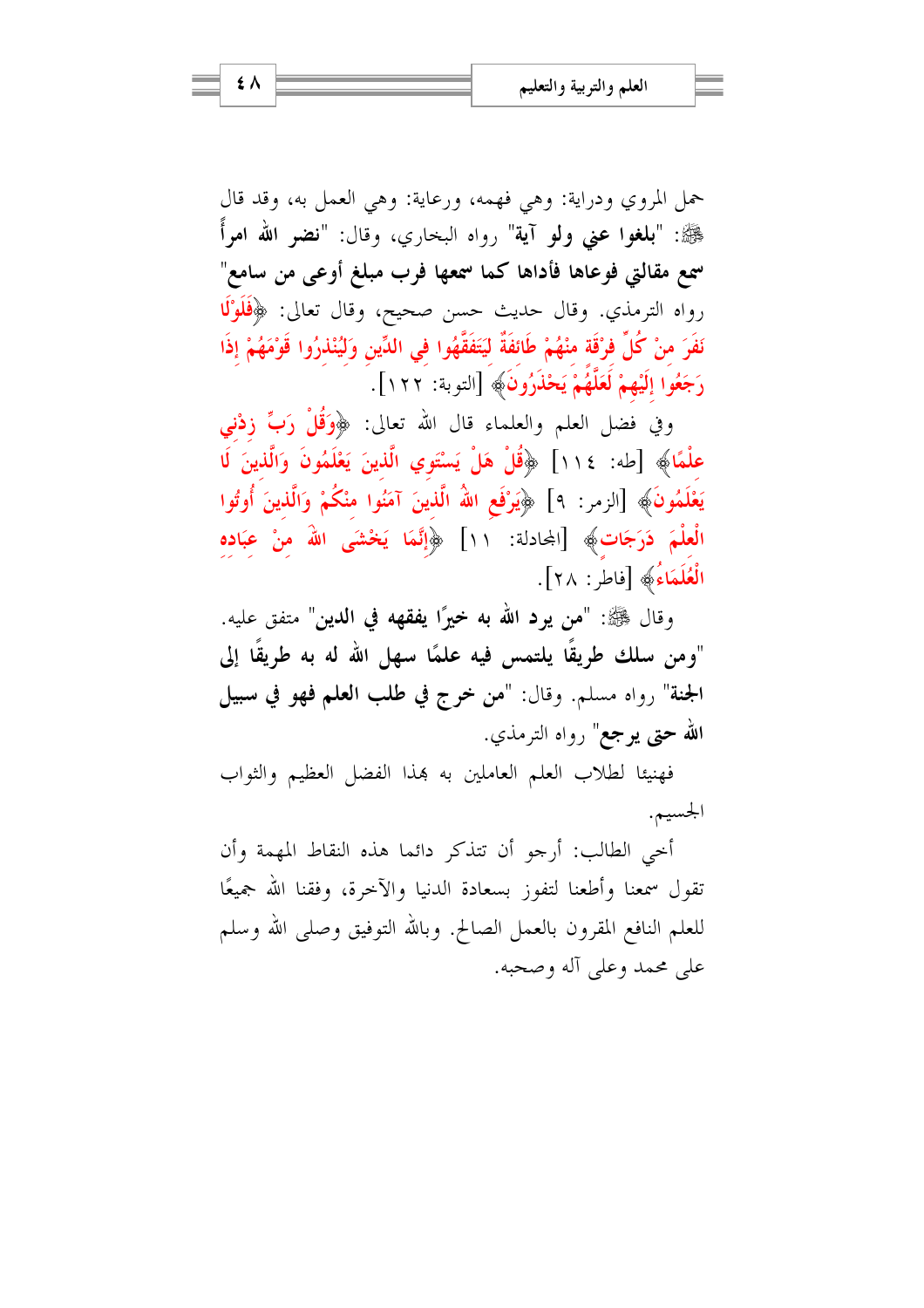#### القدوة الحسنة

أخي المسلم.. غير خاف عليك وأنت تتمتع بالعقل والسمع والبصر والعلم والمعرفة أن الله تعالى أوجب طاعته وطاعة رسوله ورتب عليها سعادة الدنيا والآخرة.. وهي عن معصيته ومعصية رسوله ورتب عليها شقاوة الدنيا والآخرة قال تعالى: ﴿وَمَنْ يُطِعِ اللهُ وَرَسُولَهُ فَقَدْ فَازَ فَوْزًا عَظِيمًا﴾ [الأحزاب: ٧١] وقال تعالى: ﴿وَمَنْ يَعْصِ اللَّهَ وَرَسُولَهُ فَقَدْ ضَلَّ ضَلَالًا مُبِينًا﴾ [الأحزاب: ٣٦] وغير حاف عليك أنك قدوة لأولادك وأقاربك، ومن يحيط بك وإذا كنت مدرسًا فأنت قدوة لطلابك بأقوالك وأفعالك، وغير خاف عليك الشيء الذي أوجدك الله من أحله وما أمرك به وفماك عنه، وغير حاف عليك الحلال والحرام، وأن الحلال ما أحله الله ورسوله والحرام ما حرمه الله ورسوله وأن الله أحل لنا الطيبات النافعة وحرم علينا الخبائث الضالة رحمة بنا وإحسانا إلينا فلم يحرم علينا ما ينفعنا ولم يبح لنا ما يضر بأحسامنا وصحتنا وعقولنا وأموالنا، لذا وذاك أذكر نفسي وأذكر إحواني المسلمين عمومًا والمدرسين خصوصًا بضرورة ملاحظة ما يلي:

١– أن نكون قدوة حسنة لأولادنا وطلابنا ومجتمعنا بأقوالنا وأفعالنا لنقودهم إلى الخير والسعادة ولن يتسنى لنا ذلك حتى نحقق القدوة برسول الله ﷺ: ﴿لَقَلاْ كَانَ لَكُمْ فِي رَسُولِ اللهِ أُسْوَةٌ حَسَنَةٌ﴾ [الأحزاب: ٢١].

٢– العناية بالقرآن الكريم والسنة المطهرة اللذين لن يضل من تمسك بمما ولن يشقى.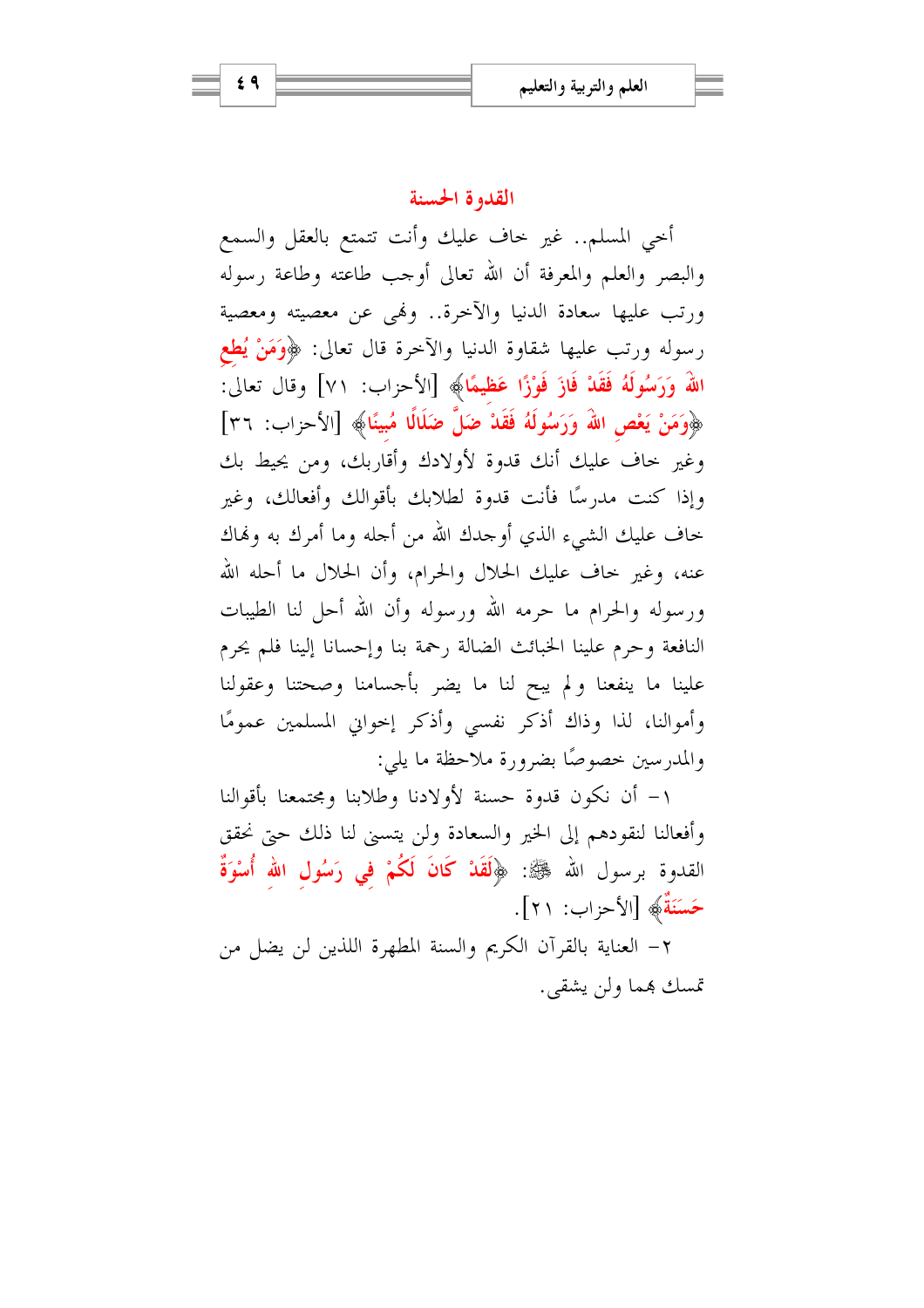$\bullet$ .

٣- المحافظة على الصلوات الخمس في أوقاقما مع الجماعة فهي عماد الدين والصلة برب العالمين.

٤– لزوم تقوى الله تعالى بامتثال أوامره واحتناب نواهيه عمومًا وخصوصًا ما قد وقع فيه أكثر الناس اليوم من:

(أ) مخالفة السنة بحلق اللحية وهي اسم للشعر النابت على الخدين والعارضين والذقن كما في كتب اللغة على الرغم من ورود الأحاديث الصحيحة عن النبي ﷺ بالأمر بإعفاء اللحية ولهيه عن حلقها وأمره للوحوب وفيه للتحريم.

(ب) عادة التدحين الضار بالدين والبدن والصحة والعقل والمال والمجتمع فهو من جملة الخبائث المحرمة بنص القرآن الكريم والمحاهرة به من المحاهرة بالمعصية وقد اتفق على تحريمه ومضرته والمنع منه العلماء المحققون والأطباء المعتبرون.

(ج) تصوير ذوات الأرواح من الآدميين، والبهائم وقد صح عن النبي ﷺ أنه لعن المصورين وأحبر ألهم أشد الناس عذابًا يوم القيامة وأن كل مصور في النار وهي تعم أنواع التصوير بأي وسيلة لما فبه من المشاهِة بخلق الله.

(د) تبرج النساء وسفورهن ومخالطتهن الرحال وهن عورة وفتنة وقد قال ﷺ: "ما تركت بعدي فتنة هي أضر على الرجال من  $\mathcal{L}^{(1)}$ النساء"

(هـ) استماع الأغاني الصادة عن ذكر الله وعن الصلاة

(1) رواه البخاري ومسلم وغيرهما.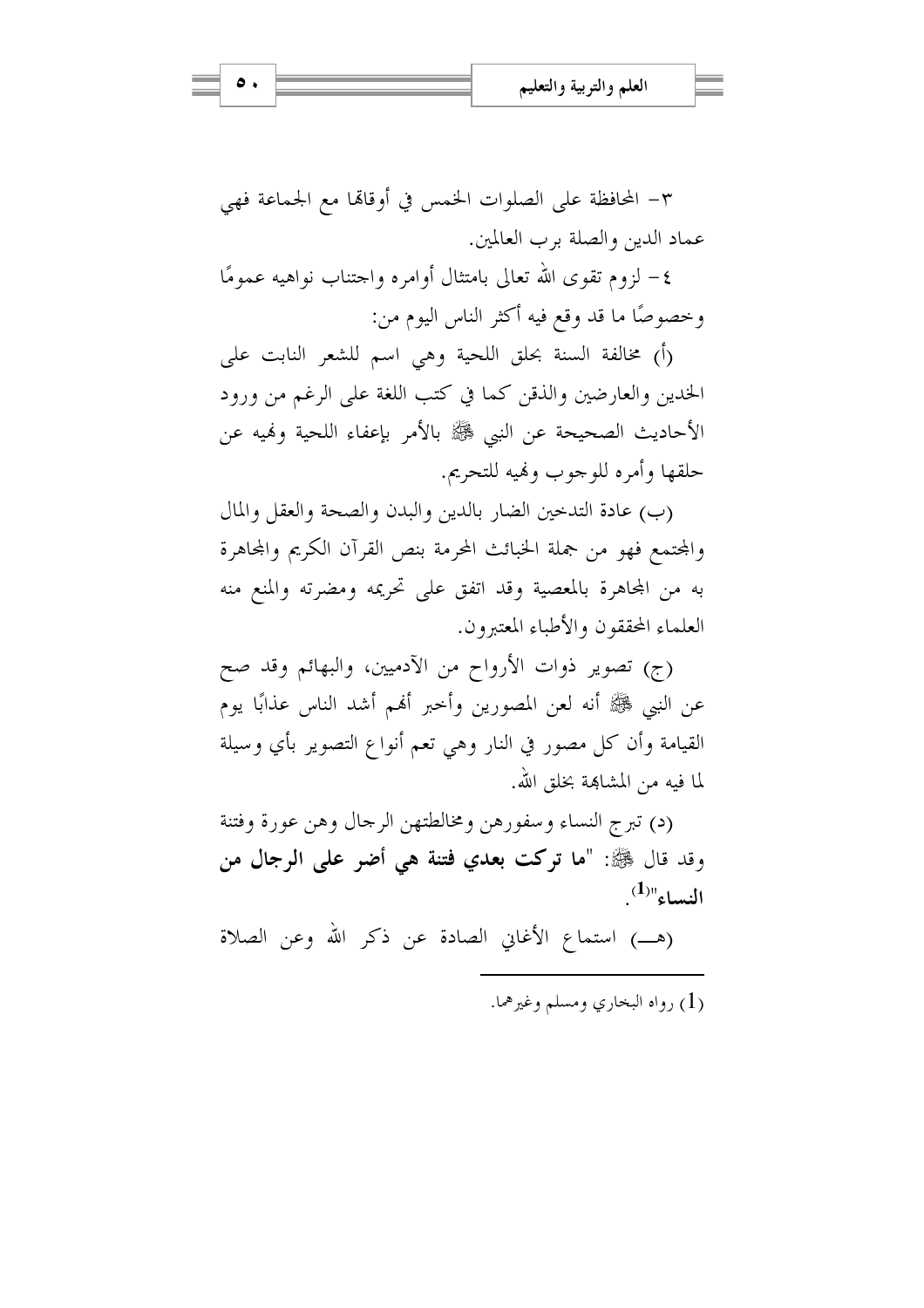وخصوصًا أغان النساء الفاتنات المفتونات وهي تنبت النفاق في القلب وتدعو إلى الوقوع في جريمة الزنا لما فيها من وصف الحب والغرام والهجر والوصال وتؤثر في القلب والإيمان كتأثير السم في الأبدان عافانا الله والمسلمين من ذلك.

(و) لبس الذهب للرجال وإسبال الثياب والسراويل أسفل من الكعبين وما كان أسفل من الكعبين فهو في النار ولا يقبل الله صلاة رجل مسبل كما في الحديث<sup>(1)</sup> وقد رأى النبي ﷺ في يد رجل خاتمًا من ذهب فنزعه وطرحه وقال: "يعمد أحدكم إلى جمرة من نار فيضعها في يده" رواه مسلم.

أخي المسلم: هذه ملاحظات من أخ لك في الإسلام يحب لك ما يحب لنفسه ويكره لك ما يكره لنفسه.

فتب إلى ربك من هذه الأشياء وغيرها قبل أن تموت.. والله ولى التوفيق.

(1) الذي رواه أبو داود بإسناد صحيح.

 $\bullet$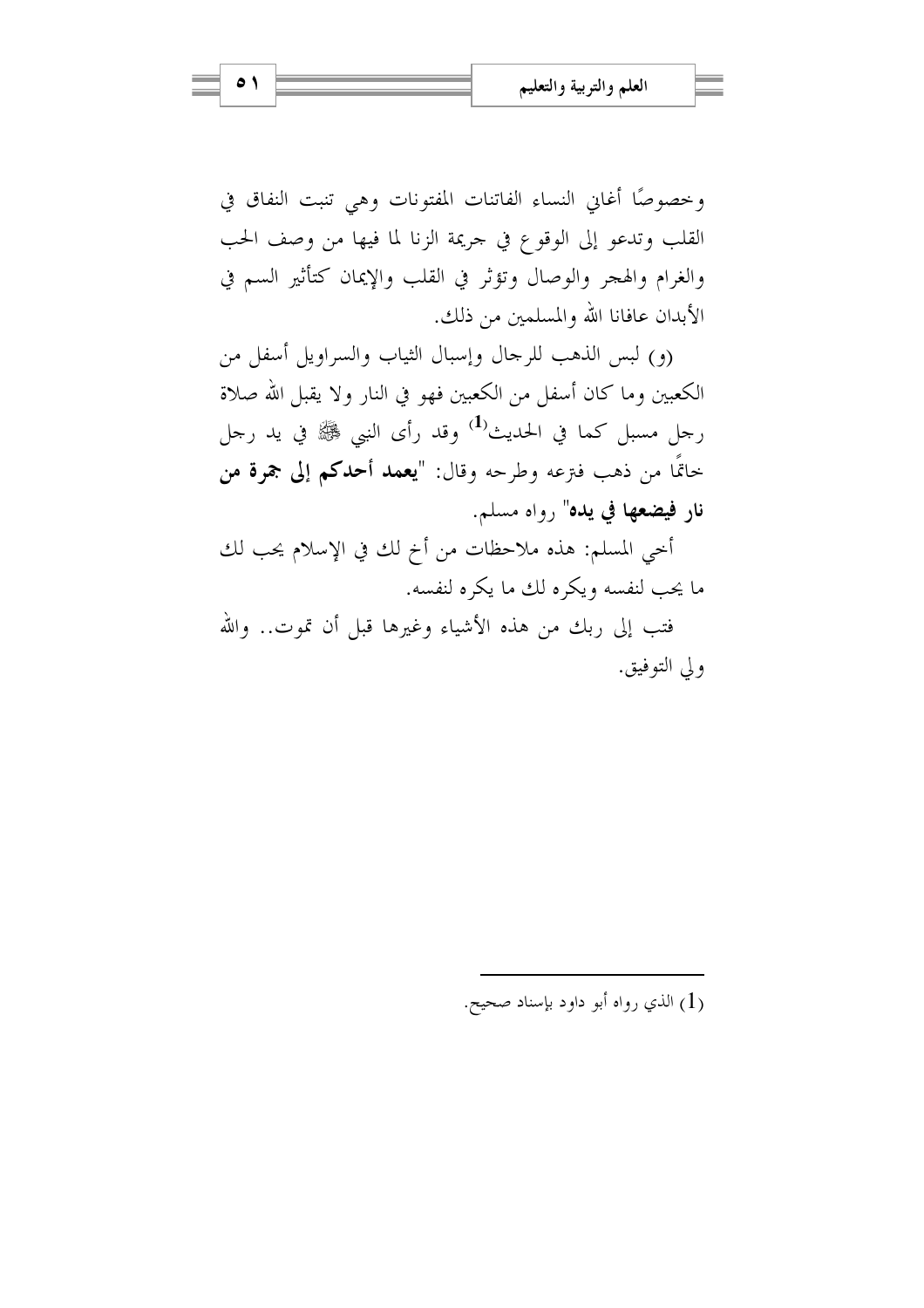اغتنام فرصة الشباب هذه أ, جوزة لطيفة للعلامة عبد الله بن حسين بن طاهر المتوفى عام ١٢٧٢ هـــ، وهي مأخوذة من رسالة (منهاج السعادة) نقدمها لمجيي الخير لما تشتمل عليه من وصايا عظيمة ونصائح حكيمة لمن كان له قلب... والله الموفق..

أوصيكم يسا معسشر الإخسوان علمسيكم بطاعسسة المسلديان إيساكم أن قملسوا أوقساتكم فتندموا يوما علسي مسافساتكم وإنمسسا غنيمسسة الإنسسسان فتسبابه والخسسر في التسبواني ما أحــــسن الطاعــــات للــــشبان فاسعوا لتقوى الله يــــا إخــــوانى وأعمسووا أوقساتكم بالطاعسة والذكر كسل لحظة وسباعة ومن تفتسه سساعة مسن عمسوه - تكسن عليسه حسسوة في قسيره ومسين يكسين فسيرط في شسبابه مصحتي مضي عجبست مسن تبابسه ويسما سمسعادة امسوئ قسطناه في عمسل يرضي بسه مسولاه أحسسب ربي طاعسسة السسشبان ليسا فسوزهم بجنسة الرضسوان فتسب إلى مسولاك يسا إنسسان مسسن قبسل أن يفوتسك الأوان ومســن يقـــــل إني صـــــغير أصــــــبر ثم أطيــــــــع الله حــــــــين أكــــــــبر فسسإن ذاك غسسره إبلىسسيس وقلبسسه مغلسسق مطمسسوس لا خير في مسن لم يتسب صفيرًا - ولم يكسسن بعيبــــــه بــــــصيرا مجانبًـــــا لــــــــلإثم والعــــــصيان متخالفَـــــا للــــنفس والــــشيطان ملازمًـــا تــــلاوة القـــــرآن مستعصما بالذكر مسن نسسيان مراقبًــــــــــــــا لله في الـــــــــــــشئون \_ محـــــاذرا مــــــن ســـــائر الفتـــــون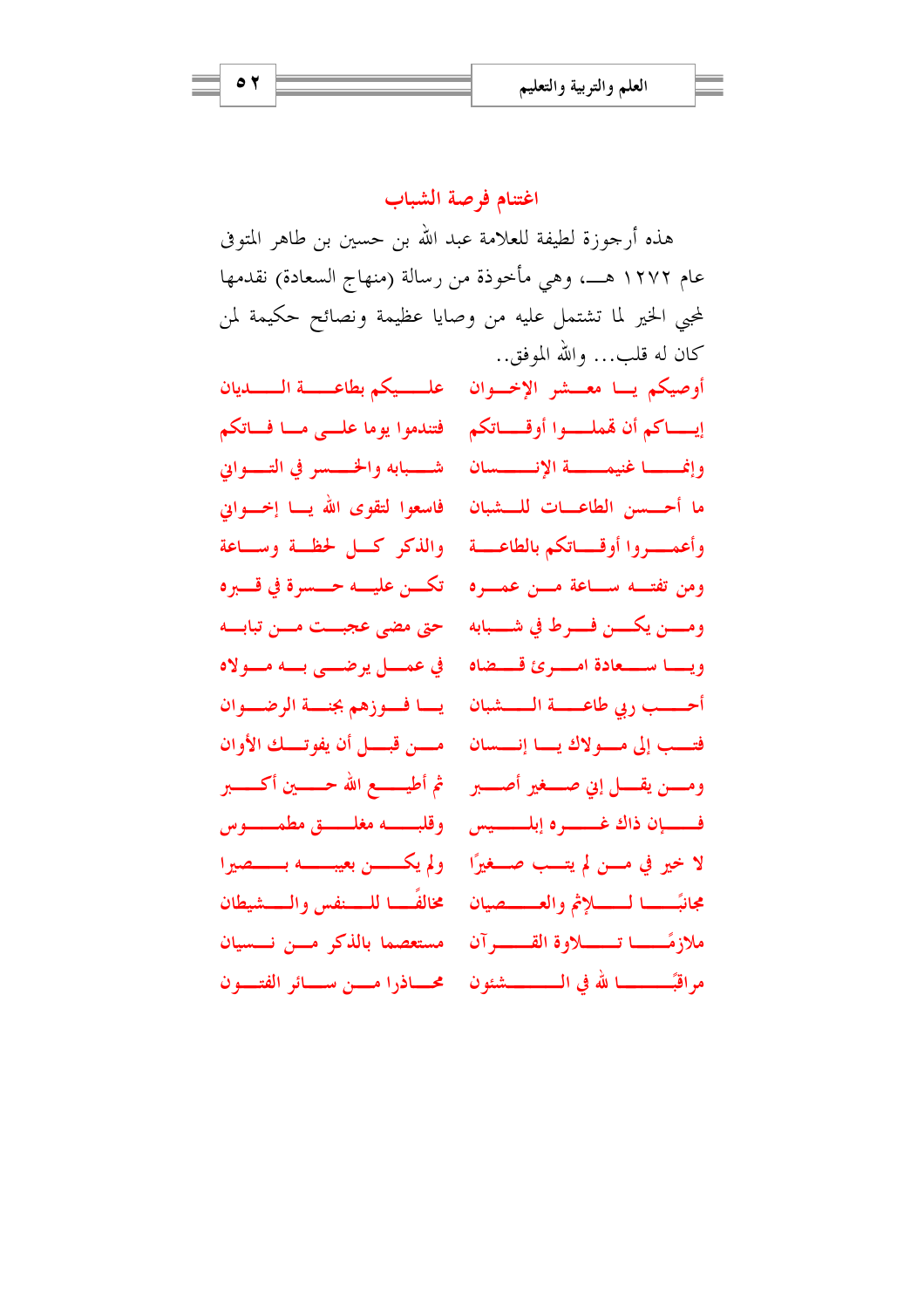مجافيًـــا كـــل عـــدا الخـــلاق وصولة الأهواء ويسوء الحسال ولا تــمدعها فمبــة الـــشيطان فهو الهسدي والحسق إذ يقسول ففيسه كسل الخسسر والوبسال إلا السذي قدمسه مسن العمسل إلى متى هذا التراخي والكــــسل

مجانبًــــــا رذائـــــــل الأخــــــــلاق محاربًـــــا لتزعـــــة الـــــضلال فسبان أردت الفسوز بالنجساة فاسلك سبيل الحسق والهلداة يا من يسروم الفسوز في الجنسات - بالمستشتهي وسسسائر اللسسذات الهض إلى السجدات في الأســحار ﴿ وَاحْرِصْ عَلَى الأَوْرَادِ وَالْأَذْكَــَـار واحذر رياء النساس في الطاعسات في سائر الأحسوال والأوقسات واختر ً من الأصحاب كل مرشــد - إن القـــرين بـــالقرين يقتـــدى وصعجة الأشعرار داء وعميه وتزيد في القلب السقيم المسقما فسان تبعست سسنة السنبي فساجتين قرنساء السسوء واختر من الزوجات ذات السدين – وكن شجاعًا في حمسى العسرين وزود الأولاد بستستنسسالآداب للمخفظ قلسوهم مسن الأوصلاب وهسسذب النفسسوس بسسالقوآن واحرص على ما سنة الرسيول دع عنسك مسا يقولسه السضلال وأصسدق الحسديث قسول ربنسا للوخسير هسدي الله عسن نبينسا يا أيهــا الغفـــلان عـــن مـــولاه للظــــو بــــأي ســــيئ تلقــــاه أما علمت المسوت يسأتي مسسرعا - وليس للإنسسان إلا مسا سسعى وليس للإنسان من بعسد الأجسل فبــــــــــادر التوبــــــــــة في إمكافـــــــــــا من قبل أن تصد عــــن إتيافـــــا يا أيها المغرور مسا هسذا العمسل لو يعليها الإنسسان قبل موتيه ما ذاق طول الدهر طعم قوتيه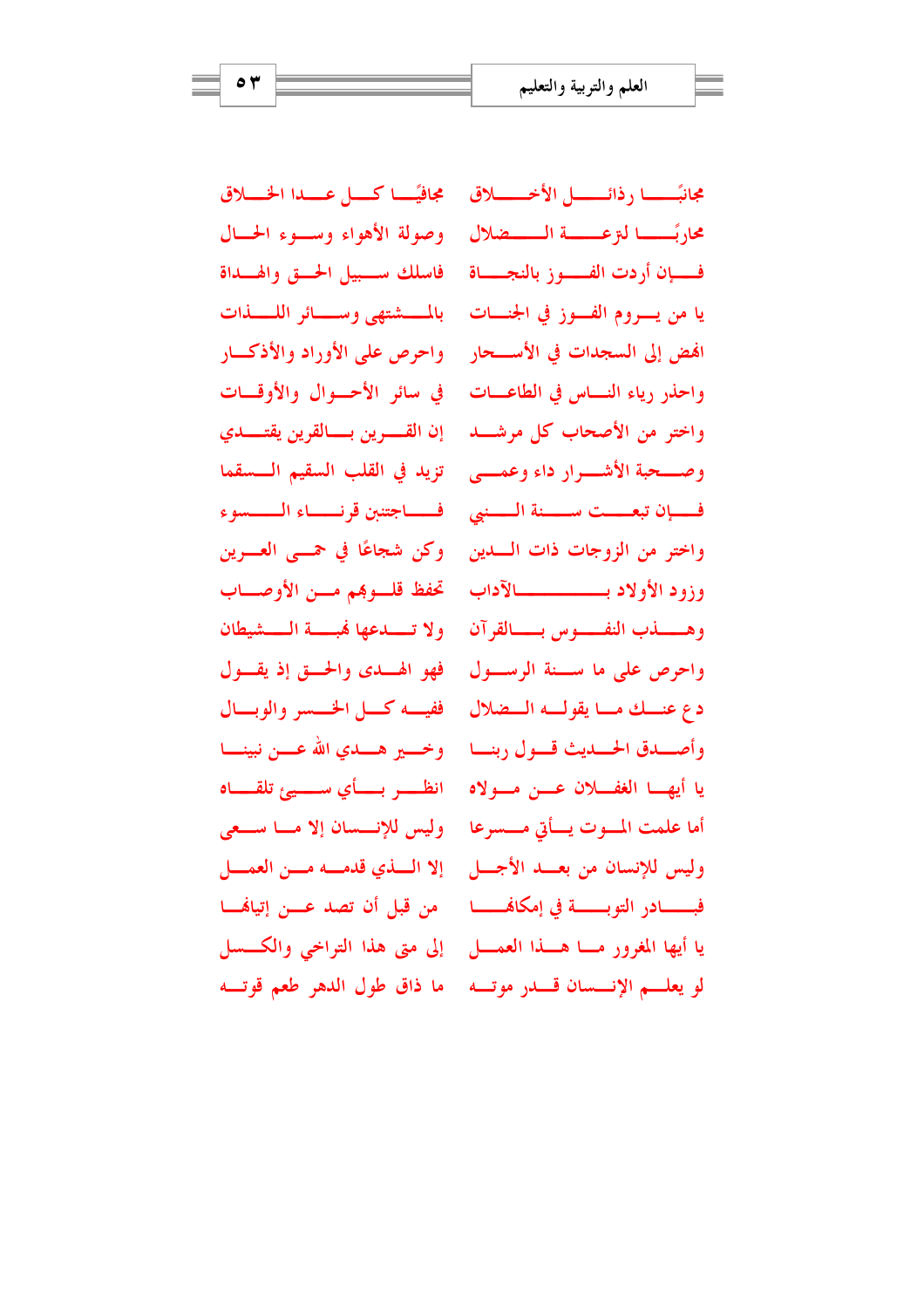ما لي أراك لم تفسد فيسك العسير \_ ويحل هذا القلب أقسى من حجر وأفلسس النساس طويسل الأمسل مسضيع العمسر كسثير الخطسل فمــــــاره يمـــــــضيه في البطالـــــــة وليله في النـــوم بــــئس الحالـــة ادع لنسا يسا سسامعًا وصسيتي بالعفو والسصفح مسع العطيسة والسستر فسضلاً منسه للعيسوب والمحسو في الكتساب للسذنوب يا رب جد بالفهنل والإحسسان والسروح والريحسان والجنسان ولا تؤاخسيةنا عليهي النسسيان ولا على الأخطاء ولا العسصيان يسا رب واحفظنسا مسن الفتسان ولا تسسذقنا حرقسسة السسنيران يا رب وانسصرنا علسي الأعسداء - واحم الحمي من هيشة الغوغساء ودينـــك احفظـــه مــــع الأمــــان للأهل في الأقطـــار والأوطـــان والحمسسد لله عليسيي الختسسام – والسسشكر لله عليسي الإنعسيام ما أعظهم الإنعسام مسن مولانسا وأجسزل الأفسضال إذ هسدانا لنعمسسة الإيمسسان والإسسسلام ووالاقتسسداء بسمسيد الأنسسام علسى السنبي المسصطفى البسشير مالفسساشي الجسستبي النسسذير وآلسه مسا انسبلج السصباح وصحبه مساهبت الريساح تمت بخير والحمد لله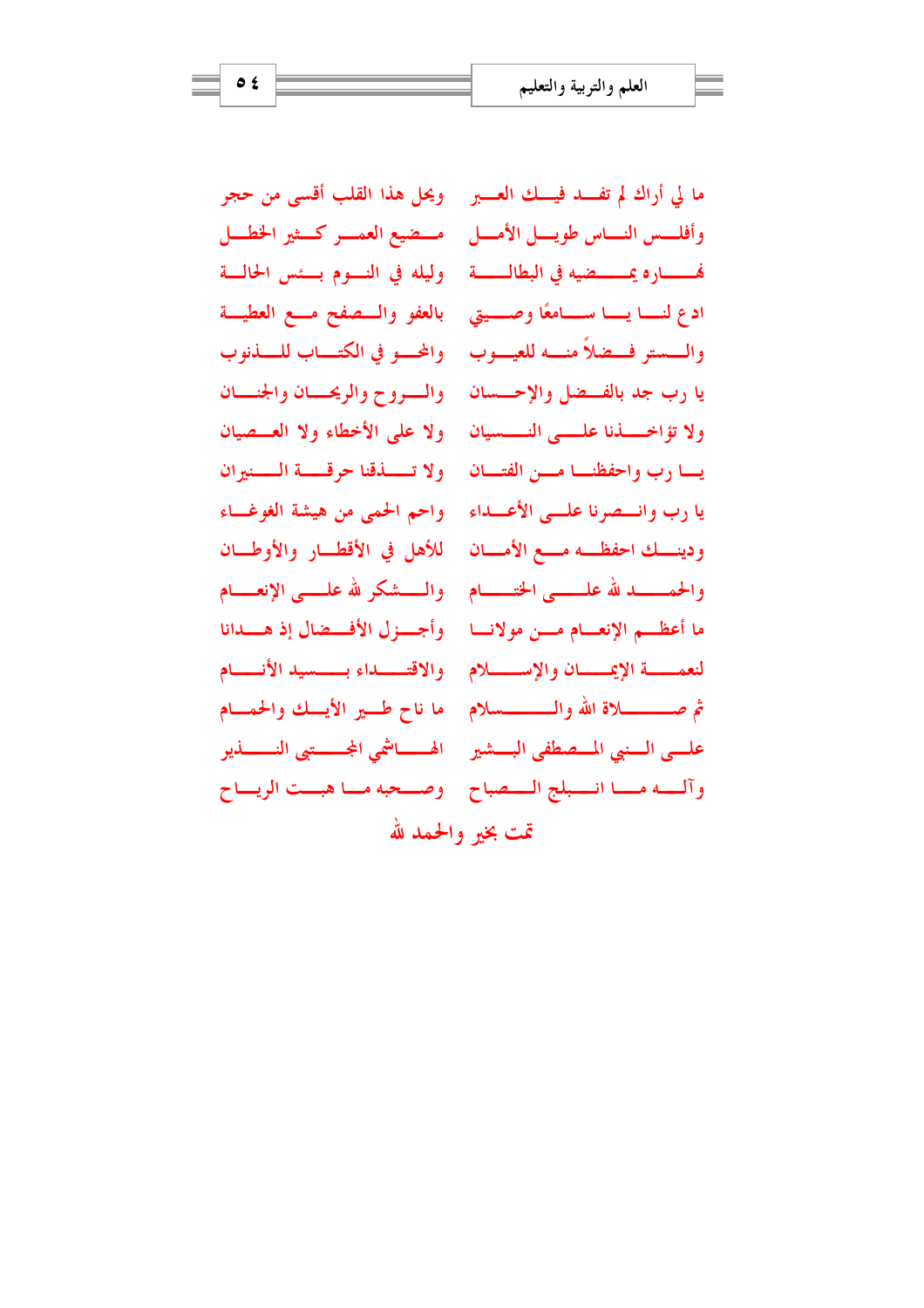أبيات رائعة مختارة من منظومة الآداب لابن عبد القوى ألا من له في العلم والدين رغبة ليصغ بقلب حاضي مترصيد ألا كل من رام السلامة فليــــصن \_ جوارحه عمــــا فمـــى الله يهتــــدي يكب الفتى في النار حصد لسانه للفحافظ على ضبط اللسان وقيسد ويحرم بمست واغتيساب نميمسة وإفسشاء سسرثم لعسن فقيسد وفحش ومكر والبسذا وخديعسة وسخرية والهزأ والكسذب قيسد ويحسرم مزمسار وشسبابة ومسا للمضيهها من آلة اللسهو والسرد فبادر هجوم الموت في كسب ما للفز بسه يسوم القيامسة واجهسد كفي زاجرًا للمرء مسوت محستم – وقبر وأهسوال تسشاهد في غسد وبادر متابًا قبل مسوت معجسل ليفاجئك لا تدرى أفي اليوم أو غد تخاف ولا تقسنط وقوفَسا بموعسد فكن بين الخوف والرجاء عاملا لما لآكد مفروض على كل مهتب على الصلوات الخمسس حسافظ وأول ما عنها يحاسسب في غسد فلا , خصة في تركهـــا لمكلــف عليك بتقوى الله في كـــل حالــــة للمحّـز قصبات السبق في اليوم مع غد فكابد إلى أن تبلغ النفس عذرها وكن في اكتساب العلم طلاع فسإن مسلاك الأمسر في حسسن ولا تطلبن العلم للمال والريساء ليهدى بك المرء الذي بك يقتدى وكن عاملاً بالعلم فيما استطعته تنل كل خمسير في نعسيم مؤبسة حريصا على نفع الورى وهداهم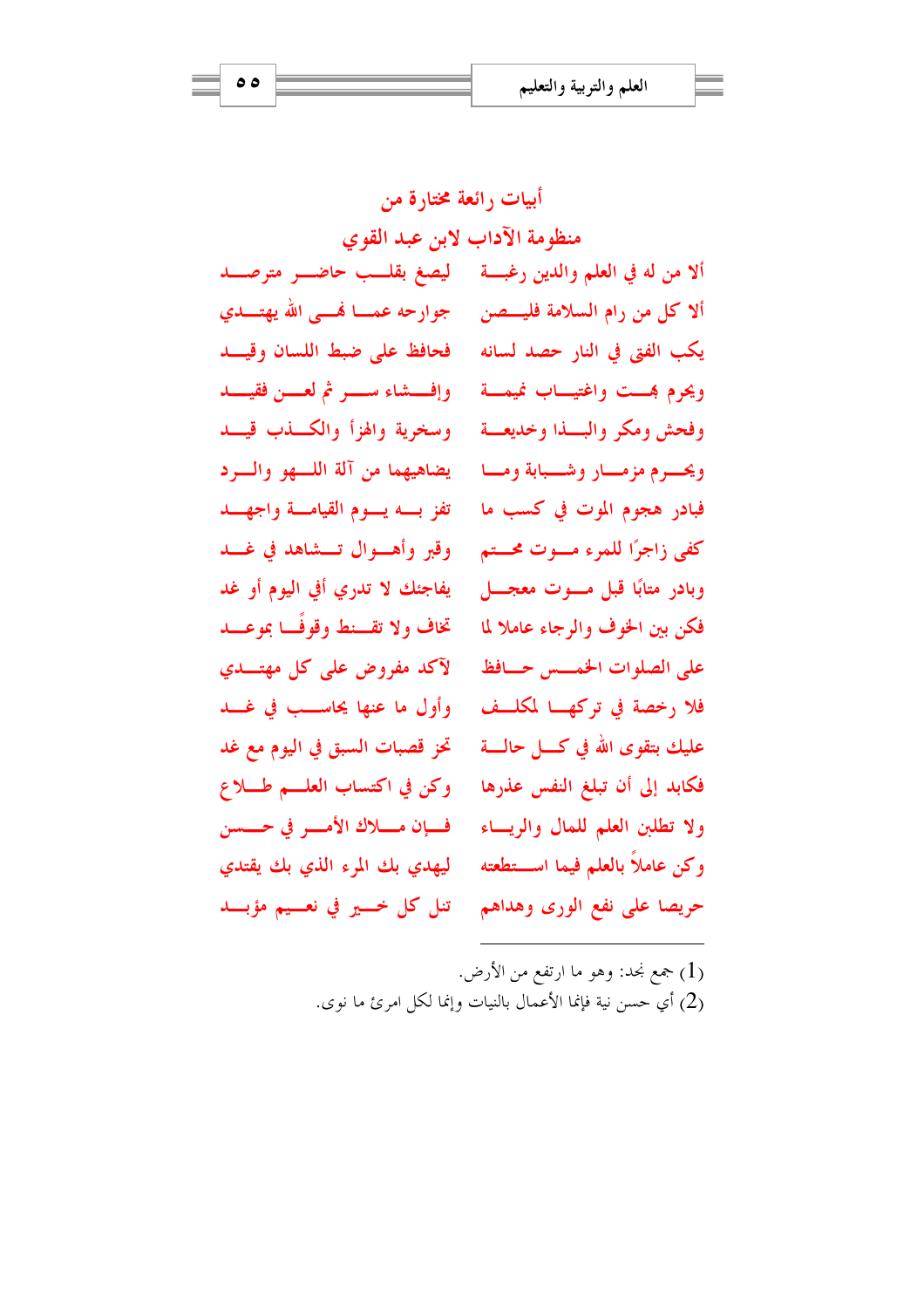وفي قمع أهواء النفوس اعتزازها وفي نيلها ما تـــشتهي ذل ســــرمد علومًا وآدابًـا كعقـــل مؤبـــد وخالط إذا خالطت كل موفَّــق من العلماء أهل التقى والتـــسدد يفيدك من علم وينهاك عن هوى فخالطه تهدي من هـمداه وترشــمد وخير مقام قمست فيسه وحليسة للمحليتها ذكسر الإلسه بمسسجد وواظب على درس القرآن فإنسه للين قلبا قاسيًا مثمل جلمسد وحافظ على فعل الفروض بوقتها وخذ بنصيبك في الدجا من مَّجــد وحصن عن الفحشاء الجسوارح للكن لك في يوم الجزاء خير شــهد

وخير جليس المرء كتب تفيسده وأزكى صـــلاة الله جـــل ثنـــاؤه \_ وعز على خـــير البرايـــا محمــــد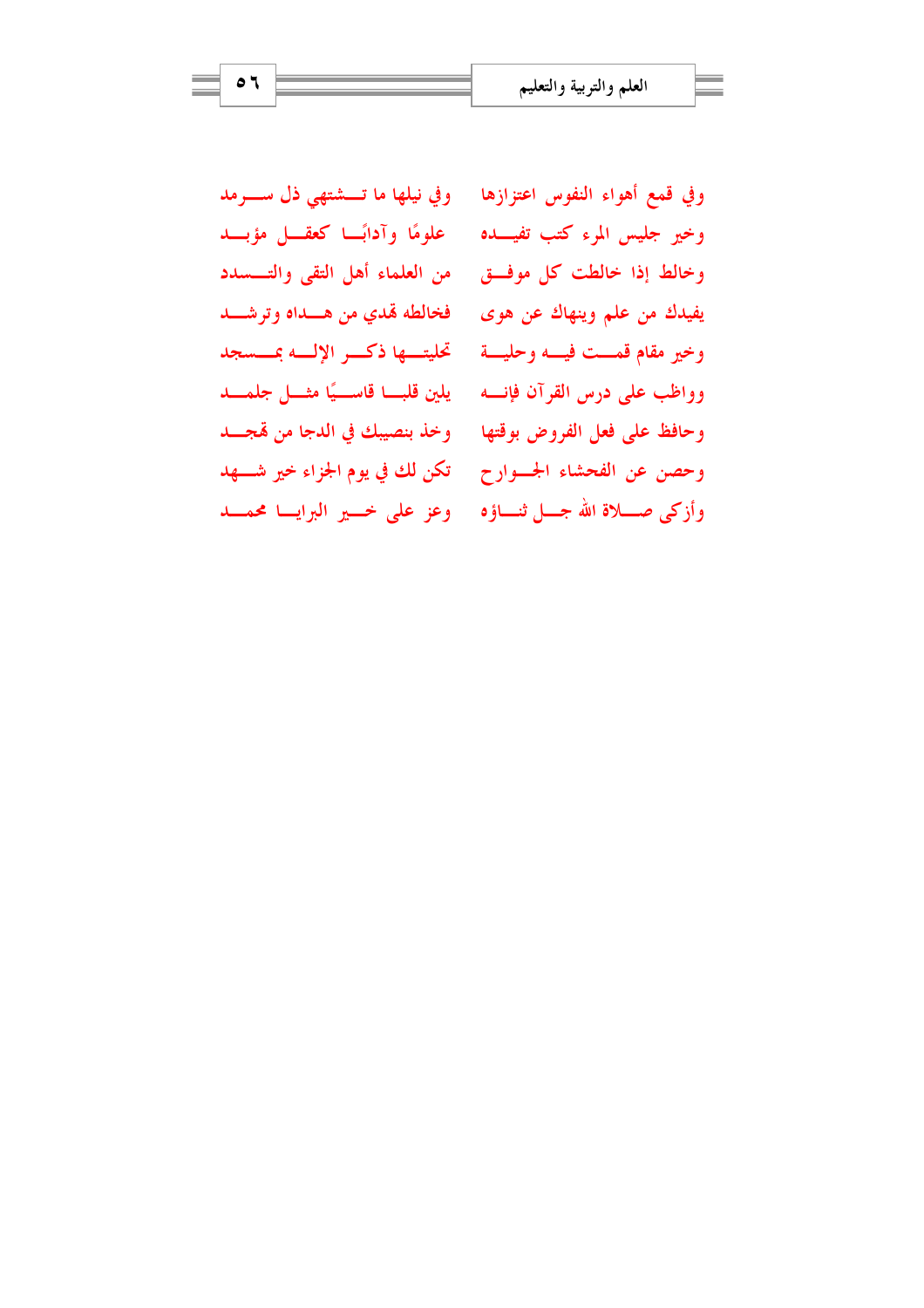وصية طالب العلم للشيخ حافظ بن أحمد الحكمي رحمه الله تعالى يا طالب العلم لا تبغي بـــه بــــدلاً ۖ فقد ظفرت ورب اللــــوح والقلــــم وقدس العلم وأعرف قدر حرمتهم في القول والفعل والآداب فسالتزم لو يعلم المرء قليدر العلسم لم يستم وافحض بعزم قسوى لا انثنساء لسه في السر والجهر والأستاذ فساحترم والنصح فابذله للطبلاب محتسسبا وفيهم احفظ وصايا المصطفى هسم ومرحبا قل لمسن يأتيسك بطلبسه والنية اجعل لوجسه الله حالبيصة إن البناء بسدون الأصل لم يقسم أخسر بصفقته في موقـف النــدم ومن يكن ليقسول النساس يطلبسه يوم القيامة مسن حسظ ولا قسسم ومن به يبتغي السدنيا فلسيس لسه الإسراء موعظة للحاذق الفهم (١) کفي بما کان في شوري وهو دوفي كذا مباهاة أهسل العلسم لا تسرم إياك واحذر ممساراة المسفيه بسه فإن أبغض كـــل الخلــــق أجمعهــــم إلى الإله ألسد النساس في الخسصم أعمال صاحبه في سيله العبرم والعجب فاحذره إن العجب مجترف

(1) في الإسراء قوله تعالى: ﴿مَنْ كَانَ يُرِيدُ الْعَاجِلَةَ عَجَّلْنَا لَهُ فِيهَا مَا نَشَاءُ لِمَنْ نُرِيدُ نُمَّ حَعَلْنَا لَهُ حَهَنَّمَ يَصْلَاهَا مَذْمُومًا مَدْحُورًاَ﴾ [الإسراء: ١٨] وفي هود قوله تعالى: ﴿مَنْ كَانَ يُرِيدُ الْحَيَاةَ الدُّنْيَا وَزِينَتَهَا نُوَفٍّ إِلَيْهِمْ أَعْمَالَهُمْ فِيهَا وَهُمْ فيهَا لَا يُبْحَسُونَ \* أُولَئكَ الَّذينَ لَيْسَ لَهُمْ في الْآخرَة إلَّا النَّارُ﴾ [١٥، ١٦]. وفي الشورى قوله َتعالى: ﴿مَنْ كَانَ يُرِيدُ حَرْثَ الْآخرَة نَزِدْ لَهُ فِي حَرْثِه وَمَنْ كَانَ يُرِيدُ حَرْثَ الدُّنْيَا نُؤْته منْهَا وَمَا لَهُ فَي الْآخرَة منْ نَصِيبُ﴾ [الشورى: ٢٠ ]. والمعيِّ في هذه الآيات مَنْ كان يريدَ بعملَ الآخرة الدنياَ فهو متوعد بمذا الوعيد الشدىد.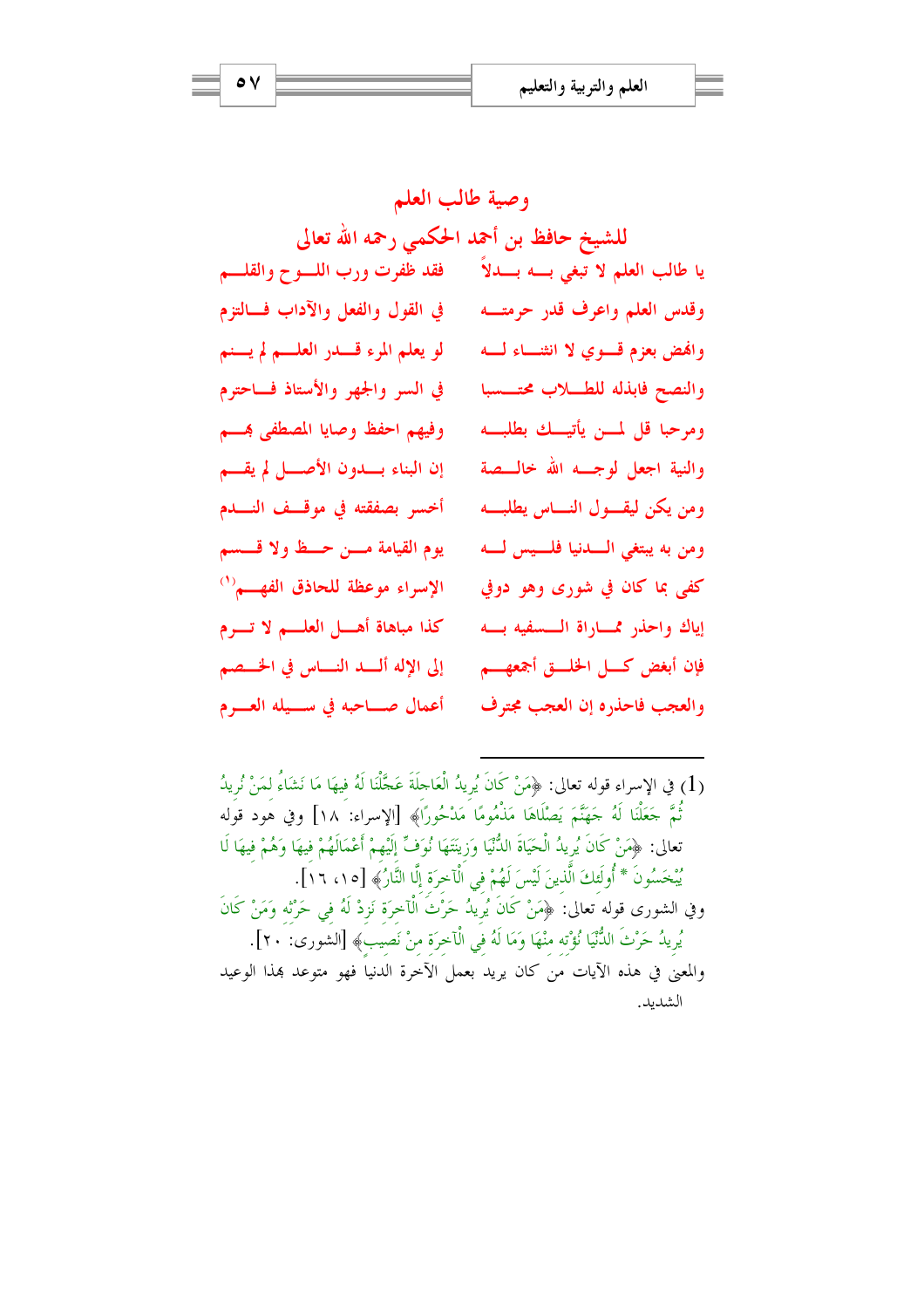وقسمام السمنص والآراء فسماقم يبين هُج الهدى من موجب السنقم والكسر في الدين صعب غير ملتئم وبالعتيق تمسسك قسط واعتسصم يجلو بنسور هسداه كسل منبسهم منسه استحدا ألا طسوبي لمغتسنم في لعنــــــة الله والأقــــــوام كلـــــــهم من الجحيم لجامًا لسيس كساللجم ماذا بكتمان بل صون فلا تله من مستحق لــه فــافهم ولا قمــم سبيل ربسك بالتبيسان والحكسم فيه وفي الرسل ذكرى فاقتده بمسم خير غدا لك من حمر مسن السنعم تعدل وقل ربي السرحمن واستقم محمد خسیر رســــل الله کلــــهم<sup>(۱</sup>)

وبسالمهم المهسم ابسدأ لتدركسه قدم وجوبا علوم السدين إن هسا وكل كسر الفتى فالسدين جسابره دع عنك ما قاله العصري منستحلا ما العلــــم إلا كتــــاب الله أو أثــــر ما ثم علم سوى الوحى المسبين مسا والكتم للعلم فاحسذر إن كاتمسه ومن عقوبتــه أن في الخلــــد لــــه وصائن العلم عمن لــيس يحملــه وإنما الكتم منسع العلسم طالبسه واتبع العلسم بالأعمسال وادع إلى واصبر على لاحق من فتنسة وأذى لواحد بسك يهديسه الإلسه لسذا واسلك سواء الصراط المستقيم ولا ثم الصلاة على المصوم من خطسا

(1) ميمية الآداب في الوصايا العلمية للشيخ حافظ بن أحمد الحكمي.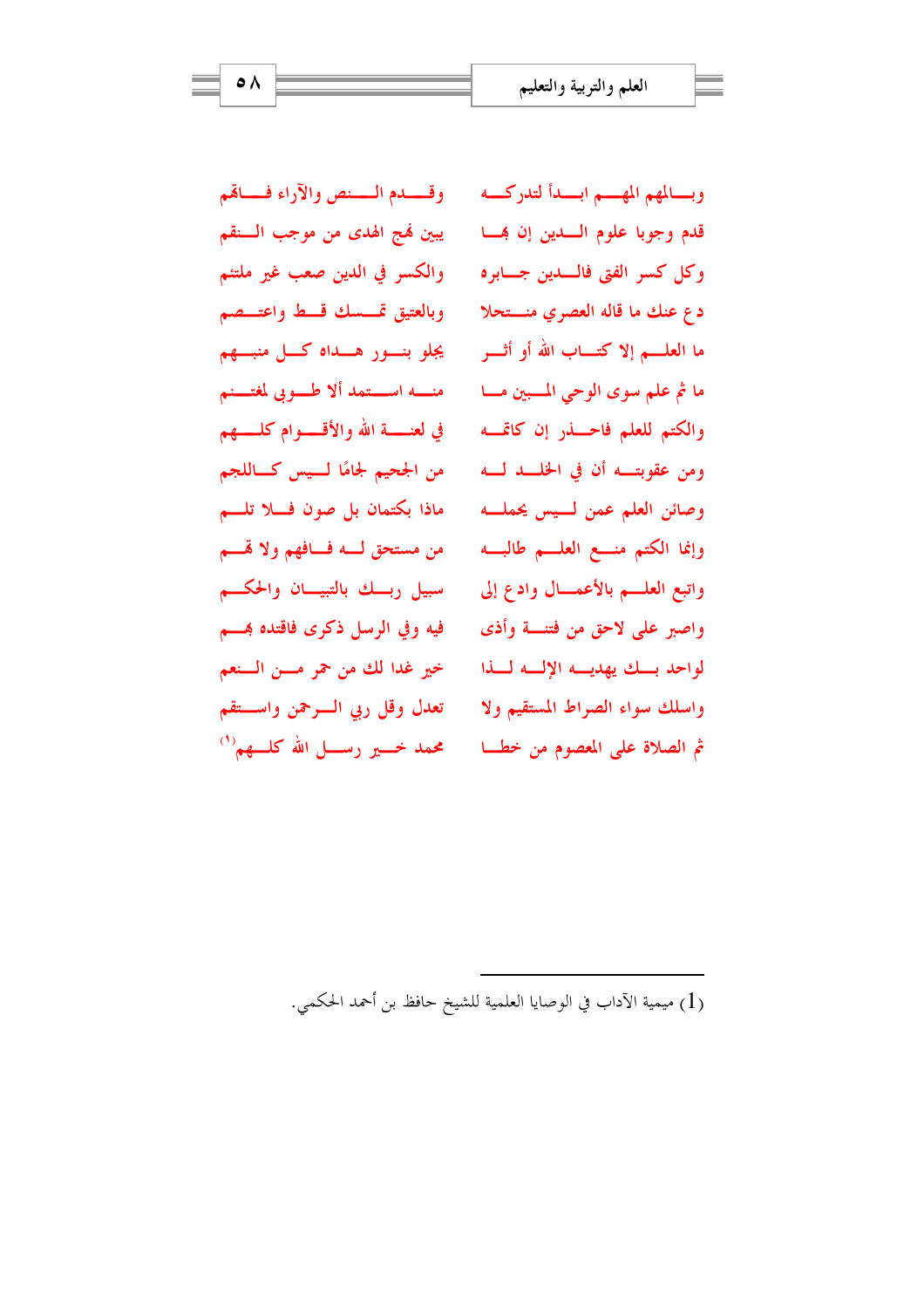$09$ 

بيات رائعة مختارة من النونية القحطانية

وأخصص بذلك جملسة الإخسوان واسمه بفههم حاضب يقظنان عدلا بسلا نقسص ولا رجحسان إن القـــدور تفــور بالغليـــان فكلاهمسا للسسدين واستسطتان فكلاهمها في المسصحف مكتوبان زيسن الحلسيم وسسترة الحسيران وتسسوق كسسل منسسافق فتسسان فتكبون عنسيد الله شيسو مهسيان م ضب الإليه مطهير الأسبنان خم استعذ مسن فتنسة الولهسان<sup>(١)</sup> وعلى الأسساس قواعسد البنيسان فأداؤهــــا مــــن أكمــــل الإيمــــان لا خمسير في متشمسبط كمسللان حرث السباخ خسسارة الحرثسان أو شـــــــاربًا أو ظللًـــــــا أو زان واسمع هسليت نسصيحتى وبيساني وخروج دجسال وهسول دخسان

قال , حمه الله تعالى: يا أيهــا الــسنى خــذ بوصــيتى واقبسل وصسية مسشفق متسودد كن في أمسورك كلسها متوسسطًا فأقصد هديت ولا تكسن متغاليًسا دن بالشريعة والكتـــاب كليهمـــا لا تعص ريسك قسائلا أو فساعلا جمسل زمانسك بالمسكوت فإنسه كن حلس بيت إن سمعـــت بفتنـــة أدم السواك مسع الوضيوء فإنسه سم الإله لسدى الوضيوء بنيسة فأساس أعمسال السورى نيساقم غسل الجنابسة في الرقساب أمانسة فإذا ابتليـــت فبـــادرن بغــــسلها مس النساء على الرجسال محسوم لا تلق ربسك سسارقًا أو خائنًسـا أيقــــن بأشـــــواط القيامــــة كلــــها كالشمس تطلع من مكان غروهســا

الولهان شيطان الوضوء) (1)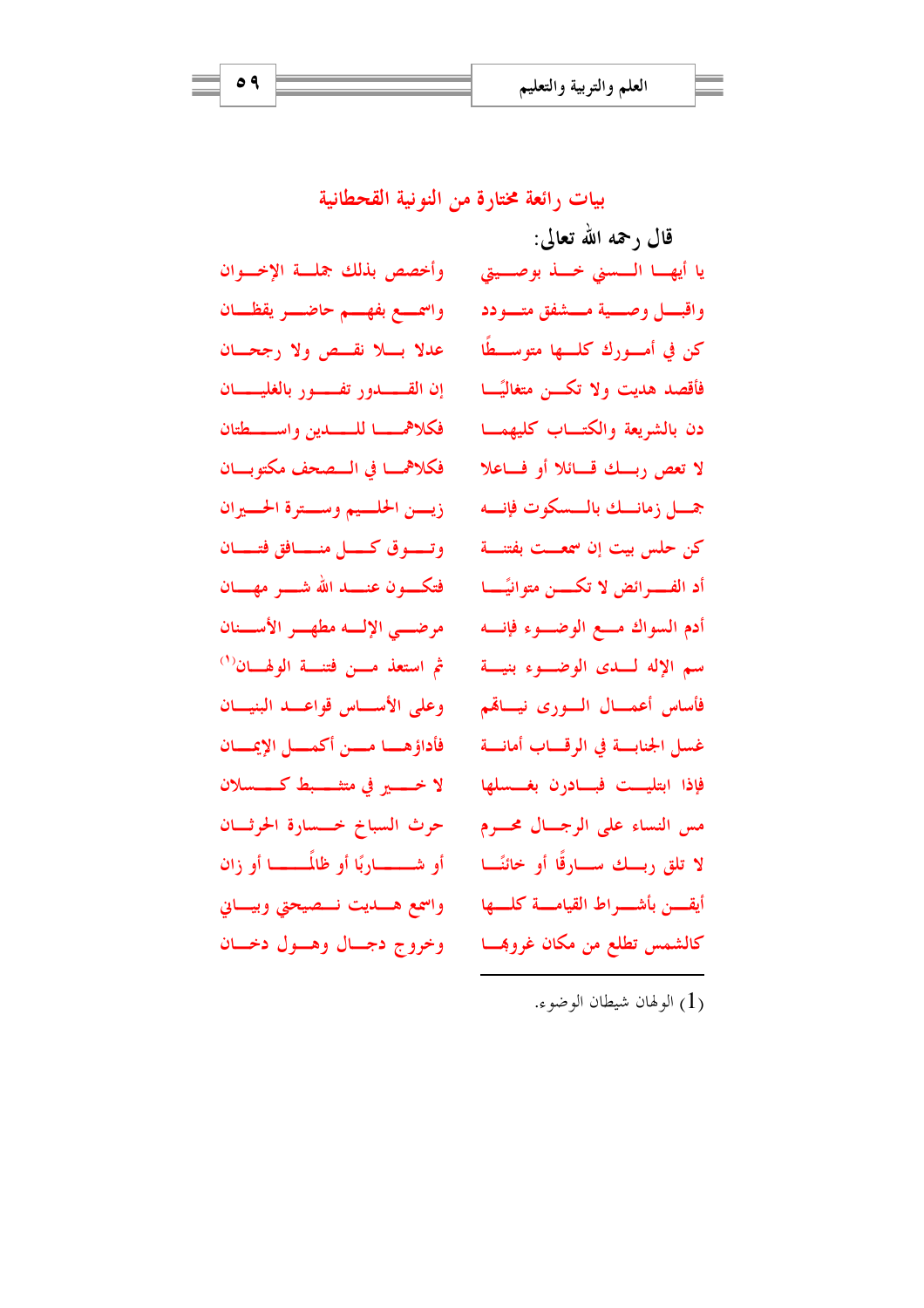من كل صــــقع شاســــع ومكــــان ونزول عيسسي قساتلا دجسالهم ويقضي بحكم العسدل والإحسسان يسم السورى بسالكفر والإيمسان وهمسا لعقسد السدين واستقطان حسق ويسسألنا بسمه الملكسان وكلاهمسا للنسماس مسمدحران بإعـــــــادة الأرواح في الأبــــــــدان صدق له عبدد النجسوم أوان ويزاد عنه كل منافق فتان موضـــوعة في كفـــة الميــــزان بسسشمائل الأيسسدي وبالأيمسسان مسع أنسه في كسل وقست دان للحكم كى يتناصــف الخــصمان قمسرًا بسدا لمست بعسد غمسان لفررت من أهـــل ومـــن أوطـــان وتشيب منسه مفسارق الولسدان منتشر في الخلسق عظسيم السشأن داران للخــــــصمين دائمتـــــان وفدا علــي نجــب مـــن العقيـــان يتلمظــون تلمــط العطـــشان فانشط ولا تسك في الإجابة وان

وخروج يأجوج ومسأجوج معسا واذكر خروج فصيل ناقسة صسالح والوحي يرفع والصلاة من السوري وحياتنـــــا في القـــــــبر بعــــــد مماتنـــــا والقسبر صسح نعيمسه وعذابسه والبعث بعد الموت وعسد صسادق وصراطنا حسق وحسوض نبينسا يسقى ها الـــسنى أعــــذب شــــربة وكذلك الأعمسال يومئسذ تسرى والكتب يومئذ تطــاير في الــورى وعليه عرض الخلق يسوم معسادهم والله يومئسـذ نسـراه كمسـا نسـري يوم القيامــــة لــــو علمــــت بمولــــه يسوم تسشققت السسماء لهولسه يسموم عبسموس قمطريسسر شسسره والجنسة العليسا ونسار جهسنم يسموم يجسميء المتقسمون لسسرهم ويجـــــيء المجرمـــــــون إلى لظــــــي وإذا دعيــــت إلى أداء فريـــــضة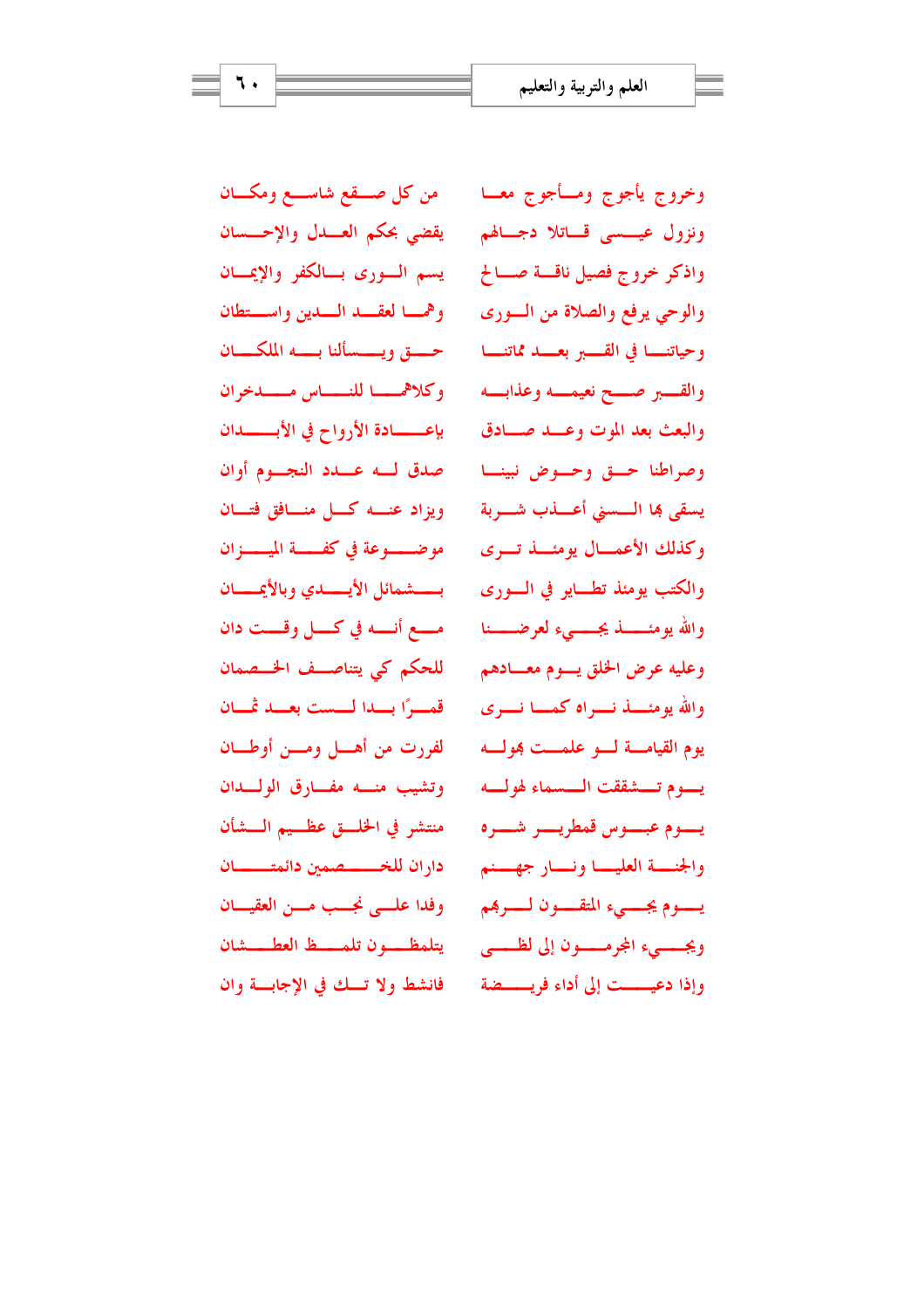فلــــهن عنــــد الله أعظــــم شــــان فسسصلاتنا وزكاتنسسا أختسسان وقيامنــــا المـــــسنون في رمـــــضان أمن الطريسق وصسحة الأبسدان وأجل من يمسشي علسي الكثبان قل: وأجسل صنحبه العمسران<sup>(١)</sup> وامسدح جميسع الآل والتسسوان بسيوفهم يسوم التقسى الجمعسان وكلاهمسا في الحسشر مرحومسان فسالله ذو عفسسو وذو غفسسران ألقـــــــا هـــــــــا ربي إذا أحيـــــــابي حتى تكون كمسن له قلبان عمسل وقسول واعتقساد جنسان وكلاهمسا في القلسب يعتلجسان والسنفس داعيسة إلى الطغيسان إن السذي خلسق الظللام يسراني فهما إلى سبل الهلدى سببان وفسيرائض المسسيراث والقسسرآن لا خسير في بيست بسلا أركسان

قم بالصلاة الخمس واعرف قدرها لا تمسنعن زكساة مالسك ظالمًسا وصيامنا رمضان فسرض واجسب والحج مفترض عليسك وشسرطه قسل إن خسير الأنبيساء محمسد وأجل صحب الرسل صحب محمد قل خير قسـول في صـــــحابة أحمــــد د ع ما جرى بين الصحابة في الوغي فقتيلــــهم منـــــهم وقاتلــــهم لهـــــم لسسنا نكفسر مسسلما بكسبيرة حب السصحابة والقرابسة سسنة ويزيد بالتقوى ويسنقص بسالودى وإذا خلـــــوت بريبـــــة في ظلمـــــة فاستح من نظر الإلسه وقسل لهسا كن طالبًا للعلم واعمـــل صـــالحًا وعليسك بالفقسه المسبين شسرعنا ركن الديانة أن تـــصدق بالقـــضا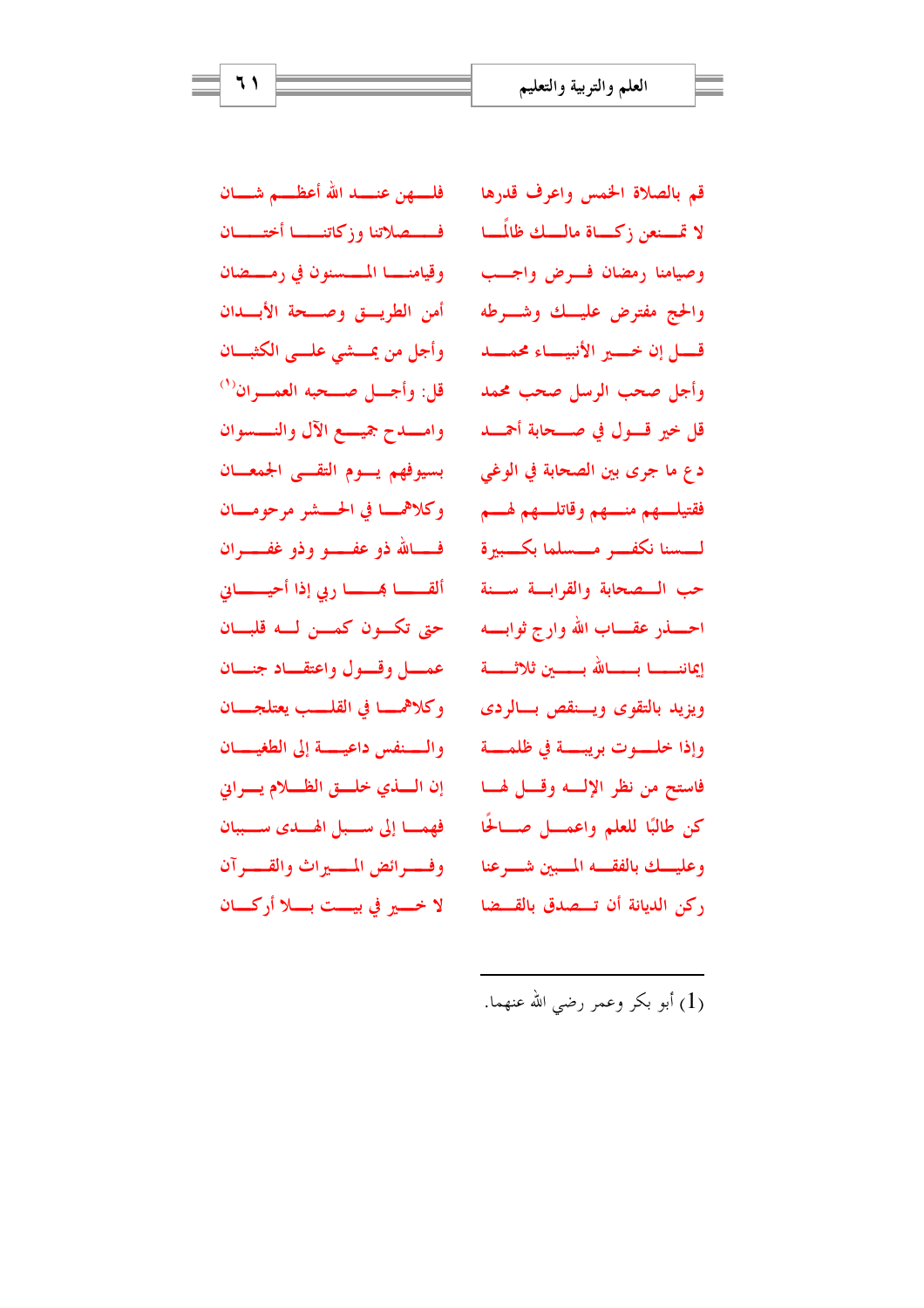إلا بعبسسة مالسلك الغسضبان اطبق علسى عينيسك بالأجفسان شب البريسة مسن لسه وجهسان فلأجلسها يتبساغض الخسلان فرض عليلك وطاعة المسلطان فضياعه مسن أعظم الخسسران النساء ومحاسن الأحداث والصبيان مثل الكلاب تطوف باللحمسان أكلست بسلا عسوض ولا أثمسان فالقطر منسه تسدفق الخلجسان فالنسذر مثيل العهسد مسسئولان عن عيسب نفسسك إنسه عيبسان إن الجــــــدال يخــــــل بالأديـــــــان تسلكو إلى المسشحناء والمسشنآن فالسصبر أوثسق عسدة الإنسسان فهمسا لكسل فسضيلة بابسان لا يــــــستقل بحملــــــــه الكفتـــــــان فسالقول مثسل الفعسل مقترنسان ودثسار عريسان وفديسة عسان لا خـــــــير في متمــــــــــدح منــــــــان

فكلاهمسا حلقسان ممسدوحان

لا تلـــــق مبتـــــدعًا ولا متزنـــــدقا حصن صيامك بالسكوت عن الخنا لا تمش ذا وجهين من بين السوري لا تسع بـــين الـــصاحبين غيمـــة وتحسسو بسسو الوالسسدين فإنسسه الدين رأس المال فاستمـــسك بـــه واغضض جفونك عسن ملاحظة إن الرجال النـــاظرين إلى النـــساء إن لم تصن تلك اللحوم أسـودها لا تحقرن من السذنوب صـــغارها وإن نذرت فكن لنسذرك موفيًـا لا تشغلن بعيسب غسيرك غسافلا لا تفن عمرك بالجسدال مخاصـــمًا واحسذر مجادلسة الرجسال فإفمسا واثبت بصبرك تحت ألوية الهسدى كن طول دهرك ساكتًا متواضـــعًا واخلع رداء الكسبر عنسك فإنسه كن فساعلاً للخسير قسوالاً لسه من غوث ملهوف وشــبعة جــائع فإذا فعلــت الخـــير لا تمـــنن بـــه اشكر على النعماء واصبر للسبلاء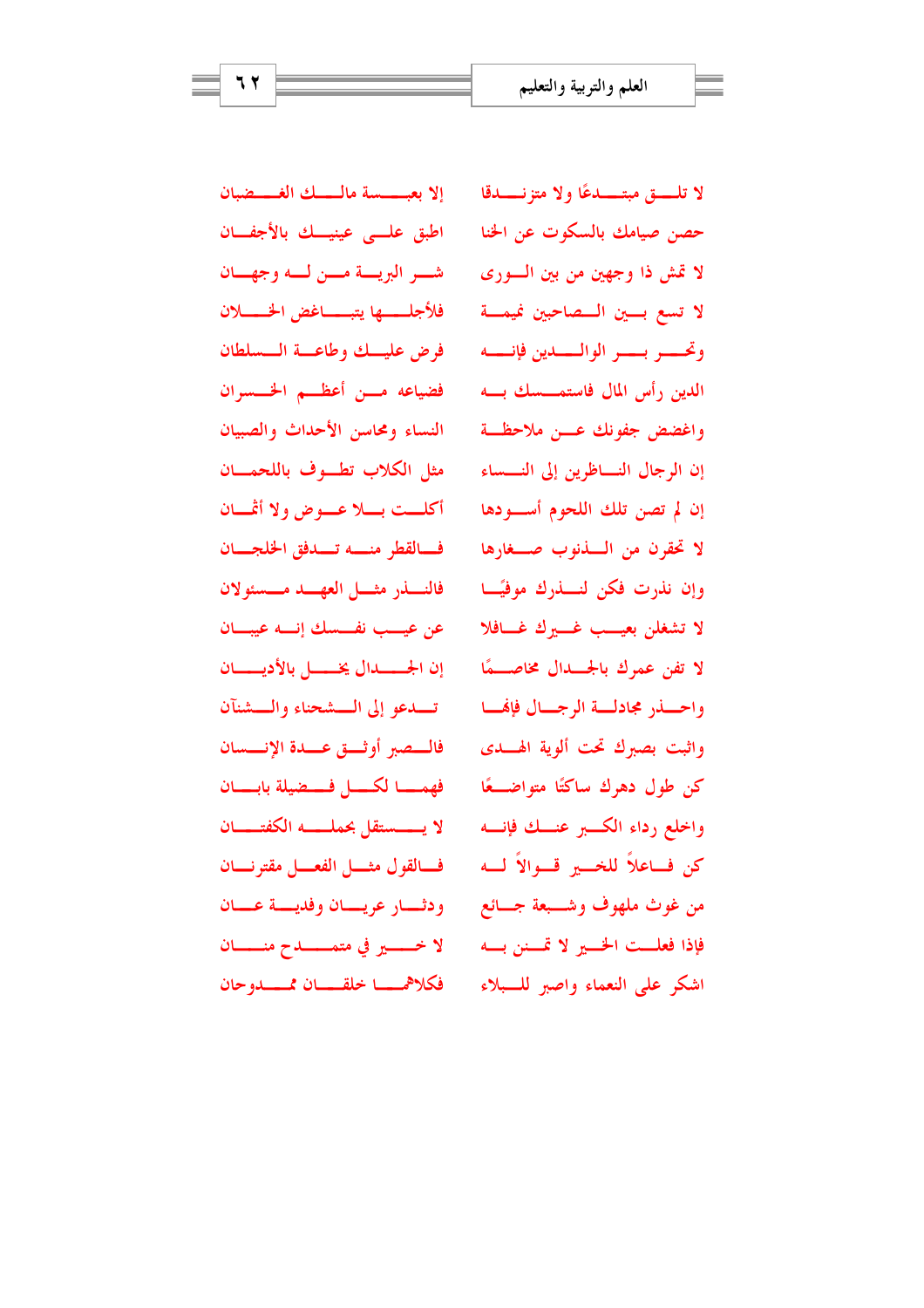فهما لعسرض المسرء فاضعصتان صون الوجسوه مسرءوة الفتيسان فإذا فعلست فأنست خسير معسان فالعسسي فسيرد بعسيده يستسرأن فسالله يستبغض عابست شست هوان نفع الجسسوم وصححة الأبسدان وهمسا لفسك نفوسسنا قيسدان سهما مسع التقليسل والإدمسان فهمسا لسداءك كلسسه بسبرآن والرقص والإيقــاع في القـــضبان عن صوت أوتسار وسمسع أغسان وتحــــــــــر في كفــــــــــان الأيمـــــــــان ودع الربسا فكلاهمسا فسسقان ولكسل جسار مسسلم حقسان إن الكسريم يسسر بالسفيفان فوصــالهم خـــير مـــن الهجـــران تسدع السديار بلاقسع الحيطسان تجزى عسن الإحسسان إحسسان فنعيمهــــا بــــاق ولــــيس بفــــان

حذر الممسات ولا تقسل لم يسأن

فتسساق مسن فسوش إلى أكفسان

لا تـــــشكون بعلــــــة أو قلــــــة صن حر وجهسك بالقناعسة إنمسا بالله ثق وله أنسب وبسه استحن وإذا ابتليت بعسسرة فاصب لهسا لا تتبع شهوات نفـــسك مـــسرفًا أقلل طعامك ما استقطعت فإنسه حصن التداوي المجاعسة والظمسأ حسن الغذا ينوب عن شرب الدواء وتداو بالعسل المسفى واحستجم لا خير في صور المعسازف كلسها إن التقــــــــى لربــــــــه مــــــــتـــتره اصدق ولا تحلف بربسك كاذبًــا لا تنهب أمــوال اليتـــامي ظالمـــا واحفظ لجسارك حقسه وذمامسه واضحك لضيفك حين يتزل رحله واصل ذوي الأرحام وإن هم جفوا وتسوق إيمسان الغمسوس فإفمسا كن محسنا فيما اســتطعت فربمـــا واعمل لجنسات النعسيم وطيبسها وإذا عصيت فتب لربك مسسرعًا فلربمــــــا تـــــــأتى المنيـــــــة بغتــــــة

 $77$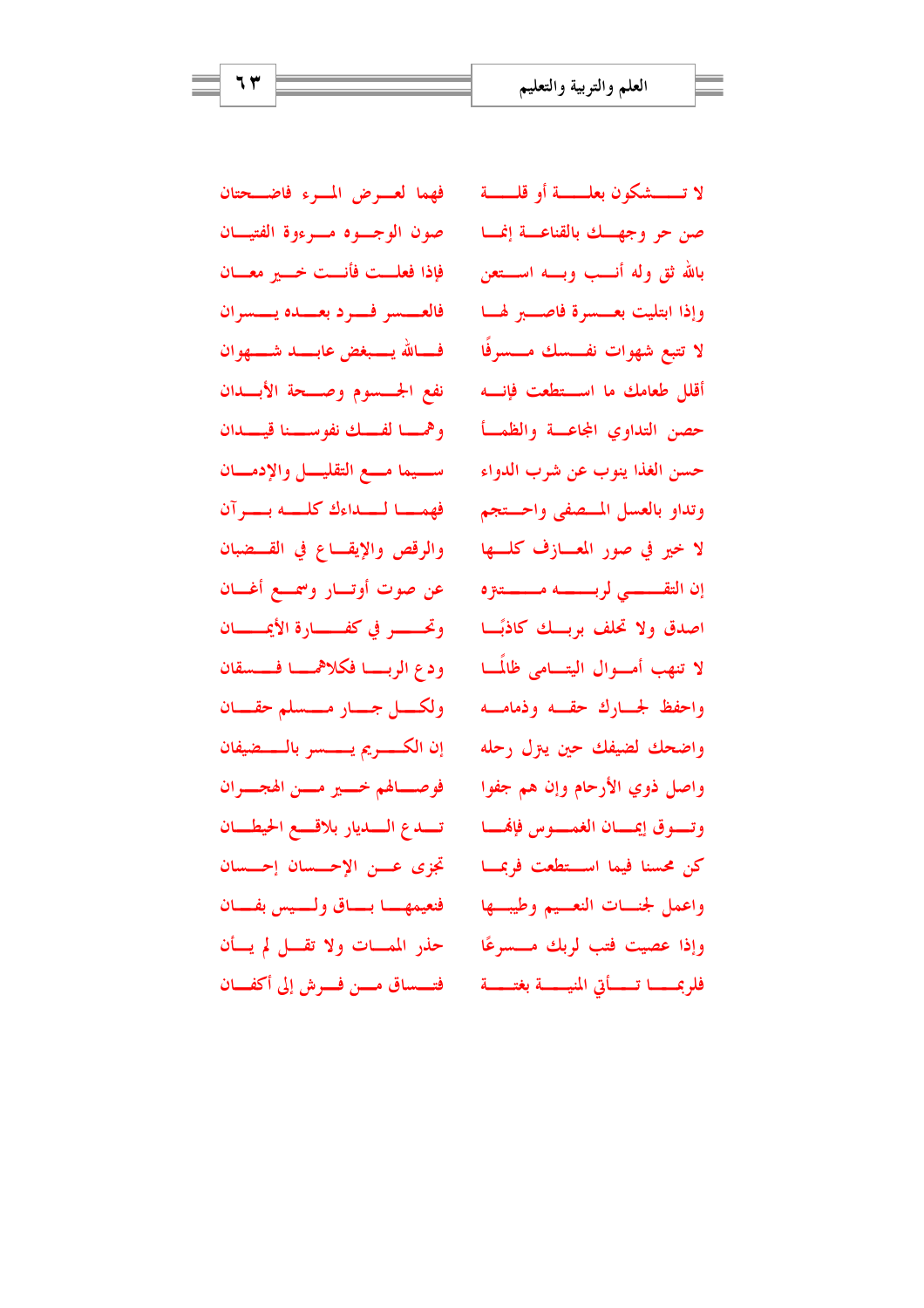| لمسمائه السدنيا بسلا كتمسان  | والله يستزل كسل آخسر ليلسة       |
|------------------------------|----------------------------------|
| فأنا القريب أجيسب مسن نسادان | فيقول هل مـــن ســـائل فأجيبـــه |
| على السنبي المسصطفى العسدنان | وأختم قسولي بالسصلاة مسسلما      |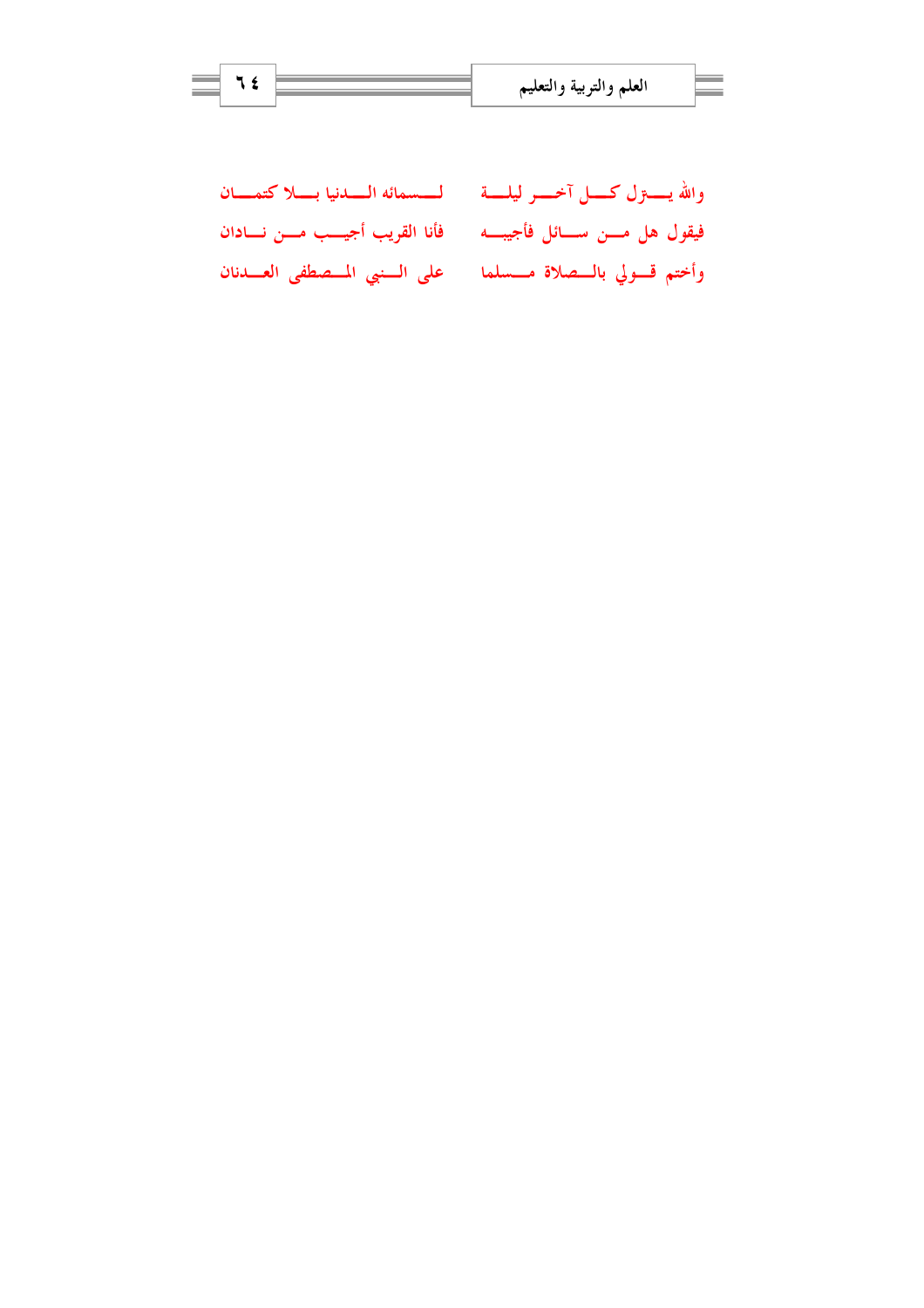مراجع رسالة العلم والتربية والتعليم ١- رياض الصالحين من أحاديث سيد المرسلين ﷺ بتحقيق وتعليق شعيب الأرنؤوط. ٢- الرياض الناضرة للشيخ عبد الرحمن بن ناصر السعدي. ٣– زاد المعاد في هدي خير العباد ﷺ لابن القيم. ٤- الإحكام شرح أصول الأحكام للشيخ عبد الرحمن بن محمد بن قاسم. ٥- كتاب الكبائر للذهبي. ٦– تحفة الودود بأحكام المولود لابن القيم. ٨– بمجة قلوب الأبرار للشيخ عبد الرحمن السعدي. ٩- أحاديث الجمعة حـــ (١) للشيخ عبد الله بن حسن القعود.